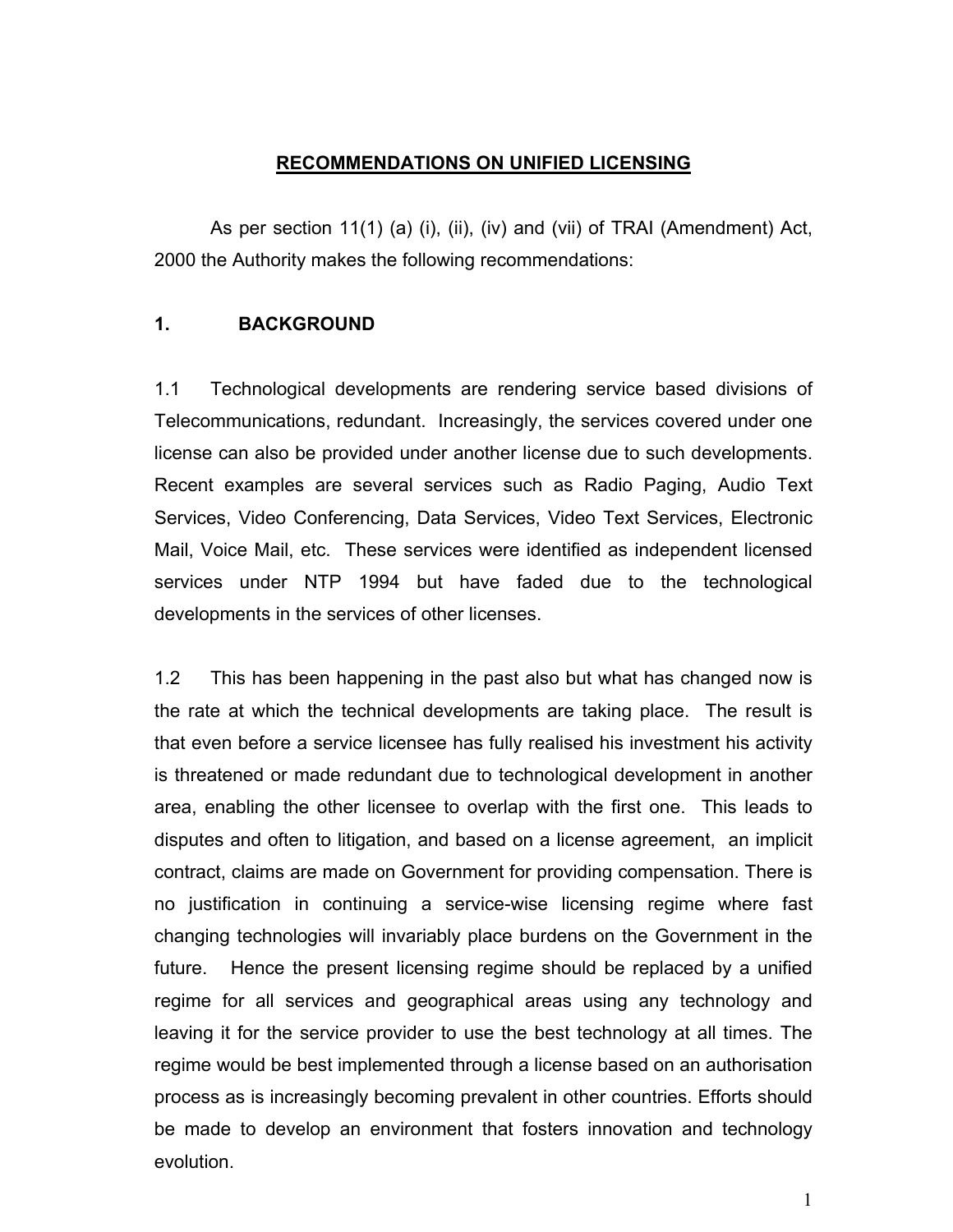1.3 When technology enables people to avail of or provide a service and licenses prohibit it, there is generally an attempt to breach the licensing regime. The Licensor's/Regulator's first reaction is generally to set enforcers on to users of the service and its providers. This generally leads to further sophistication in the technology that makes policing difficult. We are of the view that the licensing restrictions should not come in the way of technological developments as the artificial restrictions would encourage service providers to find loopholes in licensing regime and they will use technology or loopholes in networks/regulation to by-pass such restrictions. One such recent case is the mobility under WLL(M) where the limited mobility within SDCA, granted to the operator has been converted into almost an All-India roaming by the operator registering the subscribers almost all over the country by using call-forwarding and multiple registration. Such aberrations lead to disputes and litigation which hamper the growth of telecommunication sector. Ultimately no one gains, since the ability of the technology should not have been restricted in the first place by means of a technology neutral license.

#### **2. Evolving Convergence Scenario in telecommunication services**

2.1 Convergence in "carriage" of telecommunication has been evident for some time. This has occurred due to convergence of media on one hand and development of IP based transmission in digital format for voice, data and video on the other. The ability to provide access to a subscriber for voice, data and video by a variety of media such as wire-line, wireless and cable TV was recognised while formulating NTP 1999 and accordingly a category of "Access Provider" was created. Further technological developments and competition resulting in falling tariffs have created a situation where product substitution is now possible using a variety of media. Tariffs dropped by more than 50% with the entry of WLL(M) players in early 2003. With the reduction of mobile tariffs, fixed and mobile phones are increasingly becoming substitutable products. Market growth has accelerated from around 3 lakhs subscribers per month in May 2002 to almost 2.26 million subscribers per month in May 2003. This phenomenon can be seen in the table below: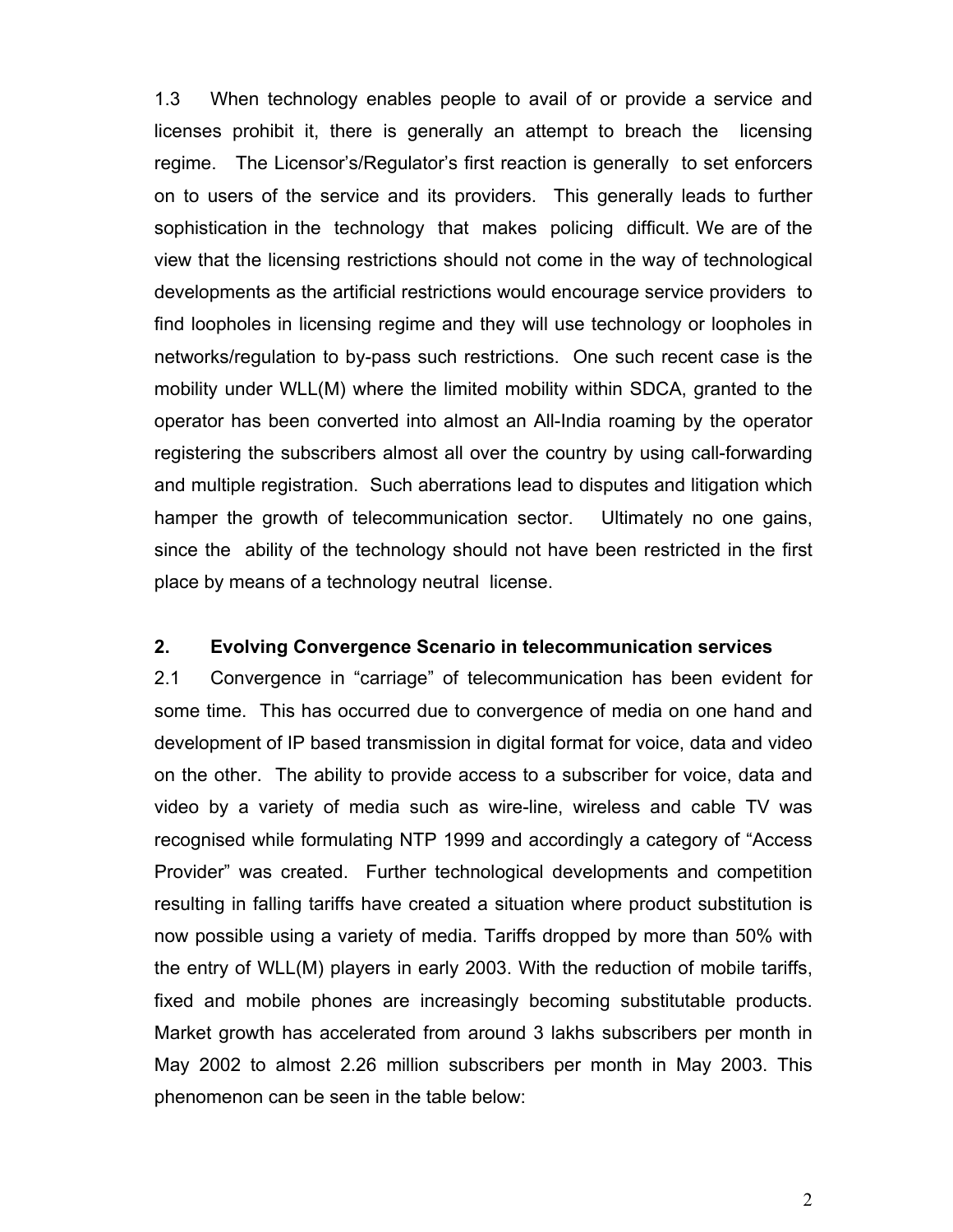|      |              |      |      |      |               |                  | (in million)                              |
|------|--------------|------|------|------|---------------|------------------|-------------------------------------------|
| Year | <b>April</b> | May  | June | July | <b>August</b> | <b>September</b> | <b>Total in</b><br>(Apr-Sept)<br>6 months |
| 2002 | 0.28         | 0.29 | 0.35 | 0.36 | 0.49          | 0.37             | 2.14                                      |
| 2003 | 0.64         | 2.26 | 1.42 | 2.28 | 1.81          | 1.88             | 10.29                                     |

## **Addition to Mobile telephones (April to September 2002 & 2003)**

2.2 The convergence and falling trends of tariffs are shown below:



Further, as the distinction between mobile and fixed services blurs, the traditional approach to regulating the telecom industry by partitioning it and regulating individual segments has become ineffective. Developments in consumer behaviour and technology, and flattening scale curves have rendered this approach antiquated and counter-productive. The introduction of Voice Over IP (VOIP) has led to death of distance and blurring of the boundaries such as access network, national long distance network and international long distance network. Once technology stabilises, VOIP may be the biggest challenge to the current telephony, leading to protracted litigation/compensation demands in the telecommunication sector much severe and larger than in the current WLL/Cellular case. Such eventualities need to be avoided by migrating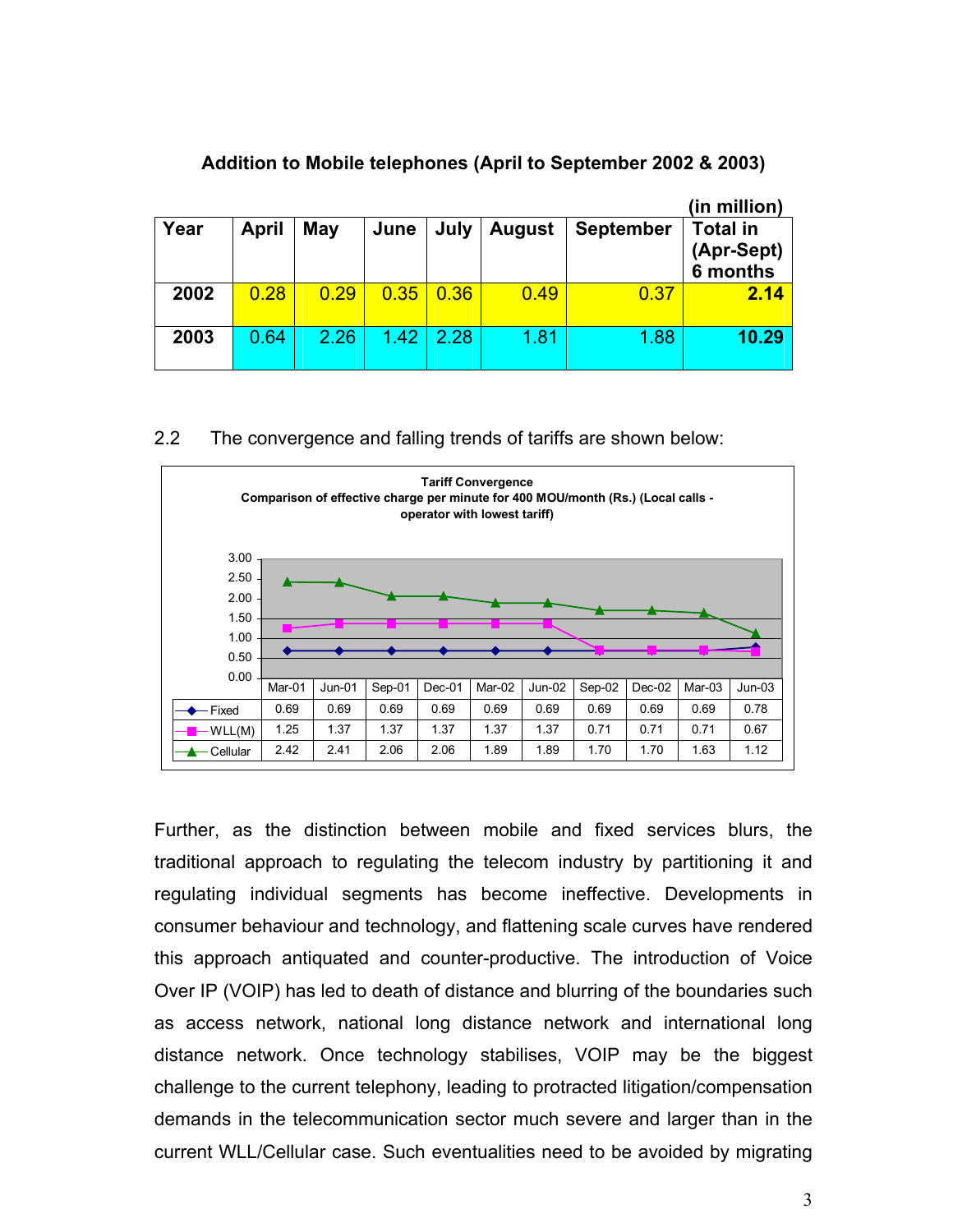to unified regime where the operator is always free to use the best service and technology route.

2.3 As per NTP'94, the telecom infrastructure is technology intensive. It is, therefore, necessary that the administration of the policy in telecom sector be such that the inflow of technology is made easy and India does not lag behind in getting the full advantage of emerging new technologies. As per the policy of Government of India, it is necessary to make suitable arrangements so as to protect and promote the interests of consumers, allow access to best and cheapest technology to consumers and to ensure fair competition among various service providers.

2.4 After NTP'94 when the Basic and Cellular Services were opened for participation of Private sector, there was a restriction that one single company may not get license in more than three category 'A' and category 'B' circles. Initially the decision of the Government was not to permit licenses to be awarded across the country to one single entity. The case of Delhi Science Forum and others Vs UOI which went to Supreme Court is well known. This right as well as decision of the Government was upheld by the Supreme Court. However, as things stands today, in view of the need to maintain adequate competition as well as to enable viability of the operations of the companies and to build up economies of scale, the Government has allowed entities to have more than three licenses across the circles and many operators have now built almost an All India coverage. This shows that the Government, at various times, has modified its decisions in a fast changing scenario and also the mode and method of implementing the objectives set up in its policy. The Licensor took these steps to continuously fine tune these arrangements to ensure that they subserved the end objectives. In fact, the last paragraph of NTP'94 left it to the Government to devise suitable arrangements to implement the policy in a manner that protected and promoted the interests of consumers and ensured fair competition. Subsequently, the migration of Basic and Cellular Operators to a new revenue share regime implemented in NTP'99 reduced the license fees, eased the burden of heavy fixed fee that the operators had bid and opened opportunities for huge growths in the sector that we presently witness, which the earlier regime would never have allowed. Due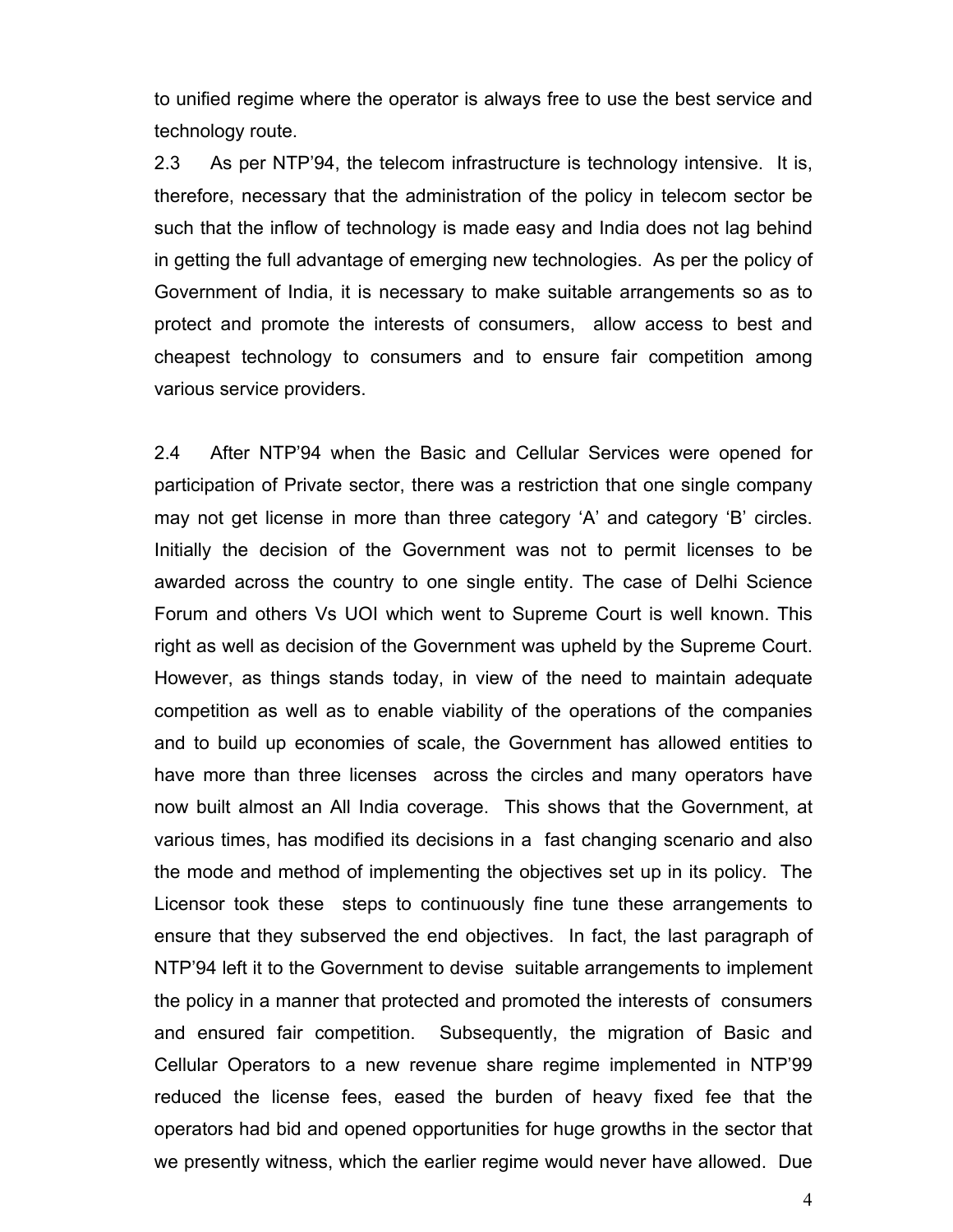to NTP'99 we today witness a win-win situation that due to huge and unexpectedly large subscriber growth the income to the Government in the form of revenue share in a year is more than that would have been with the fixed annual license fee which was bid by the operators.

2.5 Paragraph 1.3 of the NTP'99 is reproduced below:

*"*In addition to some of the objectives of NTP 1994 not being fulfilled, there have also been far reaching developments in the recent past in the telecom, IT, consumer electronics and media industries world-wide. Convergence of both markets and technologies is a reality that is forcing realignment of the industry. At one level, telephone and broadcasting industries are entering each other's markets, while at another level, technology is blurring the difference between different conduit systems such as wireline and wireless. As in the case of most countries, separate licences have been issued in our country for basic, cellular, ISP, satellite and cable TV operators each with separate industry structure, terms of entry and varying requirement to create infrastructure. However, this convergence now allows operators to use their facilities to deliver some services reserved for other operators, necessitating a relook into the existing policy framework. The new telecom policy framework is also required to facilitate India's vision of becoming an IT superpower and develop a world class telecom infrastructure in the country. "

This statement highlights the recognition by the Government even in 1999 of the reality that technological innovations were sweeping the entire world and the difference between different conduit systems such as wireless and wireline were blurring. It also recognised that the old frame-work specified in NTP'94 was inadequate and/or no longer suited to the developments that had occurred since then. Convergence of not only technologies but also markets was a reality that was forcing re-alignment of the industry.

2.6 Clause 3.1 of NTP'99 defined the Cellular Mobile Service Providers, Fixed Service Provider and Cable Service Providers as access providers. The identification of these service providers in Clause 3.1 as access providers was not an end by itself. It was only the means to achieve the end. To that extent, therefore, highlighting the different service providers in the manner done in Clause 3.1 of NTP'99 can never be deemed to be cast in stone. To claim that NTP'99 perpetuated, with deliberation, the sector specific segmentation evolved in the 1994 Regime would be a complete misconstruction of this Policy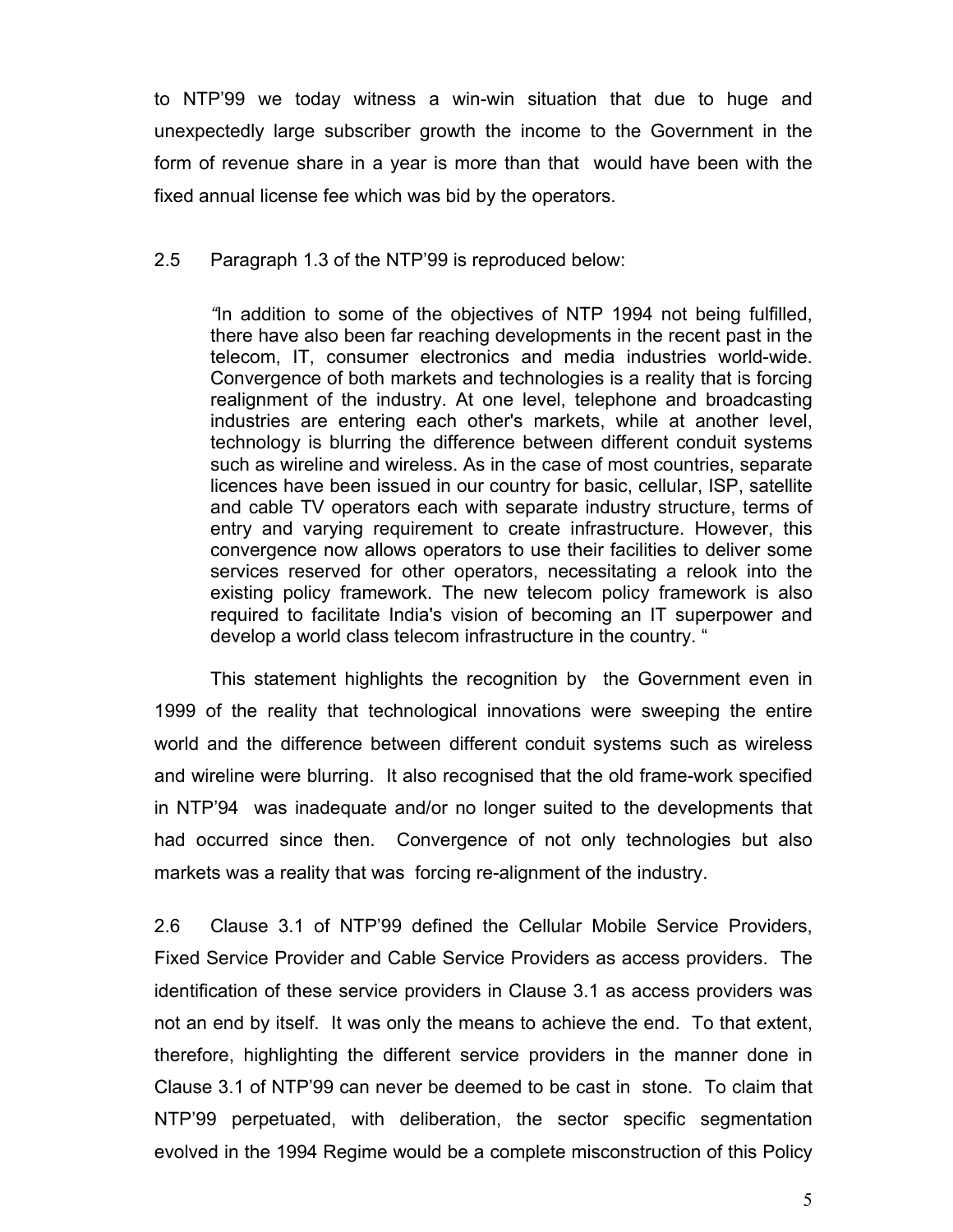document. A Policy document does not detail all the terms of licence. Therefore, to the extent that this document makes reference to various service providers, that reference can never mean that it is identifying the broad aspect by which each of these service providers would be governed.

2.7 Para 1.3 of NTP'99 recognised that Convergence of both markets and technologies is a reality that is forcing realignment of the industry and Convergence now allows operators to use their facilities to deliver some services reserved for other operators, necessitating a review of the existing policy framework. Para 3.1 however, stipulated service specific licensing. Evidently, market conditions at that point of time forced service specific licensing. Para 9 of NTP'99 envisaged that due to substantial changes in the existing telecom sector, Indian Telegraph Act (ITA 1885) and Indian Wireless Act, 1933 need to be replaced with a more forward looking Act.

2.8 As per TRAI Act, the Authority has to regulate the Telecommunication Services so as to protect the interests of service providers and consumers of the Telecom Sector, to promote and ensure orderly growth of the Telecom Sector. Further, as per Clause 11 (1) (a) (iv) and (v), TRAI has to make recommendations on the following: -

*11(1) (a) (iv): "measures to facilitate competition and promote efficiency in the operation of telecommunication services so as to facilitate growth in such services."* 

*11(1)(a) (vii) : " measures for the development of telecommunication technology and any other matter relatable to telecommunication industry in general."* 

Obviously, growth and facilitating technological development of the sector, which would inevitably reduce tariffs for the consumers, have to be the foremost concerns of the Regulator.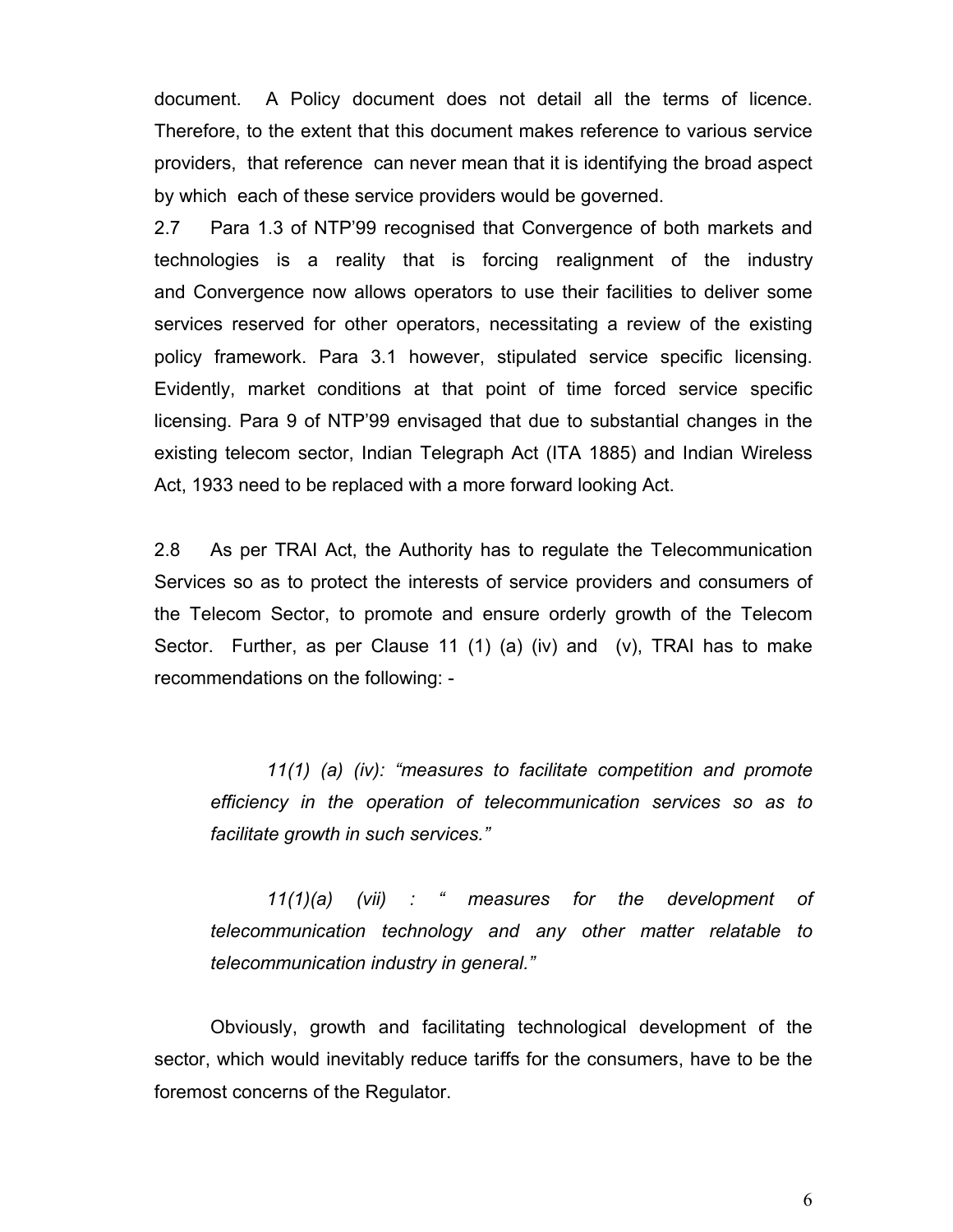2.9 Under Unified Licensing Regime in effect number of service providers offering telecom services may change, therefore, Clause Nos. 11(1) (a) (i) & (ii) of TRAI ( Amendment) Act , 2000 dealing with the issues "need and timing for introduction of new service provider" and "terms & conditions of license to a service provider" respectively also become relevant in this context. The relevance of new service providers offering cellular mobile services has to be seen from the angle of growth of wireless subscribers and the likely market size of about 100 million wireless subscribers by December, 2005 as brought out in Para – 6 subsequently.

2.10 Convergence Bill handled both carriage and content aspect of communications. Convergence of access media has already been discussed in NTP'99. Thus, the convergence phenomenon has already matured in carriage i.e. the telecom sector. Handling of convergence of both carriage and content is raising certain issues which is delaying the Convergence Bill becoming an Act. Therefore, unification of carriage, i.e., telecom sector is being considered and recommended, ahead of the Convergence Bill. The Standing Committee on IT (2002) also concluded that convergence is already a reality and left to the Government and ultimately the Parliament to take a decision on the Convergence Bill. Unified License is an approach in that direction.

## **3. Falling Costs of Wireless Communication and the changing capabilities of various media**

Wireless rollout costs have been falling and on date these are significantly lower than wire-line almost in the proportion 1:3. While the bandwidth capabilities of wireless access have been rising, the use of DSL (Digital Subscriber Loop) technologies has enhanced the capabilities of copper lines. In fact, the quality of wire-line access with fibre to the building (FTTB) deployment and complimentary use of wireless (Wi-Fi) technology is seen as a powerful and more reliable solution to business requirements than purely wireless based solution available on date. On the other hand, purely wireless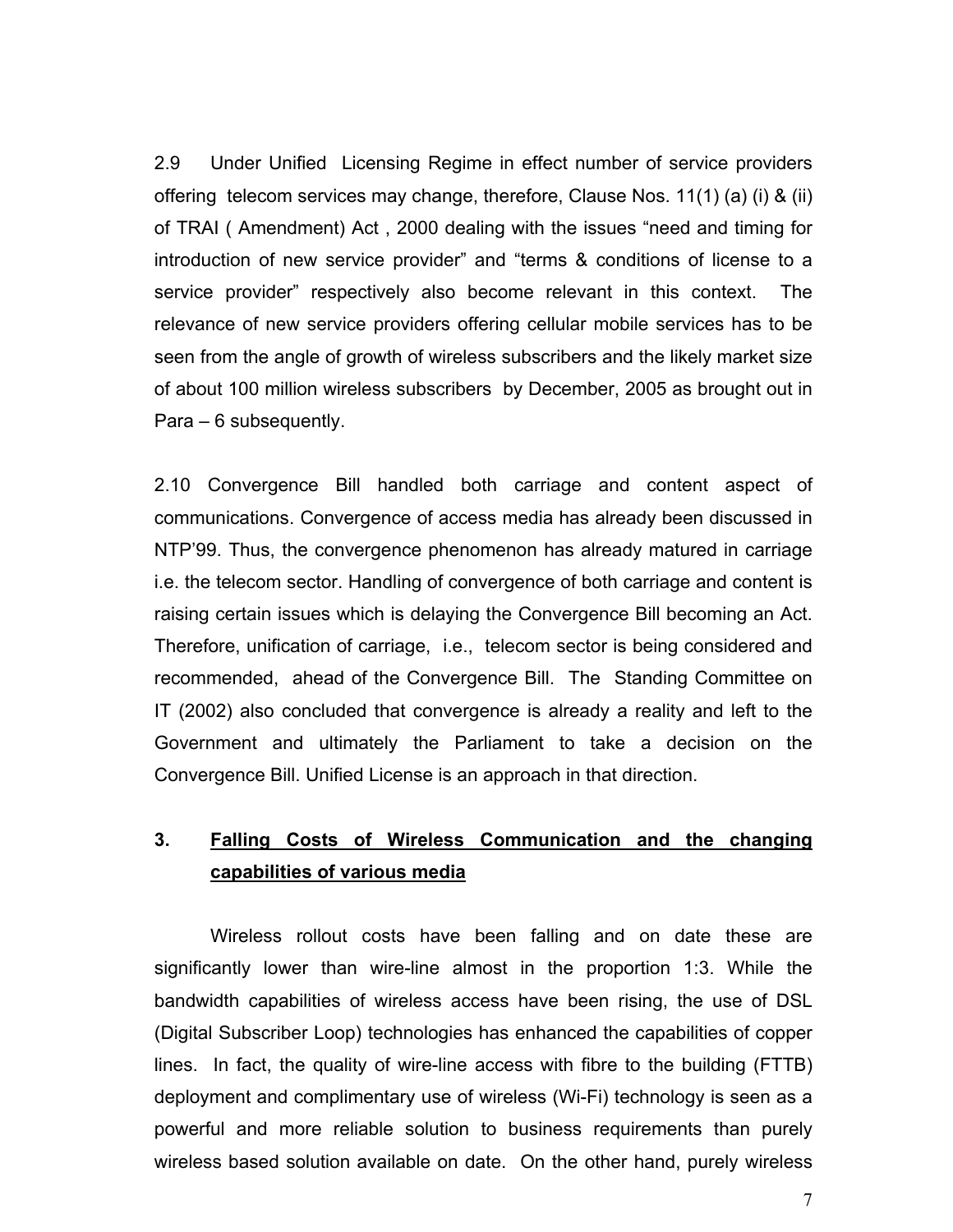access has become the most attractive access arrangement for the common man and once mobility is added to it, it becomes by far the most attractive alternative. Technological developments over the past few years have made the mobile wireless phone, the phone for the common man from the earlier image of a phone for the elite. Of course, increasing and intense competition leading to reduced tariffs and falling capital costs have also contributed to this phenomenon. Marginal subscribers or the masses find wireless mobile phone far more attractive than the wire-line phone. A number of studies have also shown that, even with the reduced tariffs, the mobile services have large margins for expanding the range of services to the increasing number of subscribers.

#### **4. International Practices**

To accommodate evolving changes due to technological developments in telecommunications, internationally a clear trend towards movement away from service specific licensing and towards Authorisation or Converged licensing is emerging. In Australia, there is a 'No licensing regime' for telecommunications. Only registration and compliance to prescribed guidelines is required. All services in all geographical areas could be provided under this registration. Service providers are not subjected to any licensing requirements but are required to comply with a range of obligations. Spectrum is allocated separately. In Singapore, a Unified-licensing framework has already been implemented. The basic intention of the framework is to have a common license for all networks/services the operator intends to operate/offer. The licensees have been categorised into Facilities based Operators (FBOs) and Service Based Operators (SBOs). In Malaysia, the converged licensing has been implemented and the framework permits that communications infrastructure can be used to provide any type of communications service that it is technically capable of providing. There are four categories of licenses viz. Network Facilities Providers, Network Service Providers, Application Service Providers and Content Application Service Providers, for all telecom services.. In Europe, the European Parliament and the Council gave a set of five directives to its Member States so as to provide for a single Regulatory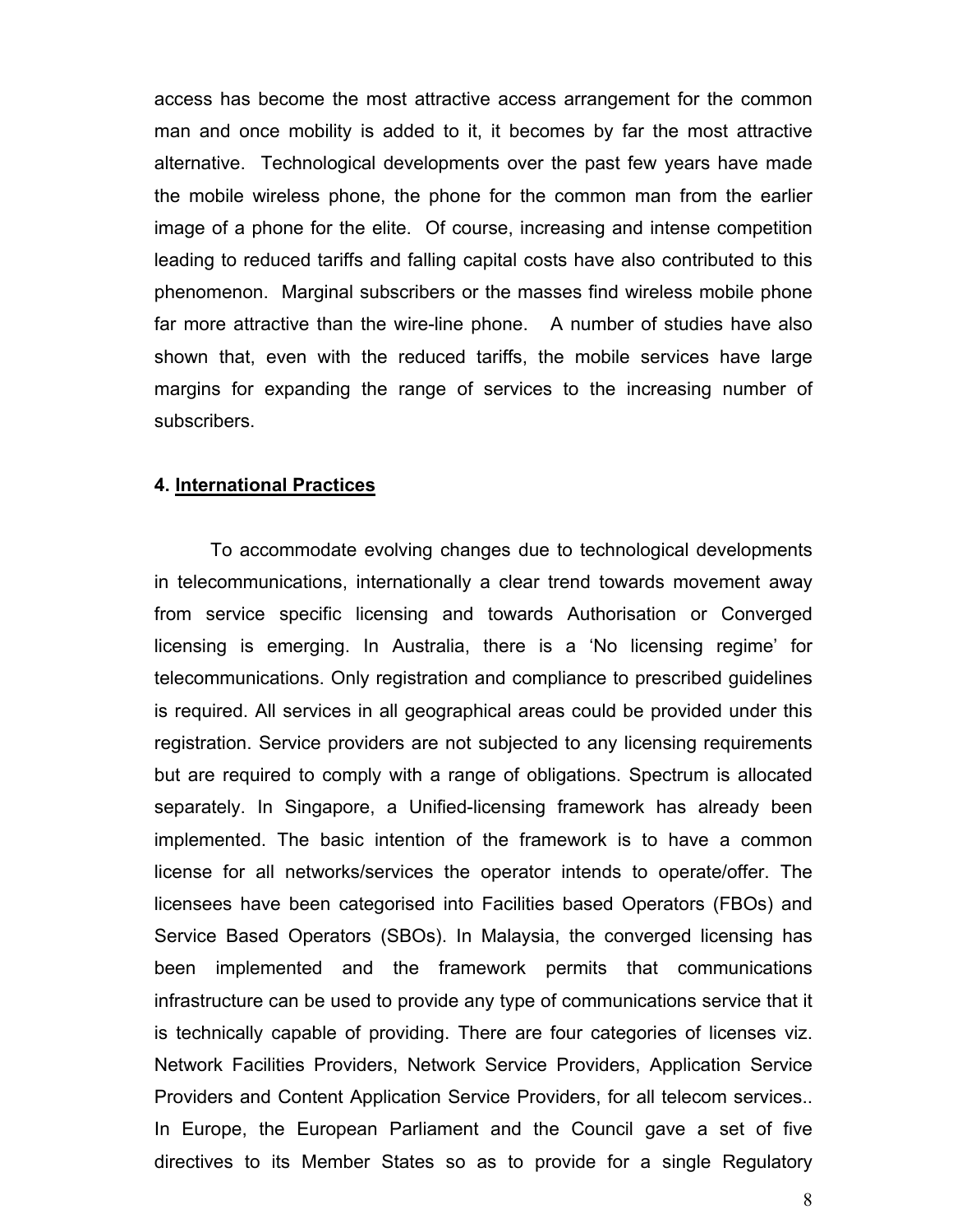framework for all transmission network and services. The directive dated March 7, 2002 on the Authorisation of electronic communications networks and services recognizes that

" 2. Convergence between different electronic communications networks and services and their technologies requires the establishment of an authorization system covering all comparable services in a similar way regardless of the technologies used."

Article 3 (General authorisation of electronic communications networks and services) of the Directive requires

"2. The provision of electronic communications networks or the provision of electronic communications services may, without prejudice to the specific obligations referred to in Article 6(2) or rights of use referred to in Article 5, only be subject to a general authorization. The undertaking concerned may be required to submit a notification but may not be required to obtain an explicit decision or any other administrative act by the national regulatory authority before exercising the rights stemming from the authorization. Upon notification, when required, an undertaking may begin activity, where necessary subject to the provisions on rights of use in Articles 5,6 and 7."

The Service specific licenses will be replaced by authorizations in the EU Countries. A separate authorisation for frequencies is, however, required. For the use of Radio Spectrum, grant of numbers and rights to install facilities the relevant authorities may impose separate fees. Specifically, in case of spectrum Member States can grant such rights on the basis of selection criteria, which must be objective, transparent, non – discriminatory and proportionate.

In U.K, OFCOM the new telecom and broadcasting regulator has been set up and a new Communication Act is in place. The new regime abolishes the requirement for licensing. It is consistent with the EU directive concept, which states that persons wishing to provide electronic networks and services should be free to do so without having to obtain prior permission, subject only to giving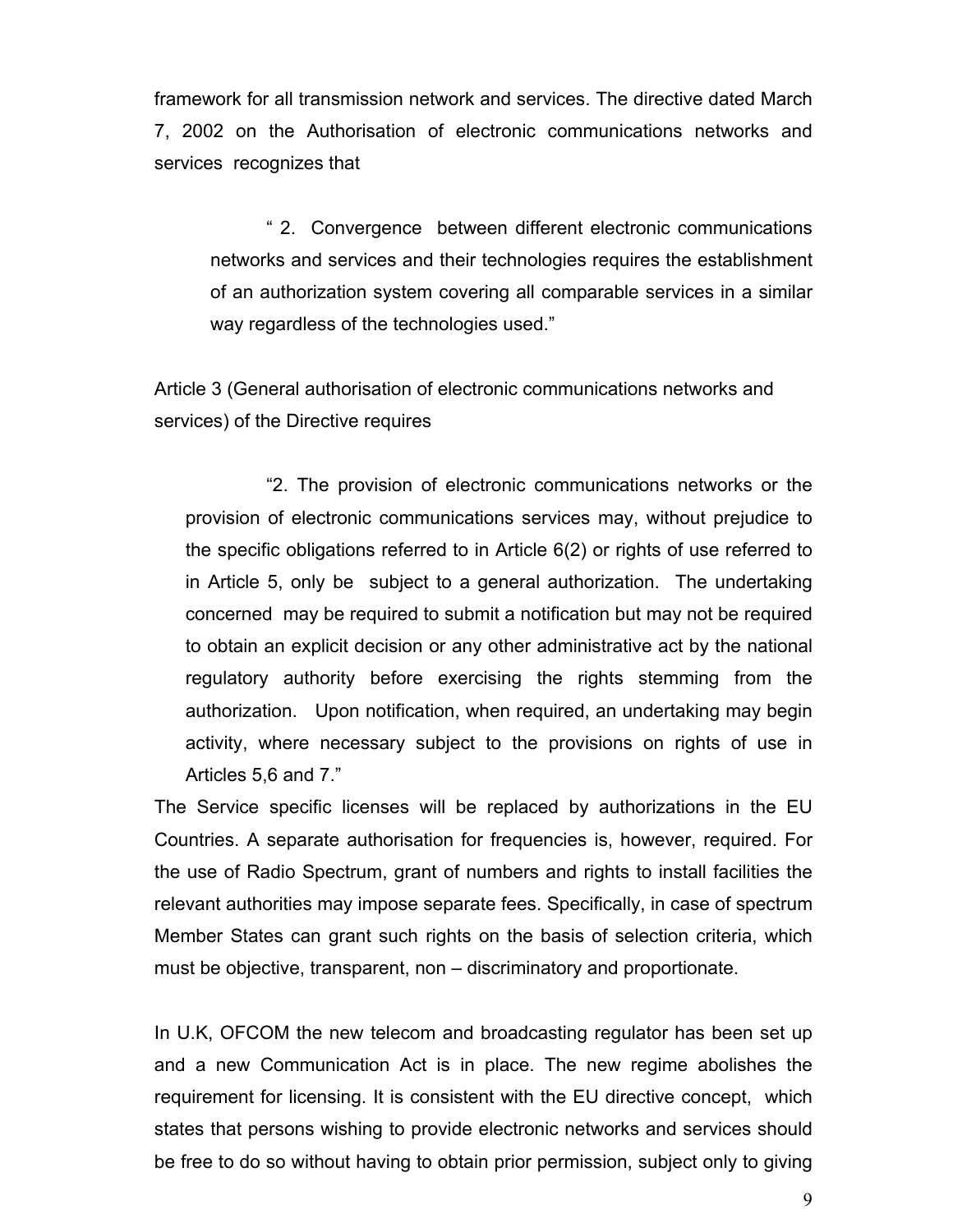notification to the Licensing and Regulatory Authority and subject to compliance with applicable obligations. Countries like Denmark have already abolished the licensing regime. The Executive Order No. 786 of  $19<sup>th</sup>$  September 2002 does not require a service provider to obtain a license to offer telecom services. Details of the various countries are given in Annexure I.

## **5. Prospects in India**

- **5.1** The fast changing technologies have made it mandatory that like other countries we also move to a unified licensing based on the concept of "authorisation" and total elimination of service based licensing. In case we fail, the sector will face more litigation with faster pace of change in technology.
- **5.2** Owing to technological developments, reduction in cost of wireless technologies, quicker rollout and the need to increase tele-density at a fast pace, TRAI felt that there was a need for review of the licensing regime. Accordingly, a Consultation Paper No.3/2003 on Unified Licensing for basic and cellular services was issued on July 16, 2003. This consultation was limited to access network since in the Authority's perception enhancement of the growth of tele-density needed immediate attention and could be delivered by concentrating on the unification of access services. Comments of all the stakeholders were invited on the issues raised in the consultation paper. The Authority received comments from various stakeholders that the scope of the Unified License proposed in the Consultation Paper should be extended to include services such as National Long Distance (NLD), International Long Distance (ILD), and Internet Services. The Authority had not included these services in the Consultation paper because of the following reasons :
	- i) The service areas for NLD, ILD, and Internet, etc. services are nation wide as against circle for basic and cellular services.
	- ii) NLD and ILD services were recently opened for competition.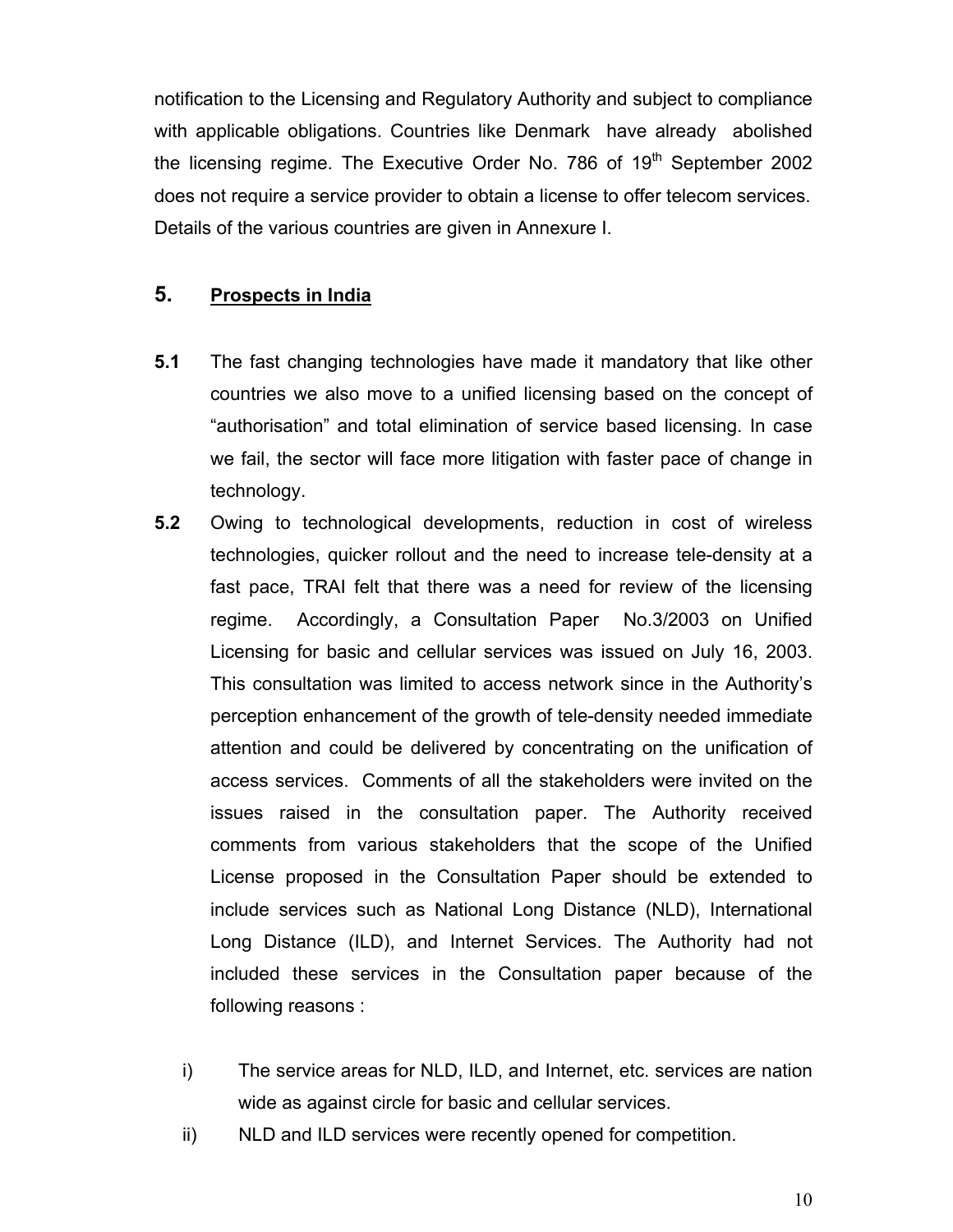- iii) Due to the reasons mentioned above, the implementation of Unified Licensing for all these services could be a more complex and time consuming process.
- **5.3** Based on the comments received, the Authority clarified (an addendum dated August 4, 2003 was also issued in this regard) that it is willing to consider all suggestions made in the process of consultations, and would welcome viable proposals for any such issue. Open House Discussions were held in Delhi and Hyderabad on  $17<sup>th</sup>$  and  $19<sup>th</sup>$ September 2003. In the Open House Discussions, most of the stakeholders supported unified license and also opined that the scope of the Unified License should be extended to include services such as National Long Distance (NLD), International Long Distance (ILD), and Internet Services. However, no viable proposals were received in this regard.
- **5.4** The cellular operators/COAI/few consumer groups mentioned that they are not in favour of the Unified Regime. CMSPs/COAI mentioned that the CMSPs have contractual rights under the policy/their licenses and basic license should not be merged with CMSPs license to eliminate the concept of limited mobility. They apprehended that the real *raison d'etre* of the consultation exercise was to legitimize WLL(M) as a full cellular mobile service. In consideration of the acceptance by the licensee, of the terms and conditions contained in the offered migration package, for migration to the revenue sharing regime under, NTP'99, the CMSP license agreement was amended as follows :-

"The Licensee shall forego the right of operating in the regime of limited number of operators after 01.08.1999 and shall operate in a multipoly regime, that is to say that the Licensor may issue additional licenses for the Service without any limit in the Service Area where the Licensee Company is providing Cellular Mobile Telephone Service."

This implies that CMSPs at the time of migration to revenue share regime had accepted a multi-poly regime. The restriction on the number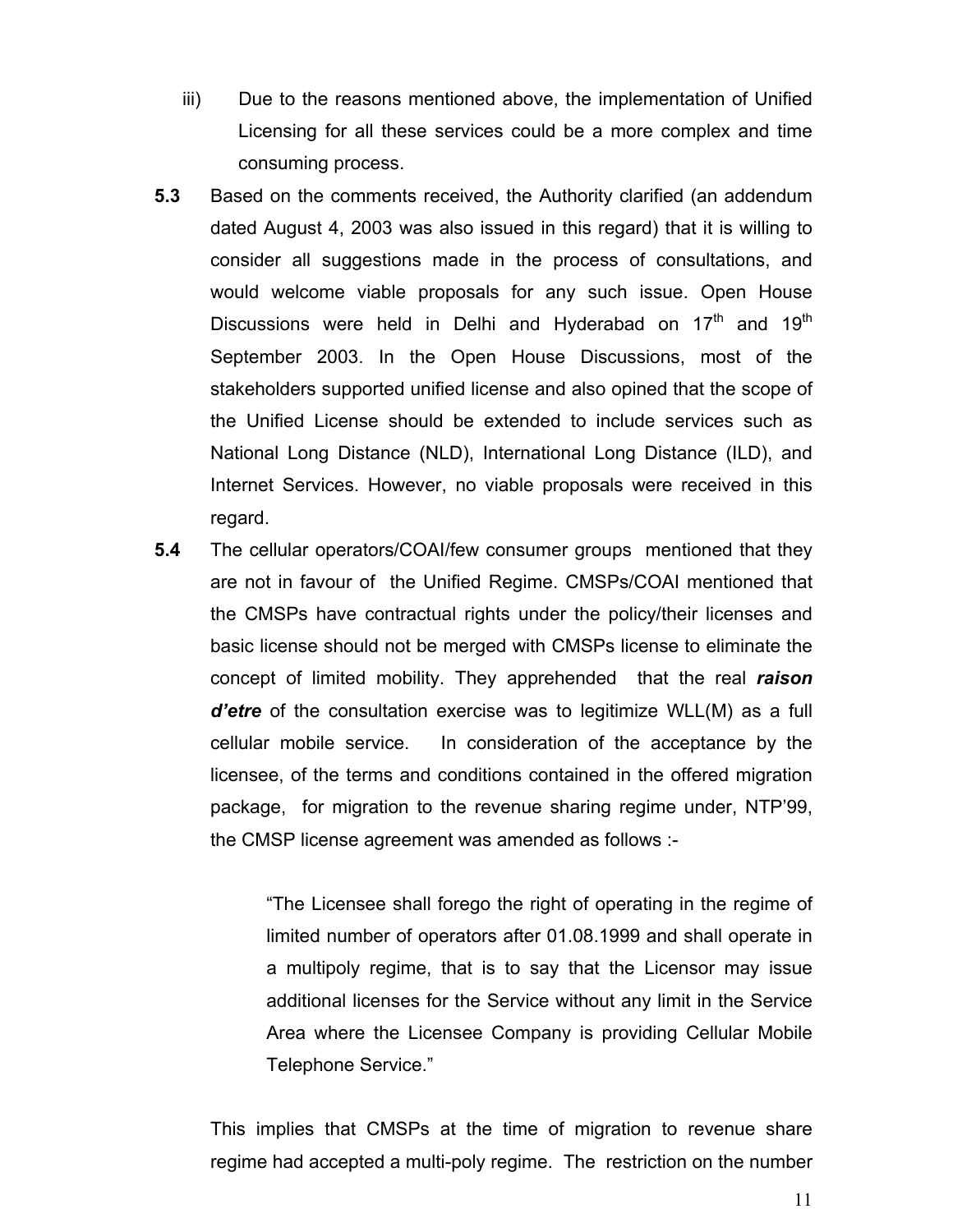of CMSPs by licensor due to limitations of availability of spectrum at a particular time should not be claimed as a contractual right.

- **5.5** Basic Service Providers/ABTO/Consumer groups mentioned that they are in favour of Unified licensing regime. Most of the stakeholders mentioned that a level playing field should be maintained and the interests of all Service providers and consumers should be taken into consideration.
- **5.6** Another issue raised in the consultation process was about the benefits to consumers and operators. Apart from, the benefits like common consumer bill, common customer care etc. one of the main reasons for implementing unified licensing is to evolve a process in which service specific licenses are abandoned at the earliest. As mentioned earlier, technological developments lead to a situation wherein one service provider may offer the services which are licensed for another service provider and this leads to a disputes and litigation. The litigation free environment always helps faster growth in telecom services, which in turn, because of the competition and larger volume of traffic, benefits the consumers.
- **5.7** It has to be recognised that fast changing technologies and blurring boundaries between different services have forced different countries to move towards converged licensing/authorisation. This was the main rationale for introducing unified licensing in most countries and Unified Access Licensing was likewise proposed in the Consultation Paper, as the first step towards such unification.

## **6. Growth of telephone density – national objective and priority**

6.1 The new economic policy adopted by the Government aims at improving India's competitiveness in the global market, attracting foreign direct investment and stimulating domestic investment. Telecom services of world-class quality are necessary for the success of this policy. It is, therefore, necessary to give the highest priority to the development and modernisation of telecom services in the country.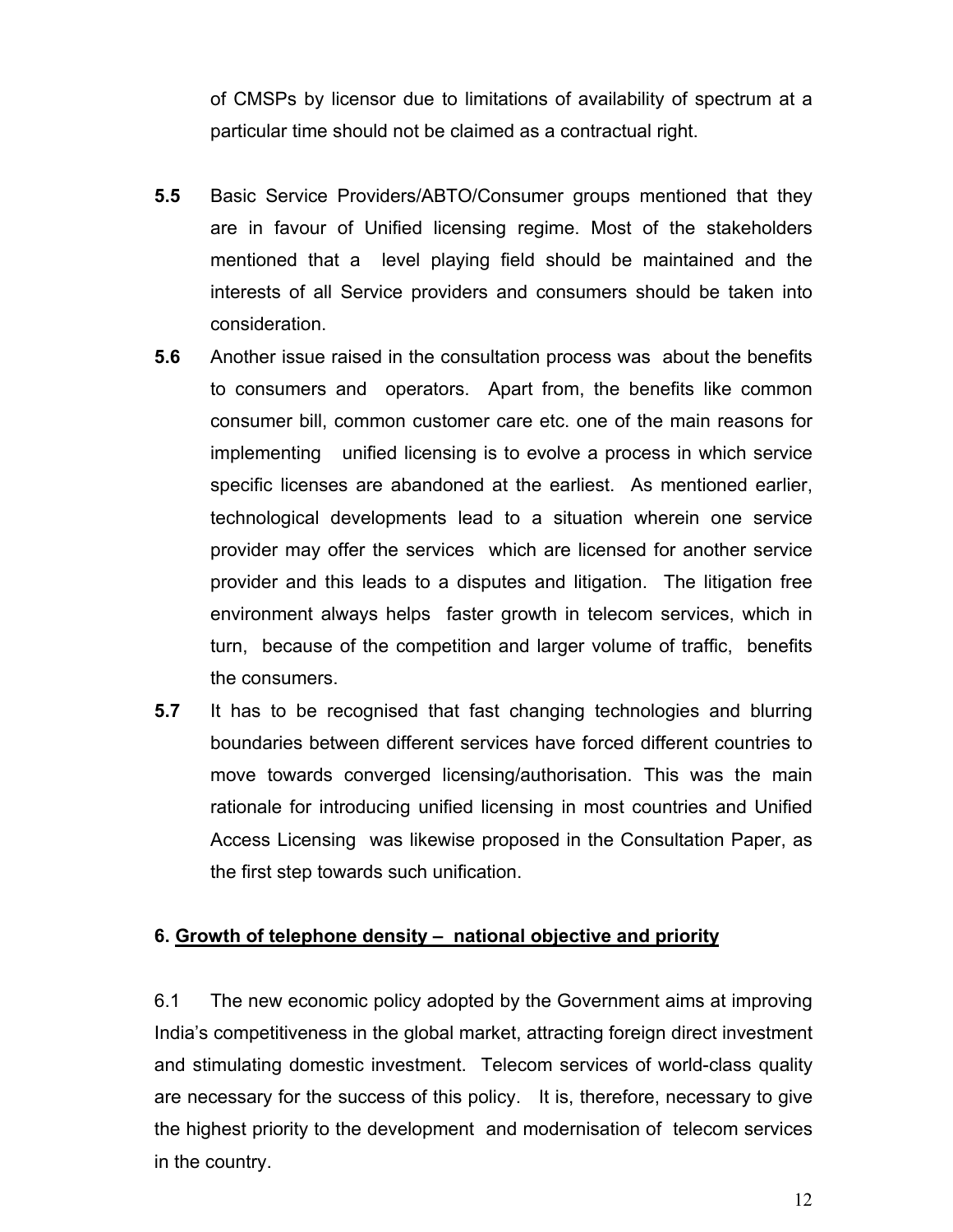6.2 Formulation of telecom regulatory environment and strategy has to be based on the single priority of the moment, viz. increasing the availability of phone connections at affordable costs and tariffs and ensuring fast roll out of services. Growth of tele-density revolves around access networks and need to make available low cost access.

6.3 In March, 2003, the wireless subscriber base was 13 million, which has almost doubled in last seven months. The phenomenal growth of wireless subscribers and possibilities for the future are shown in the figures given below:



**Growth of Subscribers Base for Fixed, WLL (M) & Cellular Services- (2001-2003) (in Million)**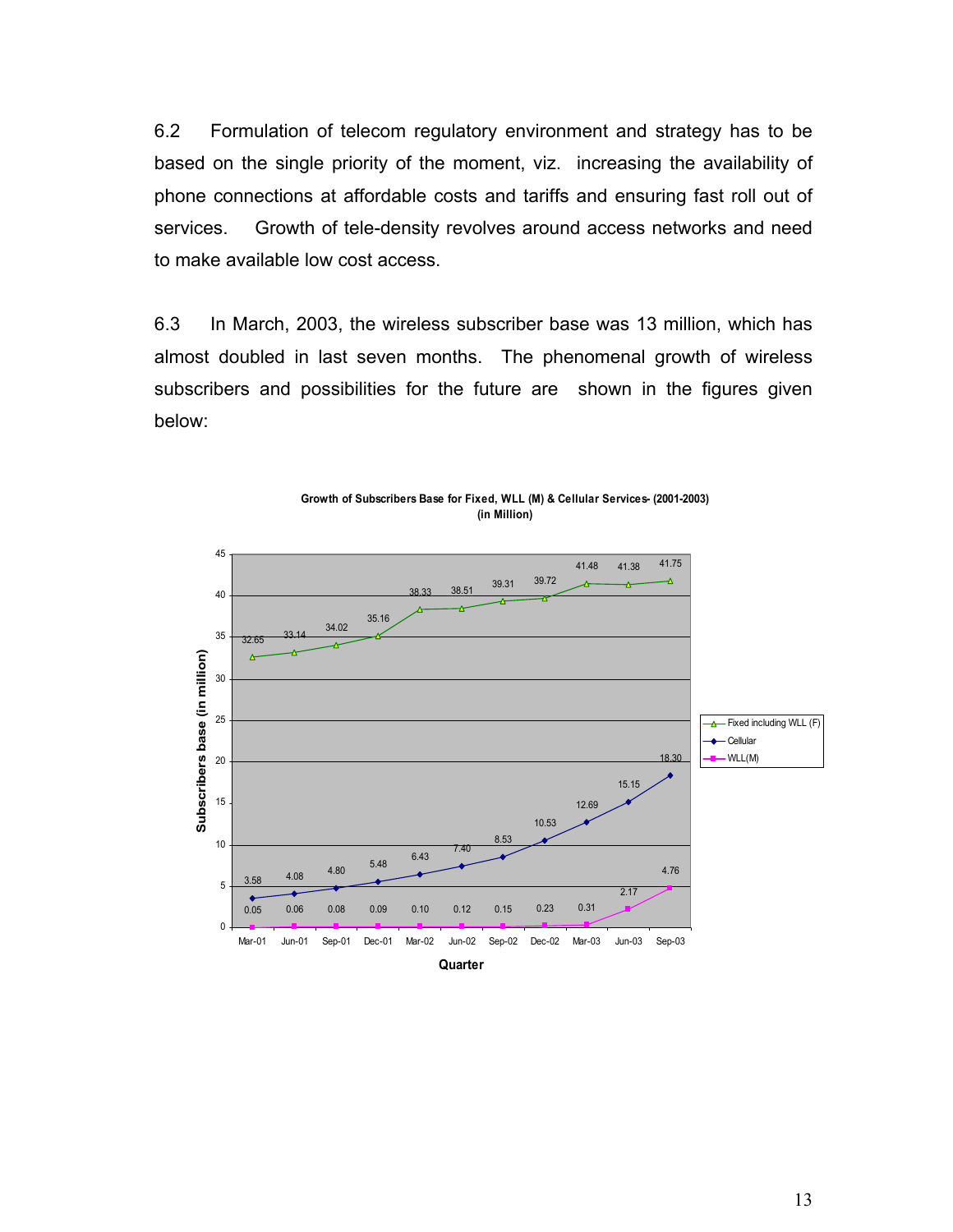

With this growth continuing, the expected wireless subscriber base by December, 2005 will be 100 million, provided the sector is litigation free and there is an intense competition between players with reduced tariff rates. A perusal of graphs and tables in Para 2 & 6 would clearly reveal that the growth has multiplied manifold only after intense competition started between cellular and WLL and also the 3<sup>rd</sup> Mobile Operator and the consequent fall in tariffs.

The growth of subscribers of one WLL Operator as shown below, also indicates the huge potential in the market. Of course, level playing field must be ensured.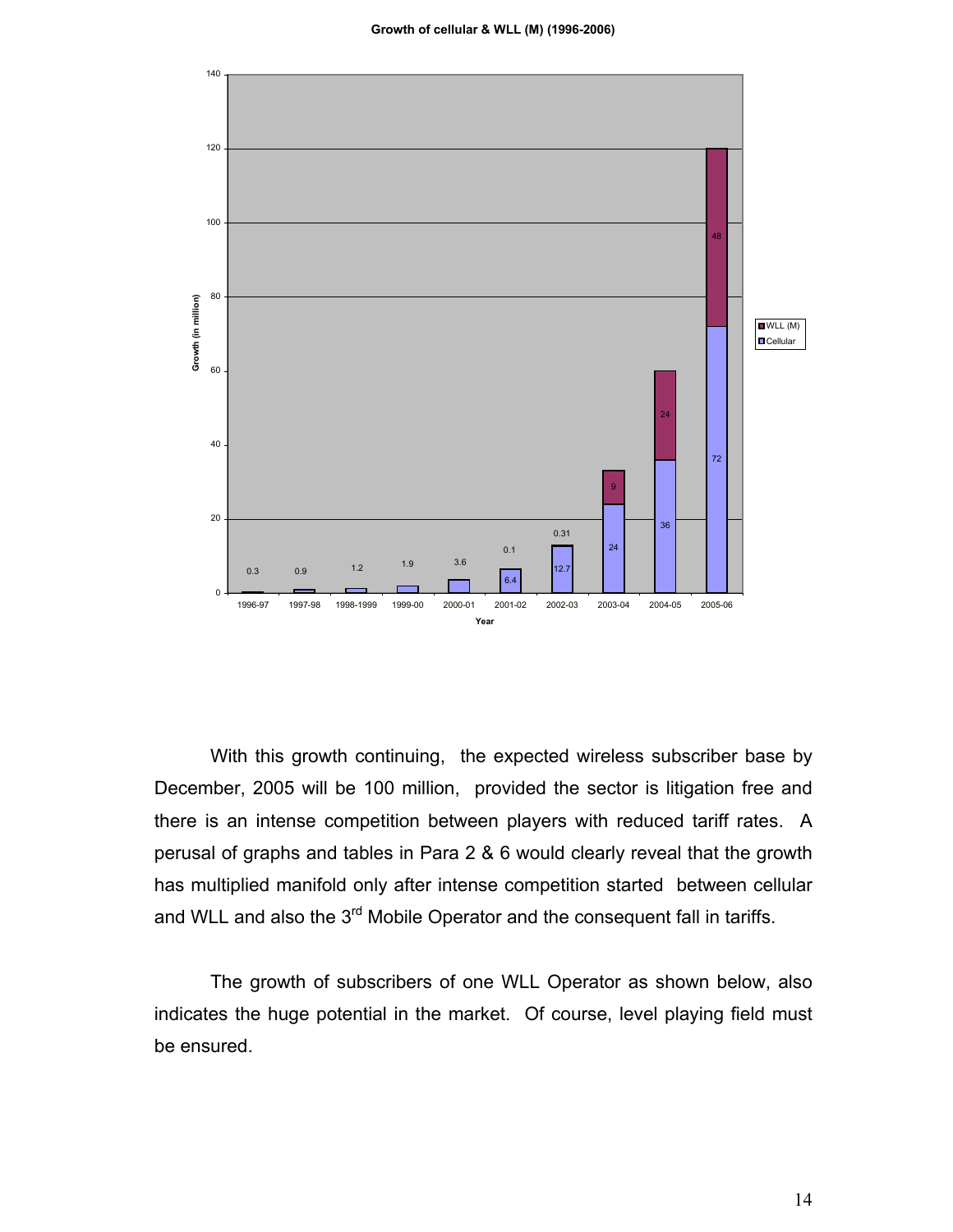

#### **Growth of WLL (M) Subscribers Base (in Million)**

6.4 In fact even much higher growth than the existing one is sustainable if we look at the example of our neighbouring country, China.

Before looking into telecom statistics let us have a look at the demographic comparison of the two countries which is shown below:

| emographic indicators                       | <b>China</b> | <b>India</b> | <b>China/Indil</b> |
|---------------------------------------------|--------------|--------------|--------------------|
|                                             |              |              |                    |
| Population (Billion)                        | 1.30         | 1.05         | 1.2                |
| Average persons per household               | 3.7          | 5.3          |                    |
| Households(Million)                         | 345          | 198          |                    |
| Urbanisation                                | 37           | 28           |                    |
| Personal disposable income (USD per capita) | 492          | 368          | 1.3                |
| Passenger cars (per 1000)population)        |              | 5            | 1.4                |
| Two-wheelers (per 1000 population)          | 26           | 29           | 0.9                |
| Gini index                                  | 0.4          | 0.38         |                    |

# **China India comparison - demographics**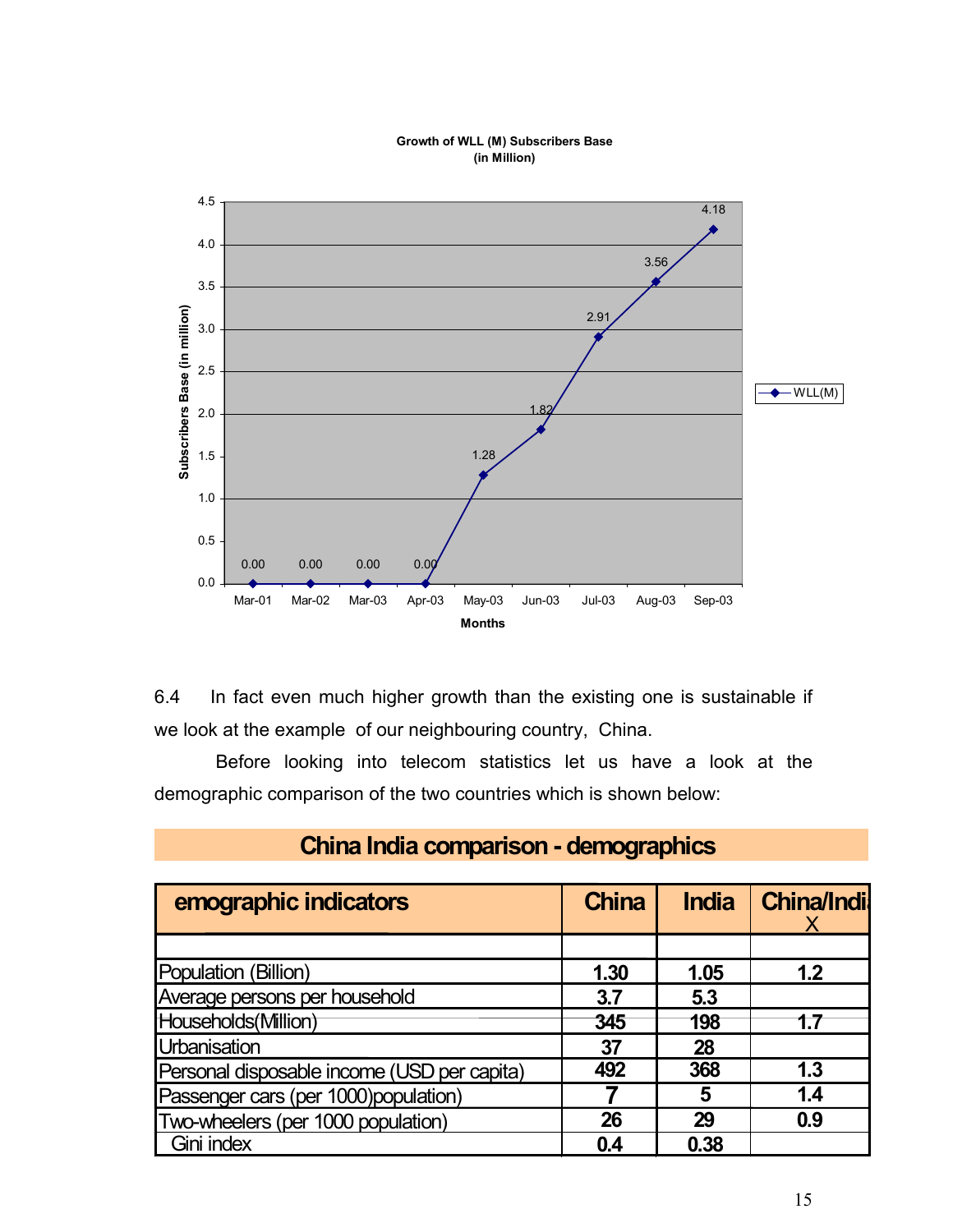If the number of two-wheelers, passenger cars, personal disposable income and Gini Index of two countries are almost comparable then there is no reason why the number of mobile phones also in two countries cannot be in comparable range. It also needs to be recognised that the total number of automobiles in India is 62 million and mobile phones are now within reach of even non-automobile owners, the number can soon explode to 100 million, thus making the working class far more efficient than it is today, having huge implication on the GDP growth of the country.

Growth of Mobile phones in India and China is shown in the following graph :

**CHINA** INDIA



One of the important reasons of this higher growth of mobile telephones in China is lower tariff as shown in the following table. As of now, since the tariff has fallen even lower than China, India will also achieve exploding growth in Mobile Services

| Year          | <b>China</b> | India      |
|---------------|--------------|------------|
| 1999          | 4.31         | 6.82       |
| 2000          | 4.17         | 6.42       |
| 2001          | 3.51         | 4.68       |
| 2002          | 3.02         | 3.67       |
| December 2002 | 3.02         | 2.71       |
| 2003          | <b>N.A.</b>  | Below Rs.2 |

|                                    | China | <b>India</b> |
|------------------------------------|-------|--------------|
| ARPU (USD p.a.)                    | 144   | 138          |
| Per capita GDP (PPP) (USD)         | 4670  | 2620         |
| <b>ARPU</b> as % of per capita GDP | 3.1%  | 5.3%         |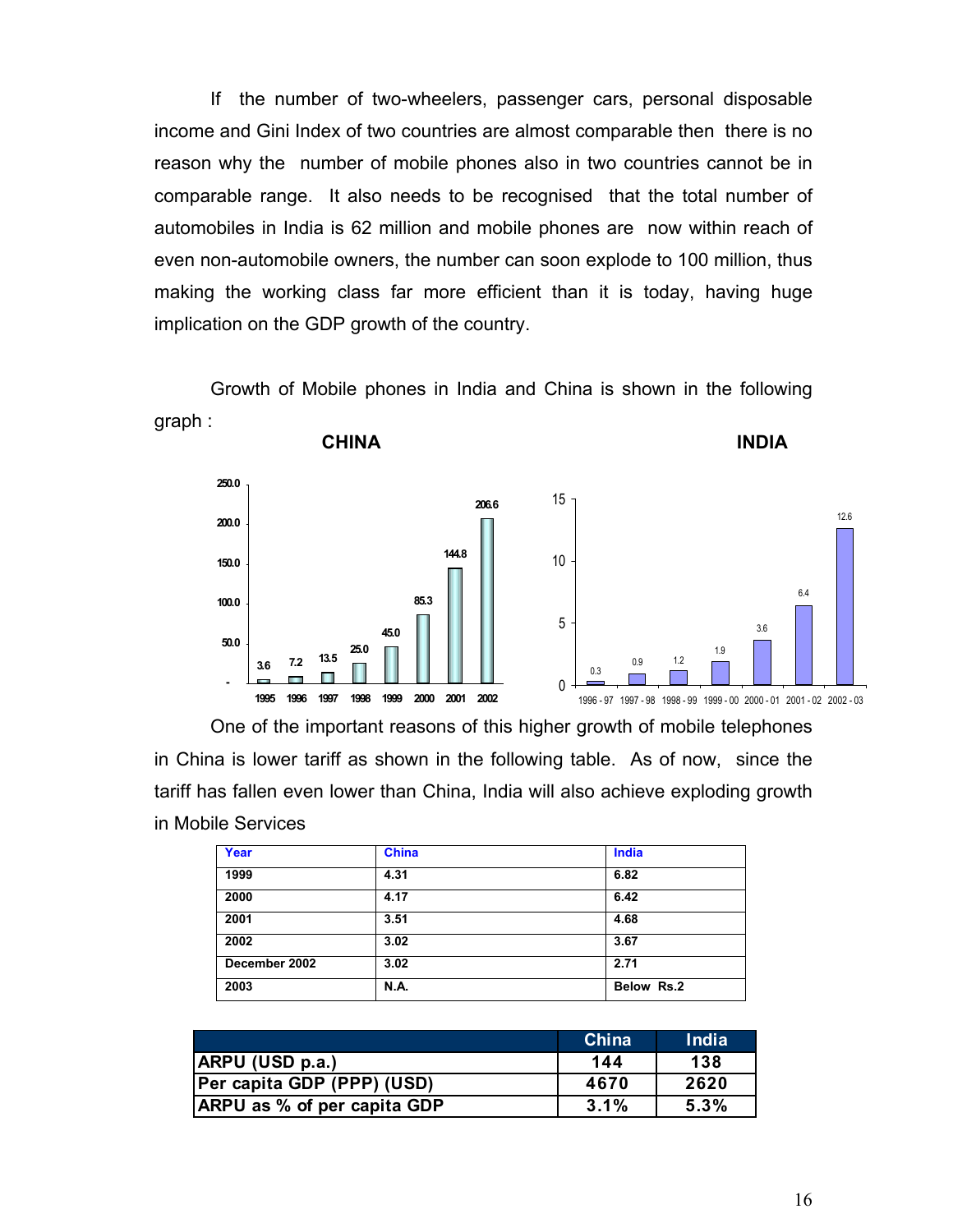**6.5** To achieve 100 million wireless subscribers (cellular & WLL both) the required investment is of the order of Rs.50,000 crores. We are of the view that the size of the cake is big enough for both cellular and WLL operators to coexist. Litigation free sector is a pre-requisite to achieve the targets. As per the data on Consolidated Sanctions, Disbursements and Outstandings of CMSPs, from the Indian Financial Institutions viz. IDFC, IDBI, ICICI, IFCI and SBI**,** the position is as follows

**Rs. In crores.**

| <b>Service Provider</b> | <b>Sanctions</b> | <b>Disbursements</b> | Outstanding |
|-------------------------|------------------|----------------------|-------------|
| <b>CMSPs</b>            | 8480             | 4071                 | 2664        |

As per above data the outstanding amount is 65% of disbursed amount.

The main *issue of concern is that the required Investment for meeting the demand of 100 million wireless subscribers is around Rs. 50,000 crores. It is clear that both cellular and WLL operators have huge growth potentials and both can participate in the huge task of nation building. In fact, this highlights a need at present itself for greater efforts by existing and new service providers to expand the investment and to meet the market demand for telecom services and help achieve the objectives of telecom growth and development in the country* 

#### **7. Recommendations on Unified Licensing :**

#### Ambit of Unified Licensing.

7.1 Considering the vision of Government of India through various policies (e.g., NTP'94, 'NTP 99, Convergence Bill), technological development, market trends, international trends, the need to accelerate growth of telephone density, public interest and for the proper conduct of the Service/telegraphs, it is recommended that within six months "Unified Licensing" regime should be initiated for all services covering all geographical areas using any technology. The Regime would be finalized through a consultative process, once 'in-principle' approval is received from the Government.The initiation of the Unified Licensing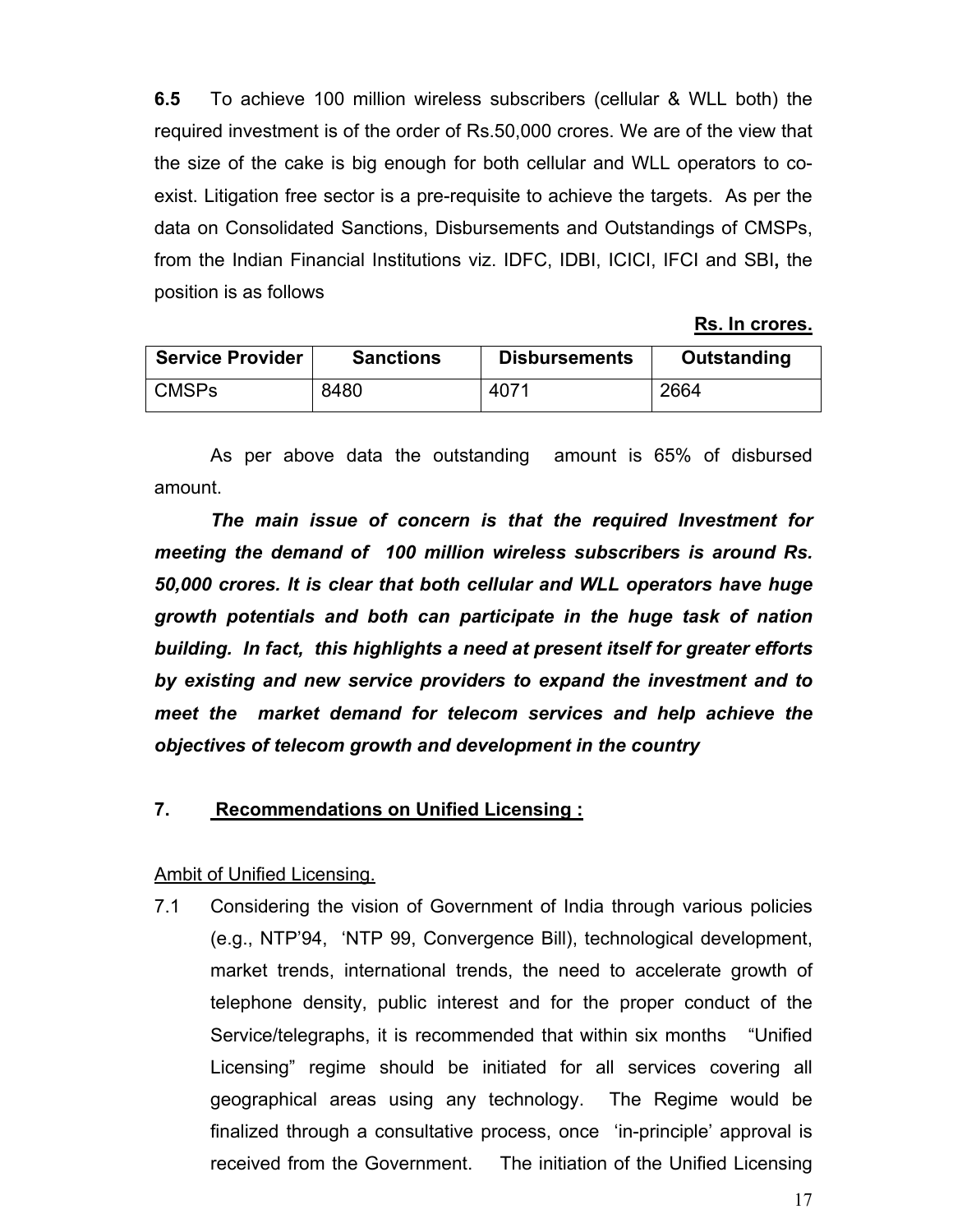process means that TRAI would submit its recommendations on this issue to Government of India. This Unified Licensing regime would be implemented through automatic Licensing / Authorisation subject to notification to Regulatory Authority and compliance with published guidelines (by the operator), thereby removing barriers to facilitate growth in the sector.

- 7.2 The Guidelines would be notified by the licensor based on TRAI recommendations to include nominal entry fee, USO, etc. The charges for spectrum shall be determined separately. The operator shall be required to approach the licensor mainly for spectrum allocation. Since, spectrum is a scarce resource, it needs to be regulated separately. Spectrum should be distributed using such a mechanism that it is allocated optimally to the most efficient user.
- 7.3 The choice of area/service would be left to the operator.
- 7.4 Before migration to Unified Licensing/Authorisation, the guidelines would have to be prescribed after consultations with various stakeholders so as to protect the interests of existing operators and to handle competition related issues.
- 7.5 Some stakeholders have raised the point that the international practices highlighted in the Consultation Paper are not exactly applicable in Indian conditions because unified licensing in these countries covers all telecom services and is not confined to only basic and cellular services. Para 5.2 explains the reasons for issuing the Consultation Paper for unified (access) licensing for basic and cellular services and subsequent amendment to include NLD, ILD and Internet services. The main difference in India and other countries mentioned in the Consultation Paper is that the latter have licenses which cover the whole country. Therefore, the service areas being same for all services, unification for all services is easier. TRAI has recommended initiation of unified licensing for all telecom services within six months. The main point of concern here is that while various countries have already migrated or are migrating to the concept of unified licensing, its method of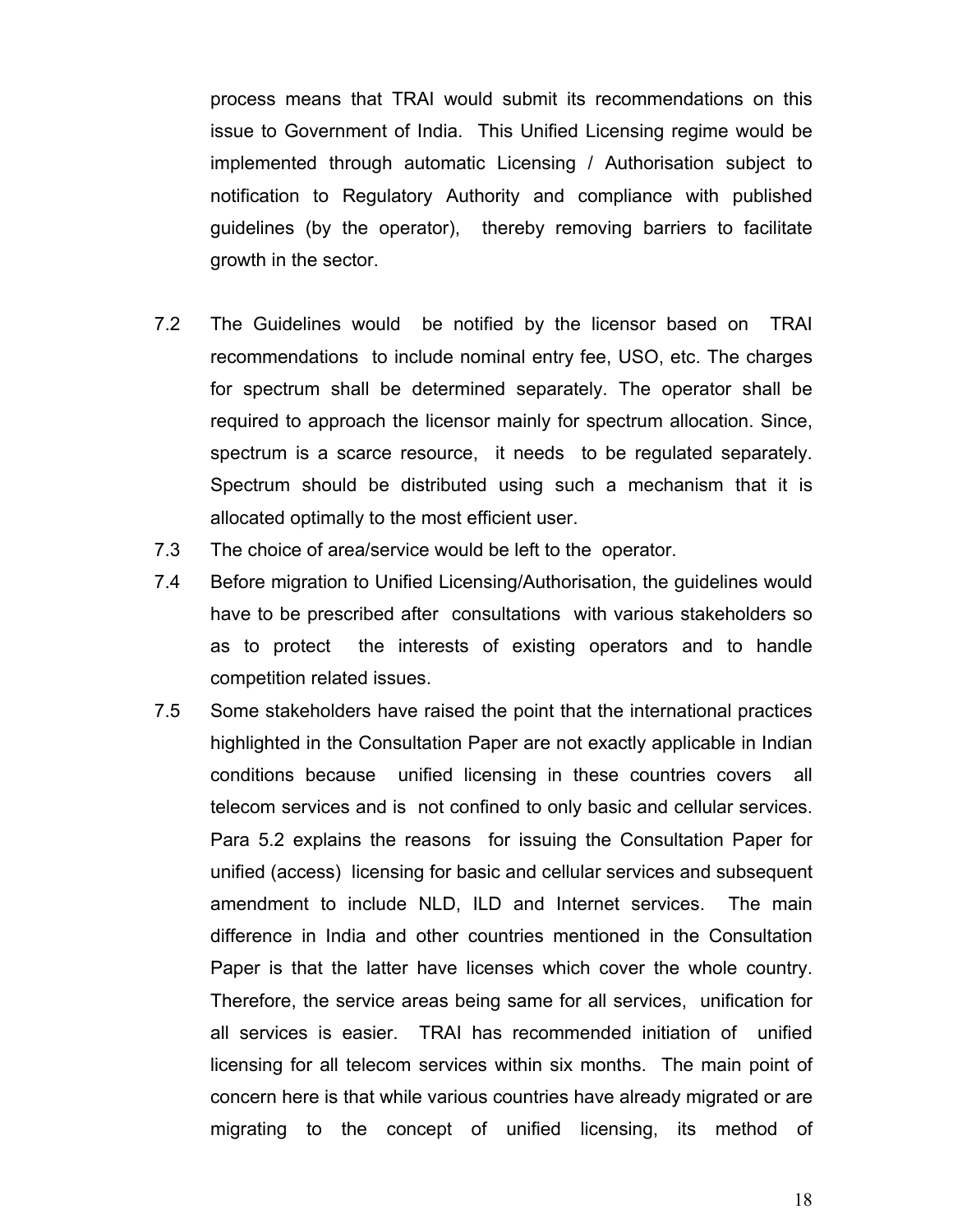implementation could be different in different countries depending on the stage and prevailing conditions from which the unification begins.

- 7.6 It is recommended that the ultimate objective of the Unified Licensing/Authorisation regime be achieved in a two-stage process. Since growth of tele-density – the primary and immediate national objective – revolves around access network and the need to make available low cost access, it is recommended that the unification of access services at circle level be taken up immediately for which consultations with various stake holders have already been completed. This should be immediately followed up with steps to define the guidelines and rules for fully unified license/Authorisation regime by gathering details of International practices and the consultation process.
- 7.7 Existing operators would have the option to continue under the present licensing regime (with present terms and conditions) or migrate to the new Unified Access Licensing Regime in the existing circles.
- 7.8 In the Unified Access Licensing Regime, the service providers may offer basic and/or cellular services using any technology. Existing BSOs may offer full mobility in the circle under the Unified Access Licensing Regime. Existing CMSPs could offer limited mobility facility at appropriate tariffs through concepts such as home zone operations, etc. For migrating BSOs, they would be required to continue the limited mobility service for such class of consumers, who so desire.

#### Service Area

- 7.9 The service areas for Basic and Cellular Mobile Service differ to some extent. In the case of Basic Services, three metros, i.e., Mumbai, Kolkata and Chennai are respectively part of Maharashtra, West Bengal and Tamil Nadu circles, but these Metros have been licensed as separate service areas for cellular mobile services for historical reasons.
- 7.10 The service area in the Unified Access Licensing Regime would be the service area of the present Cellular Service providers.
- 7.11 Three metros, i.e., Mumbai, Kolkata and Chennai which are at present part of Maharashtra, West Bengal and Tamil Nadu circles respectively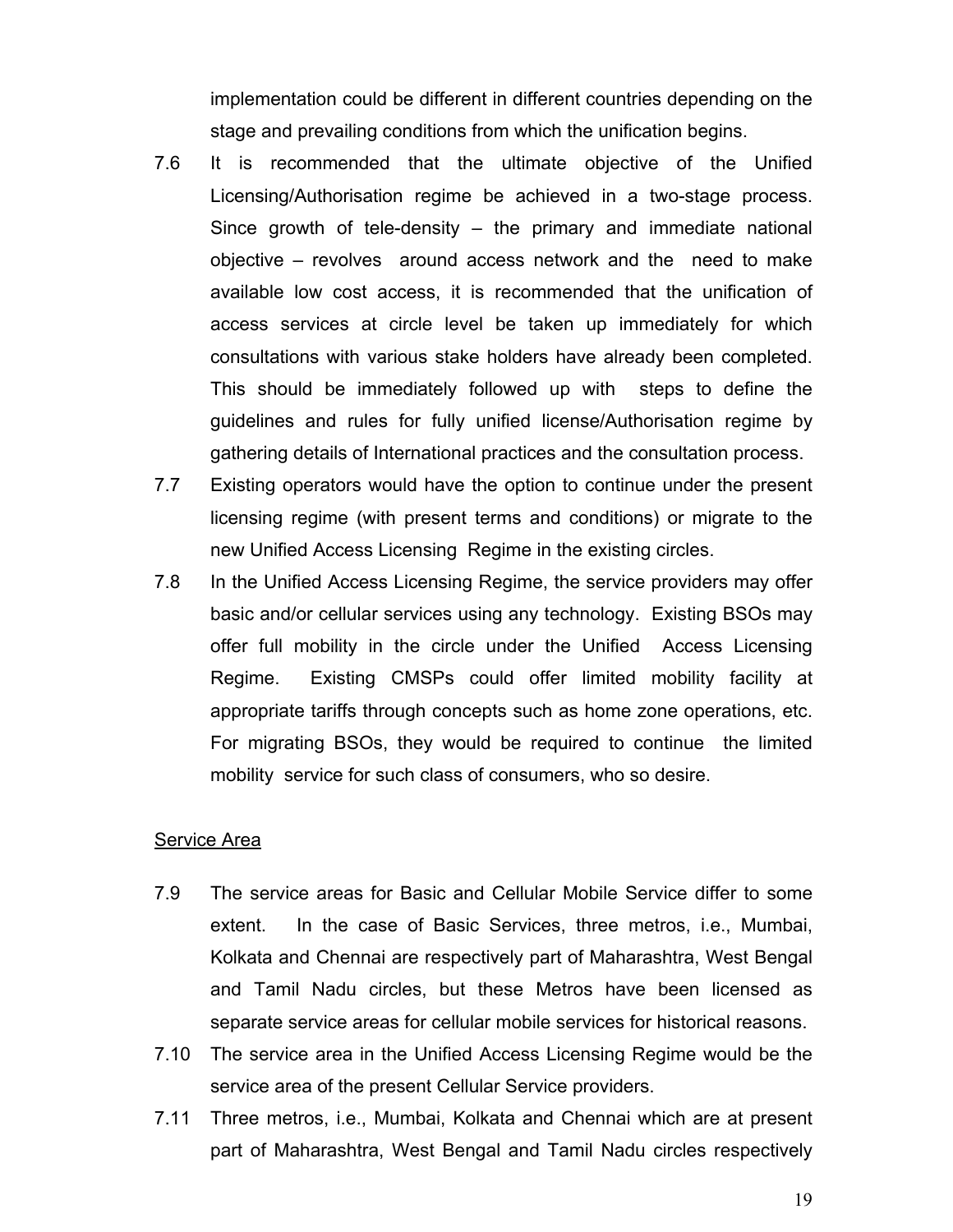for BSOs, would be separate service areas under Unified Access Licensing regime similar to existing cellular mobile services. Delhi Service area for service providers including MTNL under Unified Access Regime would include Gurgaon, Faridabad, Noida and Ghaziabad. Existing BSOs who migrate to unified licensing regime would send their request to the Licensor for authorisation/automatic licensing for service areas as per existing CMSPs (Both Metros and Circles).

#### Entry Fee, Rollout obligations and Performance Bank Guarantee

- 7.12 Existing Entry Fee: Annexure-II shows the entry fees paid by different service providers. Three different categories of entry fees are considered. One, for the first six Basic Service Operators and the initial forty-two private CMSPs. The entry fees paid by them before migration to revenue sharing arrangement, w.e.f. 1.8.1999 have been separately indicated. Second, for other basic service providers, the entry fees paid as per DOT's guidelines have been indicated. For other CMSPs  $(4<sup>th</sup>$  Cellular Operator), the entry fee as decided through a multi-stage bidding process has been indicated.
- 7.13 Existing Rollout Obligations: BSOs have different roll out Obligations not only among Pre and Post NTP'99 BSOs but also when compared with CMSPs. While a post NTP'99 BSO in a Service Area is required to provide POPs in all SDCAs within 7 years and that too in an identified ratio of Urban, Semi-Urban and Rural SDCAs, the roll out obligation of CMSPs is to cover 10% of DHQs in the first year and 50% of Districts head quarters in first three years. CMSPs are allowed to cover any town in lieu of DHQ in that District
- 7.14 Existing Performance bank guarantee(PBG): PBG for Basic Service Operators is about 4 times the entry fee paid by Cellular Mobile Service Providers and is linked to roll-out obligations spread over 7 years. For basic service operators the minimum Performance Bank Guarantee (PBG) is Rs.4 crore for the A&N circle and goes up to Rs.460 crores in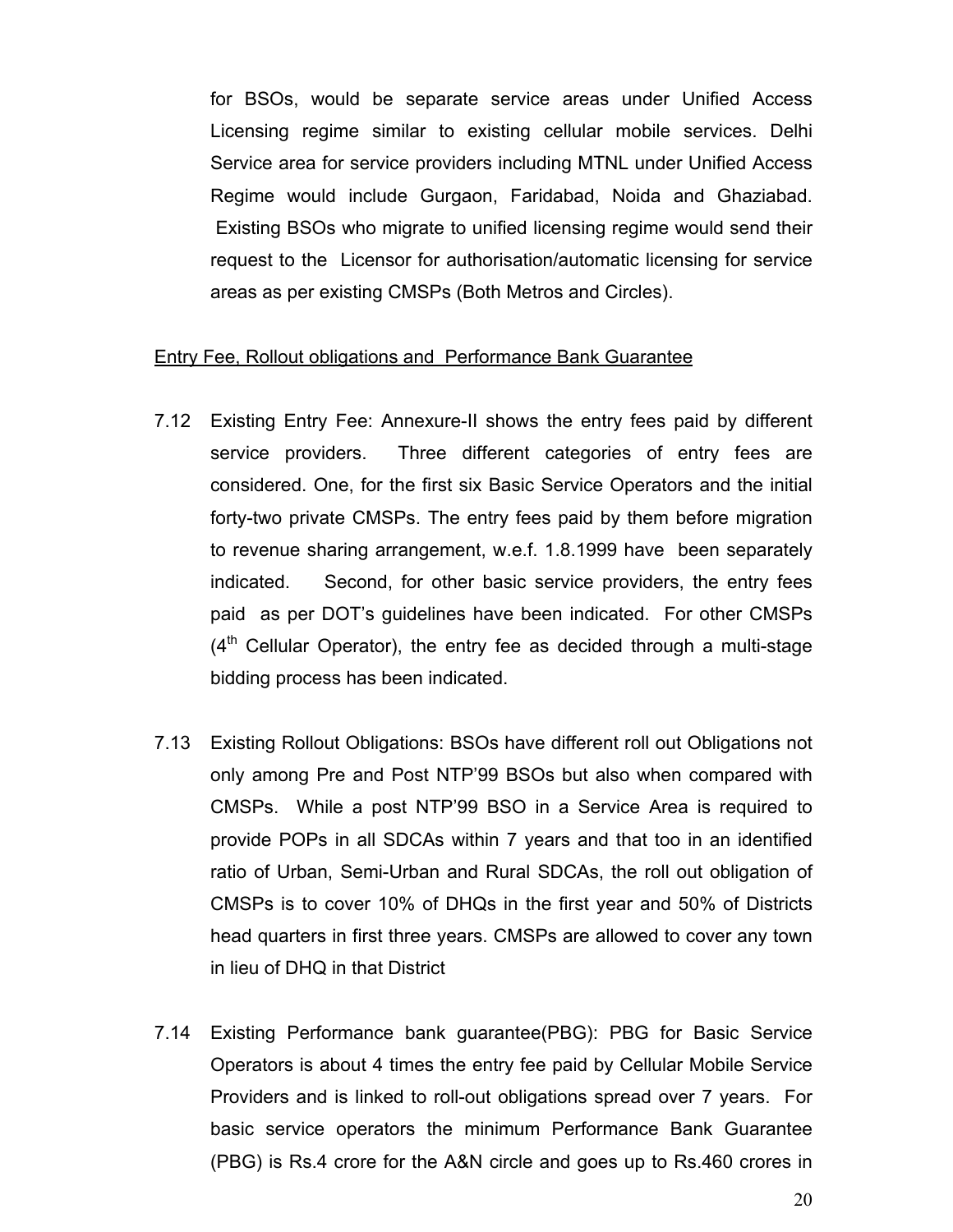Maharastra circle. For CMSPs the performance bank guarantee is Rs.20 crore, Rs.10 crore and Rs.2 crore for category 'A', 'B' and 'C' circles.

Recommendations on Entry Fee, Rollout obligations and Performance Bank Guarantee:

- 7.15 To decide the benchmark for the entry fee for Unified Access Licensing Regime three alternatives could be considered which are discussed in the subsequent paragraphs.
- 7.16 The first alternative could be inviting bids from existing operators as well as from the new prospective Unified Access Licensing Operators. This is possible since additional spectrum is now being made available by Ministry of Defence and the existing contractual commitments to existing cellular and WLL players can easily be met, leaving out a balance for more players. The benchmarks fixed through this process will be up-to-date based upon the current market situation and will be done through a transparent process. The problems associated with the bidding process are as follows :
	- i) The fixing of the benchmarks through a bidding process could be more time consuming and hence delay the implementation of Unified Licensing.
	- ii) While inviting bids the question will be whether it should be done with spectrum or without any spectrum, i.e. only for migration to Unified Licensing Regime. If the bids are invited without spectrum, the new prospective Unified Licensing operators will not be able to roll out their wireless services in the absence of spectrum. If the separate bids are invited for Unified Licensing and spectrum, the bidding process will become even more time consuming and complicated. In case additional spectrum is given for Unified Licensing operators, the existing operators, while migrating to Unified Access Licensing Regime, may also demand additional spectrum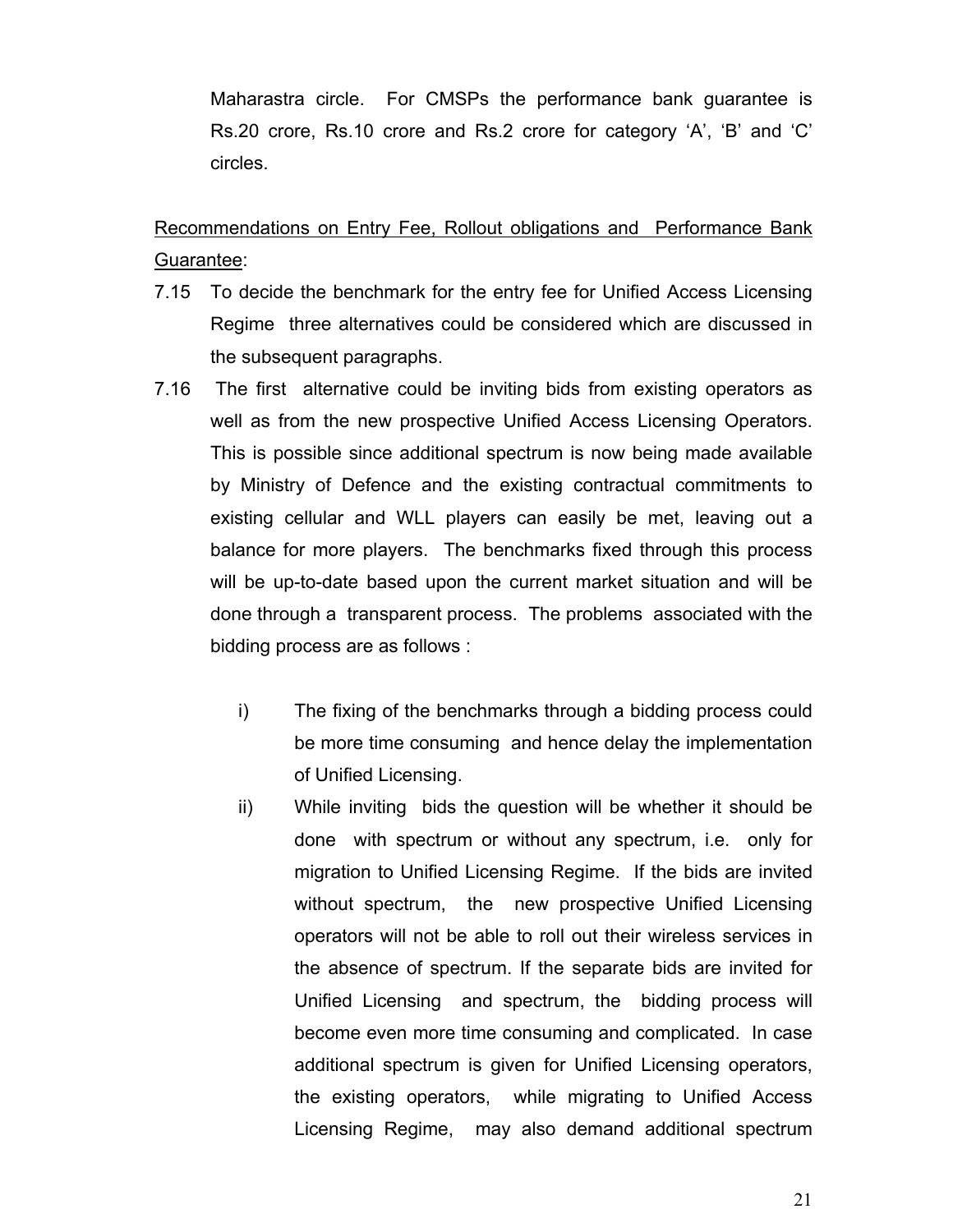which may not be available immediately. This will stall migration to the Unified Access Licensing Regime.

iii) Unless the revised spectrum pricing and allocations guidelines are finalised, there is no guarantee that the spectrum would be made available to existing operators willing to migrate to the Unified Licensing Regime.

Considering all these problems, the Authority is of the opinion that the bidding process for fixing up of the benchmarks for migration to Unified Licensing Regime may not be preferable.

- 7.17 The second alternative could be that basic service operators willing to migrate to Unified Access Licensing Regime should pay the difference in entry fee of average of  $1<sup>st</sup>$  and  $2<sup>nd</sup>$  cellular operators and entry fee paid by Basic Service Operators. This argument is not sustainable due to the following reasons :
	- i) CMSPs in pre NTP'99 era before migration did not pay any license fee (revenue share).
	- ii)  $1<sup>st</sup>$  and  $2<sup>nd</sup>$  CMSPs got the advantage of early entry to the market in a duopoly regime.

Some of the operators have said that they are incurring losses. In this business losses are incurred initially, e.g., Orange, one of the largest mobile operators in U.K., took almost seven years to break even. Even in India some of the Service providers have started making profits. A number of studies have shown that even at present tariff levels the addition of new subscribers is profitable.

7.18 The  $3<sup>rd</sup>$  alternative is that the existing entry fee of the fourth Cellular Operator would be the entry fee in the new Unified Access Licensing Regime. BSOs would pay the difference of the fourth CMSP's existing entry fee and the entry fee paid by them. It may be recalled that, even in the past, entry to cellular and basic services has been on fixed fee basis, e.g., for metros in the case of cellular and for the second BSO.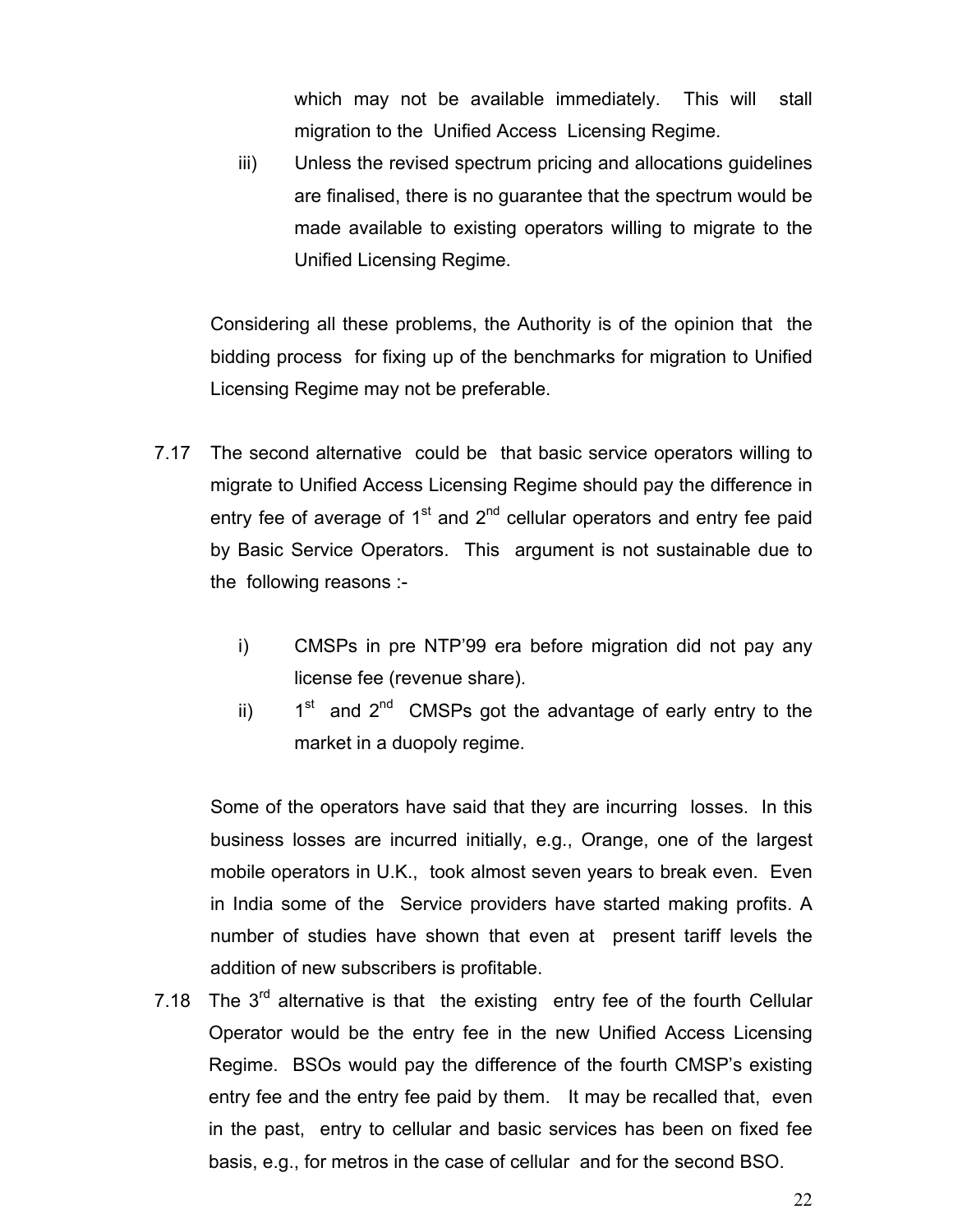- 7.19 It is recommended that the  $3<sup>rd</sup>$  alternative as mentioned in para-7.18 above may be accepted for fixing the entry fee for migration to Unified Access Licensing regime for Basic and Cellular services at the circle level.
- 7.20 In service areas where there is no fourth operator viz., Bihar, Orissa, W.B. & A.N and Assam, etc. - no extra entry fee would be charged from the existing operators migrating to the Unified Access Licensing Regime, since in these areas operators did not see a potential mobile market at the time of repeated bidding for the  $4<sup>th</sup>$  cellular operator.
- 7.21 M/s Reliance Infocomm, one of the country wide basic service operators, has been advertising its services as if the service is a full Cellular Mobile Service without any restriction of mobility. It has been doing it by obtaining a license as a BSO almost throughout the country and using multiple registration/call forwarding facility. This implies that right from the effective date of the license agreement, M/s. Reliance has competed as a cellular mobile service provider with just one exception that the service drops at the time of moving from one SDCA to another. TRAI vide its letter dated 14.08.2003 had already written to DoT to clarify/amend the license conditions so that the condition of limited mobility within SDCA is implemented in letter and spirit. However, for unified licensing, TRAI considers that since M/s Reliance Infocomm by virtue of offering mobility even beyond SDCAs, has acted like a cellular operator right from the day of signing the license agreement, M/s Reliance infocomm is liable to pay the penal interest w.e.f the date of signing its license agreement till the date of migrating to the Unified Access License Regime in addition to the entry fee paid by  $4<sup>th</sup>$  cellular operators in respective circles. Clause 21.5 of CMSP License agreement dealing with delay in payment of any dues is reproduced below :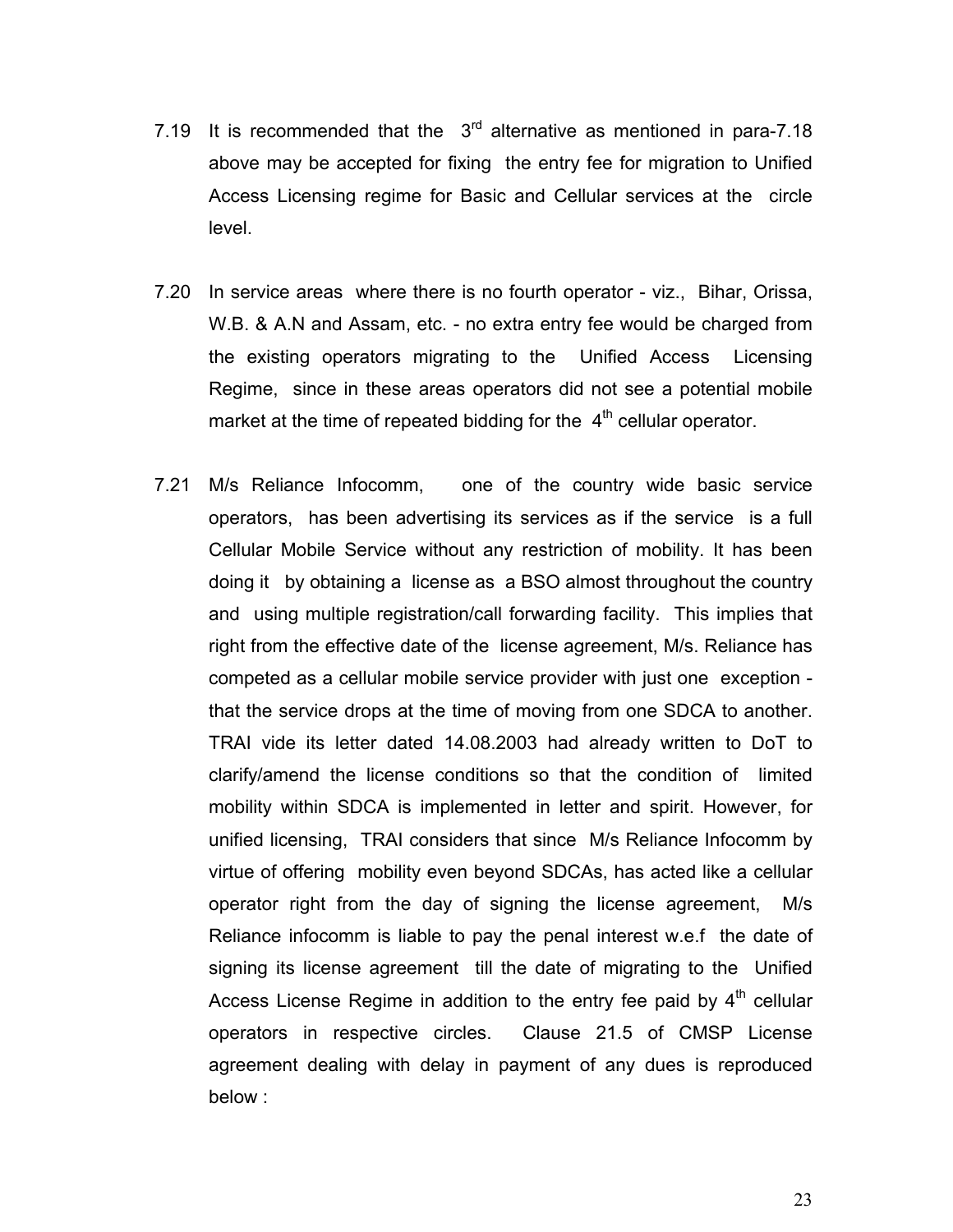"21.5 - Any delay in payment of Licence Fee, or any other dues payable under the LICENCE beyond the stipulated period will attract interest at a rate which will be 5% above the Prime Lending Rate (PLR) of state Bank of India prevalent on the day of payment became due. The interest shall be compounded monthly and a part of the month shall be reckoned as a full month for the purpose of calculation of interest."

The State Bank of India, Local Head Office, Sansad Marg, New Delhi vide its letter dated Oct. 23, 2003 has indicated the (PLR) rate of interest for the year 2001-2002 @ 11.5%, 2002-2003 @ 11% w.e.f. 1.4.2002 and 10.75% w.e.f. 1.11.2002. The prevailing PLR is 10.5% w.e.f. 5.5.2003. Based on the provision of Clause 21.5 of CMSP License Agreement as mentioned above, penal interest has been calculated. Based on this the entry fee to be paid by M/s. Reliance for Migration to Unified Access Licensing regime has been calculated. In other words, M/s Reliance Infocomm would be treated at par with fourth cellular operator right from the date of signing their existing BSO license agreement.

- 7.22 Since the other Basic Service Operators have not breached the condition either, in letter or spirit, and have confined mobility within SDCA, they will pay only the difference between the entry fee paid by the fourth cellular operator and the entry fee already paid by them.
- 7.23 Based on the above principles, the indicative value of migration fee to be paid by different Basic Service providers is given in Annexure –III. The exact calculations should be carried out by the licensor at the time of offering migration based on above principles.
- 7.24 Since the service area for unified licensee will be as per existing CMSPs, it means existing BSOs in Maharashtra, Tamil Nadu and West Bengal will get two unified licenses (one for Metro city Mumbai and the other for the rest of Maharashtra and so on). The difference of entry fee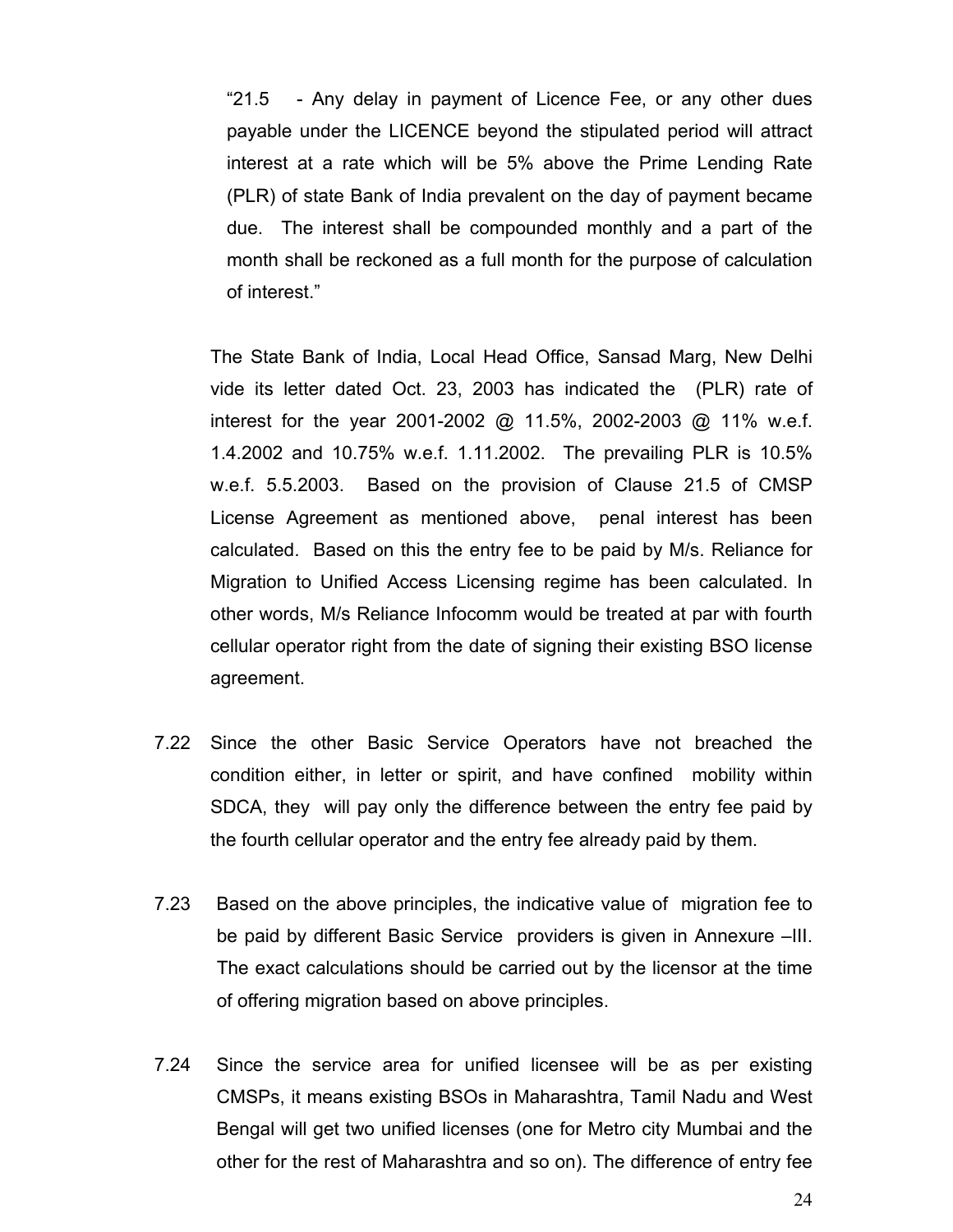to be paid by them will be divided between Metro city license and the rest of the circle on pro rata basis of entry fee of the  $4<sup>th</sup>$  cellular operators. In case the existing BSO wants to migrate to a Unified Access License only either in Metro or in rest of the circle, the difference will be again calculated by dividing the entry fee paid by existing BSO in the ratio of entry fee paid by the fourth Cellular operator for Metro and the rest of the circle. For Delhi, the service area of Unified Access License will include Gurgoan, Faridabad, Ghaziabad and NOIDA as for existing CMSPs. In West Bengal, there is no fourth cellular operator, so while migrating to Unified Access Licensing Regime, the BSO in West Bengal will not pay any extra entry fee. The same BSO in Kolkata, if it so desires, will have a separate Unified Access Licensing Regime by paying the difference in the entry fee paid by him for West Bengal and the entry fee of the fourth Cellular operator.

- 7.25 Since every service provider under Unified Access Regime will be authorised to offer cellular mobile services, the Rollout obligations and Performance Bank Guarantee in the Unified Access Regime would also be those of the fourth CMSP. The network growth in rural areas would be met through the USO Regime and funding from Access Deficit Charge (ADC) regime wherever applicable.
	- 7.26 Migration would be on a voluntary basis and those WLL(M) players who do not wish to migrate to the full mobility regime, would only be required to pay the fee for WLL(M), with mobility strictly within SDCA, being recommended in line with TDSAT's direction.

#### **License Fee**

7.27 The existing license fee of the Cellular Operator/ Basic Service operators would be the license fee in the new circle-wise unified licensing regime, i.e., 12%, 10%, 8% of the Adjusted Gross Revenue (AGR) for category 'A', 'B' and 'C' Circles respectively.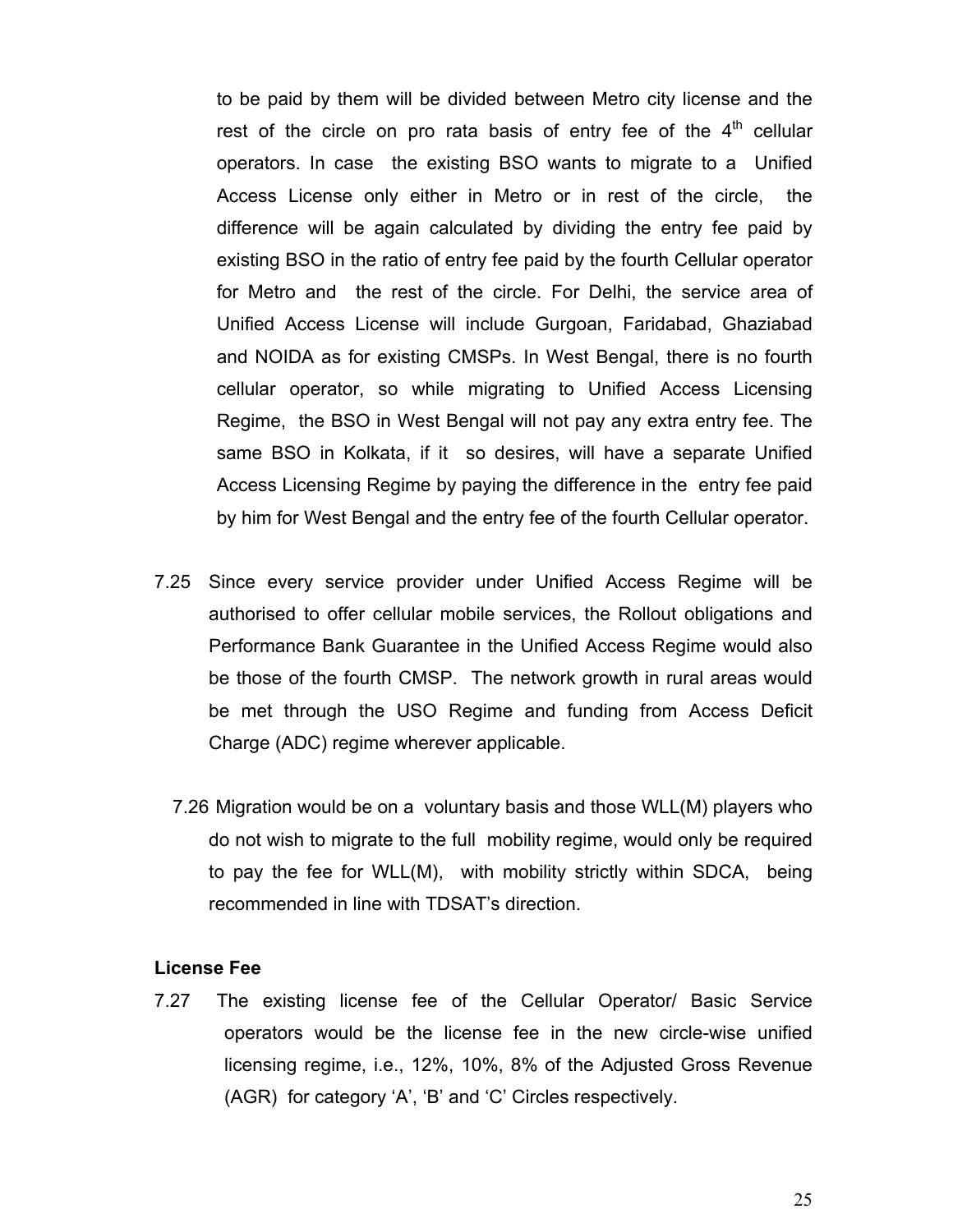## **Demand for compensation by CMSPs :**

- 7.28 CMSP's argument that they should be compensated for allowing BSOs to offer limited mobility or full mobility as envisaged in Unified Access Licensing Regime is not tenable due to following reasons :
	- ii) CMSPs were given a relief of Rs.4565 crores in terms of NPV as calculated in the table below for migrating from fixed entry fee to revenue sharing regime in August, 1999.

|                               |                                    |                                    |                                  | Present Value of benefit of migrating from fixed license fee to revenue-share license fee regime |                                       |  |
|-------------------------------|------------------------------------|------------------------------------|----------------------------------|--------------------------------------------------------------------------------------------------|---------------------------------------|--|
|                               |                                    |                                    | (Considering License Fee as 15%) |                                                                                                  |                                       |  |
| ALL CIRCLE AND METRO LICENSES |                                    |                                    |                                  |                                                                                                  | PRESENT VALUE IN TERMS OF 2003-04     |  |
| Year                          | License Fee<br>under old<br>regime | License Fee<br>under new<br>regime | <b>Difference</b>                | <b>Present Value of</b><br>difference (in<br>terms of 2003-04)                                   | <b>Discounting</b><br>Factor (13.86%) |  |
| Aug 99 - Mar 00               | 1603                               | 275                                | 1328                             | 2232                                                                                             | 1.681                                 |  |
| Apr 00 - Mar 01               | 2270                               | 619                                | 1651                             | 2438                                                                                             | 1.476                                 |  |
| Apr 01 - Mar 02               | 2734                               | 793                                | 1942                             | 2517                                                                                             | 1.296                                 |  |
| Apr 02 - Mar 03               | 2455                               | 872                                | 1584                             | 1803                                                                                             | 1.139                                 |  |
| Apr 03 - Mar 04               | 2470                               | 1727                               | 743                              | 743                                                                                              | 1.000                                 |  |
| Apr 04 - Mar 05               | 2511                               | 2698                               | $-186$                           | $-164$                                                                                           | 0.878                                 |  |
| Apr 05 - Mar 06               | 2591                               | 4586                               | $-1995$                          | $-1539$                                                                                          | 0.771                                 |  |
| Apr 06 - Mar 07               | 2680                               | 7796                               | $-5116$                          | $-3466$                                                                                          | 0.677                                 |  |
|                               | 19315                              | 19365                              | $-50$                            | 4565                                                                                             |                                       |  |

1. License Fee quoted by Koshika Telecom has not been taken into account.

2. Discount rate = 13.86%

3. License fee for Metro Circle has been projected based on subscriber growth in 1997-1999 and fixed license fee of Rs. 6023

4. Till 2002-03, subscriber base under new regime is actual subscriber. After that, based on the growth as per the other Table for longer time period.

5. For license Fee under new regime, upto 2002-03 actual fee adjusted for 15% revenue share. After that, based on ARPU of Rs.550/- per month per subscriber for the year 2003-04 Rs.500/- per month per subscriber, thereafter.

iii) In Jan, 2001 while permitting limited mobility the license fee of CMSPs was reduced from 15% to 12%, 10% and 8% of Category 'A', 'B' and 'C' circles respectively. This resulted in a relief of Rs.15,000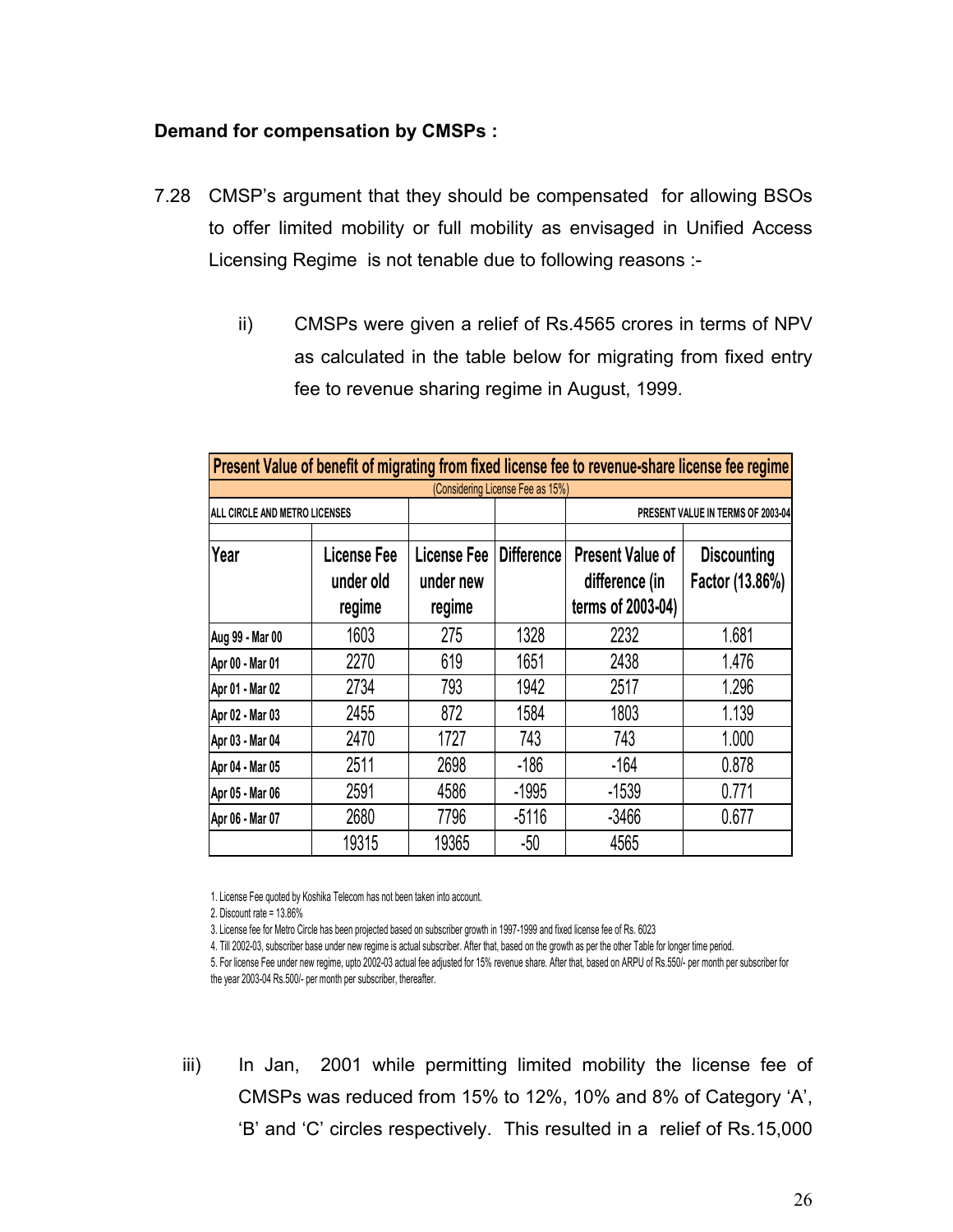crores based on NPV during the validity period of the license. The relevant NPV calculations are given below :

|                           | ESTIMATED SAVINGS IN LICENSE FEES TO CELLULAR INDUSTRY from 1.4.2003 onwards till end of Licence Period |                 |       |                      |       |       |       |       |       |                                                                         |       |                                                              |         |         |         |
|---------------------------|---------------------------------------------------------------------------------------------------------|-----------------|-------|----------------------|-------|-------|-------|-------|-------|-------------------------------------------------------------------------|-------|--------------------------------------------------------------|---------|---------|---------|
| Circle<br><b>Category</b> | <b>Subscriber</b><br><b>Ibase in lakhs</b><br>31.3.2003                                                 |                 |       |                      |       |       |       |       |       |                                                                         |       | Projected subscriber base over the licence period (in lakhs) |         |         |         |
|                           |                                                                                                         | 2003-04 2004-05 |       |                      |       |       |       |       |       | 2005-06 2006-07 2007-08 2008-09 2009-10 2010-11 2011-12 2012-13 2013-14 |       |                                                              | 2014-15 | 2015-16 | 2016-17 |
| <b>IMetro</b>             | 44.40                                                                                                   | 77.69           |       | 132.08 224.53 287.51 |       | 350.5 | 413.5 | 476.5 | 539.4 | 602.4                                                                   | 665.4 | 728.4                                                        | 791.4   | 854.4   | 917.3   |
| <b>ICircle 'A'</b>        | 43.65                                                                                                   | 76.39           |       | 129.86 220.76 282.68 |       | 344.6 | 406.5 | 468.5 | 530.4 | 592.3                                                                   | 654.2 | 716.2                                                        | 778.1   | 840.0   | 901.9   |
| <b>Circle 'B'</b>         | 33.75                                                                                                   | 59.05           |       | 100.39 170.67 218.54 |       | 266.4 | 314.3 | 362.2 | 410.0 | 457.9                                                                   | 505.8 | 553.7                                                        | 601.5   | 649.4   | 697.3   |
| <b>ICircle 'C'</b>        | 5.09                                                                                                    | 8.90            | 15.13 | 25.72                | 32.94 | 40.2  | 47.4  | 54.6  | 61.8  | 69.0                                                                    | 76.2  | 83.5                                                         | 90.7    | 97.9    | 105.1   |
|                           | 127                                                                                                     | 222             | 377   | 642                  | 822   | 1002  | 1182  | 13621 | 1542  | 1722                                                                    | 1902  | 2082                                                         | 2262    | 2442    | 2622    |
|                           | <b>Projected Annual Growth</b>                                                                          |                 |       |                      |       |       |       |       |       |                                                                         |       |                                                              |         |         |         |
| Rate                      |                                                                                                         | 75              | 70    | 70                   | 28.   | 21.9  | 18.0  | 15.2  | 13.2  | 11.7                                                                    | 10.5  | 9.5                                                          | 8.6     | 8.0     | 7.4     |

| <b>Circle</b><br><b>Category</b> | <b>LF Saving</b><br>per subs |       |                 |       |       |       |       |       |       |             | Savings in license fee during the year (in Rs. Crores)                  |        |         |         |         | Total<br>Saving in<br>Rs.<br>Crores |
|----------------------------------|------------------------------|-------|-----------------|-------|-------|-------|-------|-------|-------|-------------|-------------------------------------------------------------------------|--------|---------|---------|---------|-------------------------------------|
|                                  |                              |       | 2003-04 2004-05 |       |       |       |       |       |       |             | 2005-06 2006-07 2007-08 2008-09 2009-10 2010-11 2011-12 2012-13 2013-14 |        | 2014-15 | 2015-16 | 2016-17 |                                     |
| <b>IMetro</b>                    | 180                          | 109.9 | 188.8           | 320.9 | 460.8 | 574.2 | 687.6 | 800.9 |       |             | 914.3 1027.7 1141.1                                                     | 1254.4 | 1367.8  | 1481.2  | 1594.5  |                                     |
| <b>ICircle 'A'</b>               | 1801                         | 108.0 | 185.6           | 315.6 | 453.1 | 564.6 | 676.0 | 787.5 |       |             | 899.0 1010.4 1121.9                                                     | 1233.4 | 1344.8  | 1456.3  | 1567.8  |                                     |
| Circle 'B'                       | 300                          | 139.2 | 239.2           | 406.6 | 583.8 | 727.4 |       |       |       |             | 871.1 1014.7 1158.3 1301.9 1445.6                                       | 1589.2 | 1732.8  | 1876.4  | 2020.1  |                                     |
| Circle 'C'                       | 420                          | 29.4  | 50.5            | 85.8  | 123.2 | 153.5 | 183.8 | 214.1 | 244.4 | 274.7       | 305.0                                                                   | 335.3  | 365.7   | 396.0   | 426.3   |                                     |
|                                  |                              | 386   | 664             | 1129  | 1621  | 2020  | 2418  | 2817  | 3216  | <b>3615</b> | 4014                                                                    | 4412   | 4811    | 5210    | 5609    | 41942                               |
|                                  |                              |       |                 |       |       |       |       |       |       |             |                                                                         |        |         |         |         | <b>PVAC of</b><br>saving in<br>Rs.  |
| Years                            |                              |       |                 | 2     |       |       | 5     | 61    |       | 8           | 9                                                                       | 10     | 11      | 12      |         | 13 Crores                           |
| <b>PVAC</b>                      |                              | 386   | 583             | 871   | 1098  | 1202  | 1264  | 1293  | 1296  | 1280        | 1248                                                                    | 1205   | 1154    | 1097    | 1038    | 15015                               |
| Cost of<br>Capital               | 13.86                        |       |                 |       |       |       |       |       |       |             |                                                                         |        |         |         |         |                                     |

- iii) Further, CMSPs were permitted to retain 5% of pass through revenue paid to Basic service operators.
- iv) CMSPs were allowed to offer fixed services using their GSM infrastructure.
- v) CMSPs were allowed to offer mobile PCO services.

Considering the concessions given to CMSPs from time to time and the fact that CMSPs had agreed to unlimited competition as brought out in Para 5.4, the Authority does not recommend any further concessions to be given to existing CMSPs. Moverover, Hon'ble Supreme Court in its judgement dated  $17<sup>th</sup>$  December, 2002 has talked about level playing field and this aspect has been taken care in these recommendations.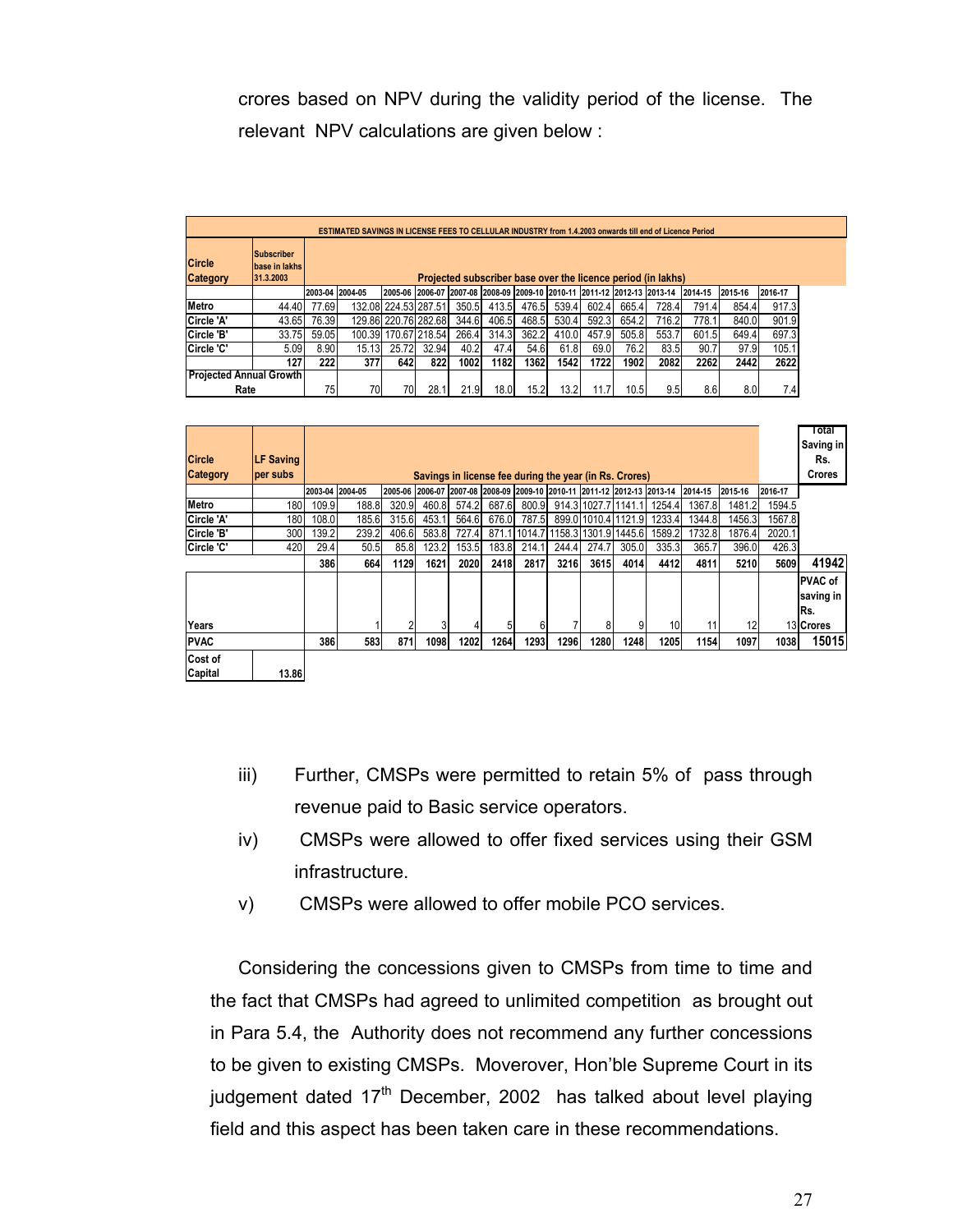#### **Spectrum related issues**

- 7.29 Existing three GSM Cellular Operators have been allocated Spectrum in 890-915 MHz paired with 935-960 MHz Band. The 4th Cellular Operator has been allotted spectrum in 1710-1785 MHz, paired with 1805-1880 MHz Bands. The allotted spectrum varies from 4.4+4.4 MHz to 10+10 MHz depending upon the number of subscribers in each service area. Existing BSOs shall be allocated 5+5 MHz in 824-844 MHz paired with 869-889 MHz bands on a first come first served basis. The same principle shall be followed for allocation of frequency in the 1880-1900 MHz. band**.**
- 7.30 Efficient utilization of spectrum by all service providers is of utmost concern to TRAI especially in a country like India where wireless subscribers are growing at a very fast rate. However, based upon the international statistics (number of cellular subscribers and allotted spectrum, please see annexure -IV), TRAI is of the opinion that existing operators need improvement in efficiency of utilisation of the spectrum TRAI shall provide its recommendations on efficient utilisation of spectrum, spectrum pricing, availability and spectrum allocation procedure shortly. DoT may like to issue spectrum related guidelines based on the recommendations submitted by TRAI. .
- 7.31 Service Providers migrating to the Unified Access Licensing Regime will continue to provide wireless services in the already allocated/contracted spectrum and no additional spectrum would be allotted only because of migration. There shall be no change in the spectrum allocation procedure as part of migration process.

#### **Merger & Acquisition:**

7.32 TRAI is of the opinion that a sustainable market structure should be allowed to consolidate so as to achieve higher growth through efficient utilization of resources. Hence intra-circle Merger and Acquisition should be permitted subject to guidelines on Merger & Acquisitions. Other aspects of dominance will also be tested at the time of merger.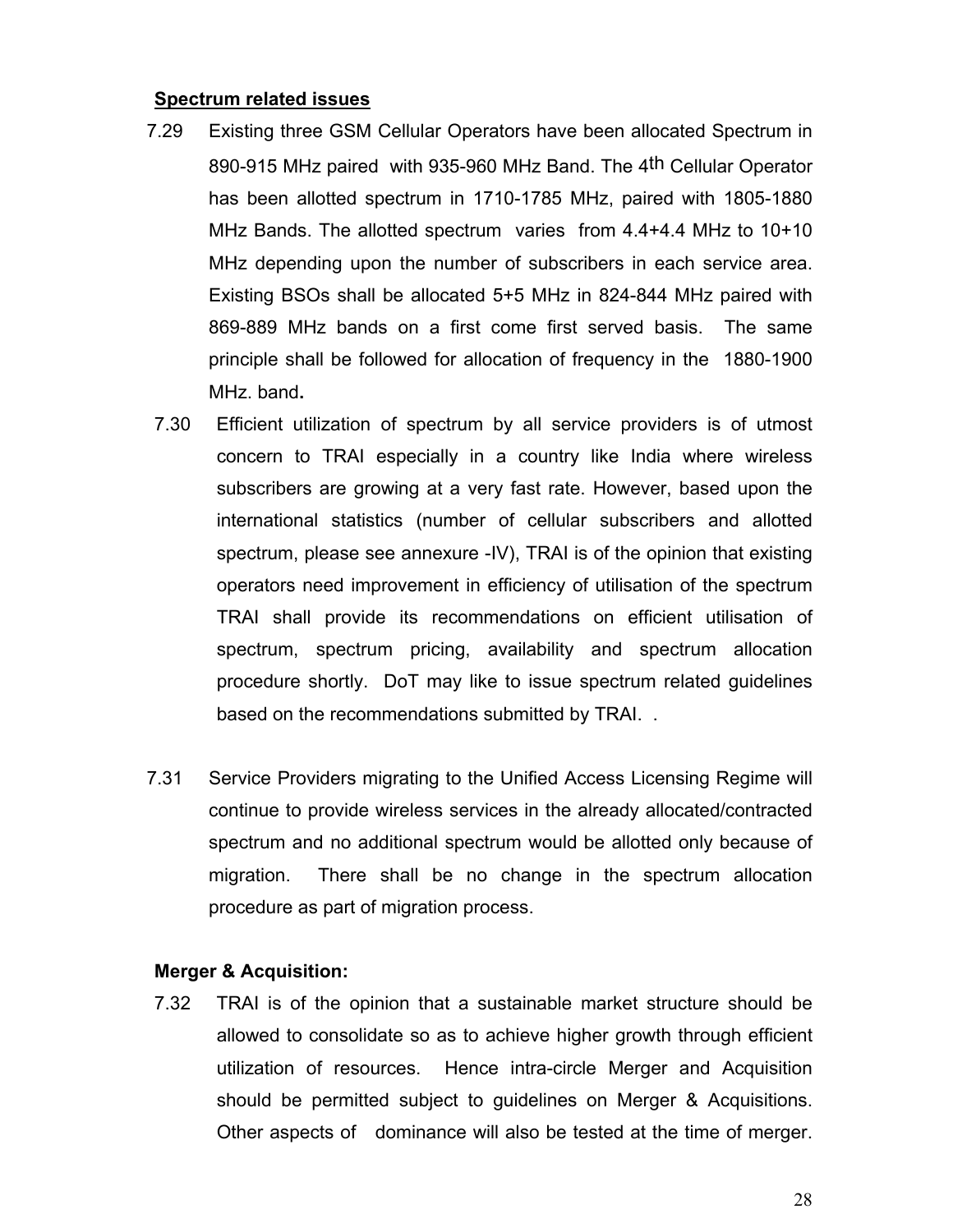Guidelines for Merger and Acquisitions shall be recommended to the Government separately.

- 7.33 Under intra-circle M&A case, the allocated spectrum to merging operators would also get merged subject to specified principles to be evolved. Beyond the present spectrum allocation or contract under the existing license agreements, there should be a different spectrum-pricing regime to improve the efficiency of Spectrum utilisation. The Authority would soon send its recommendations on the subject. The Authority is not in favour of high spectrum pricing, since such a regime will make the services more expensive and the desired growth will not take place in telecommunications.
- 7.34 Since in the service area of existing BSOs for Delhi Metro satellite towns like Gurgoan, Faridabad, Ghaziabad and NOIDA are not included, and the same will be included in the service area of ULO. The ULO will have to be authorized by WPC to use existing/additional frequencies.

## **Technology**

7.35 The technology neutral stance of the present licencing policy shall continue. Service Providers shall also be free to use any media (e.g. telephone wire, telegraph wire, TV cable, electricity wire, wireless) to provide telecom services.

#### **FDI Limit & Revenue sharing**

7.36 Since ultimately only the Authorisation Process is to be implemented in a time bound manner and each service can overlap with areas henceforth reserved for other service providers, it is necessary that revenue sharing and FDI limits for all telecom services shall be the same and the existing different limits for different services will have to be altered. This has already been done for fixed/cellular but will have to be extended.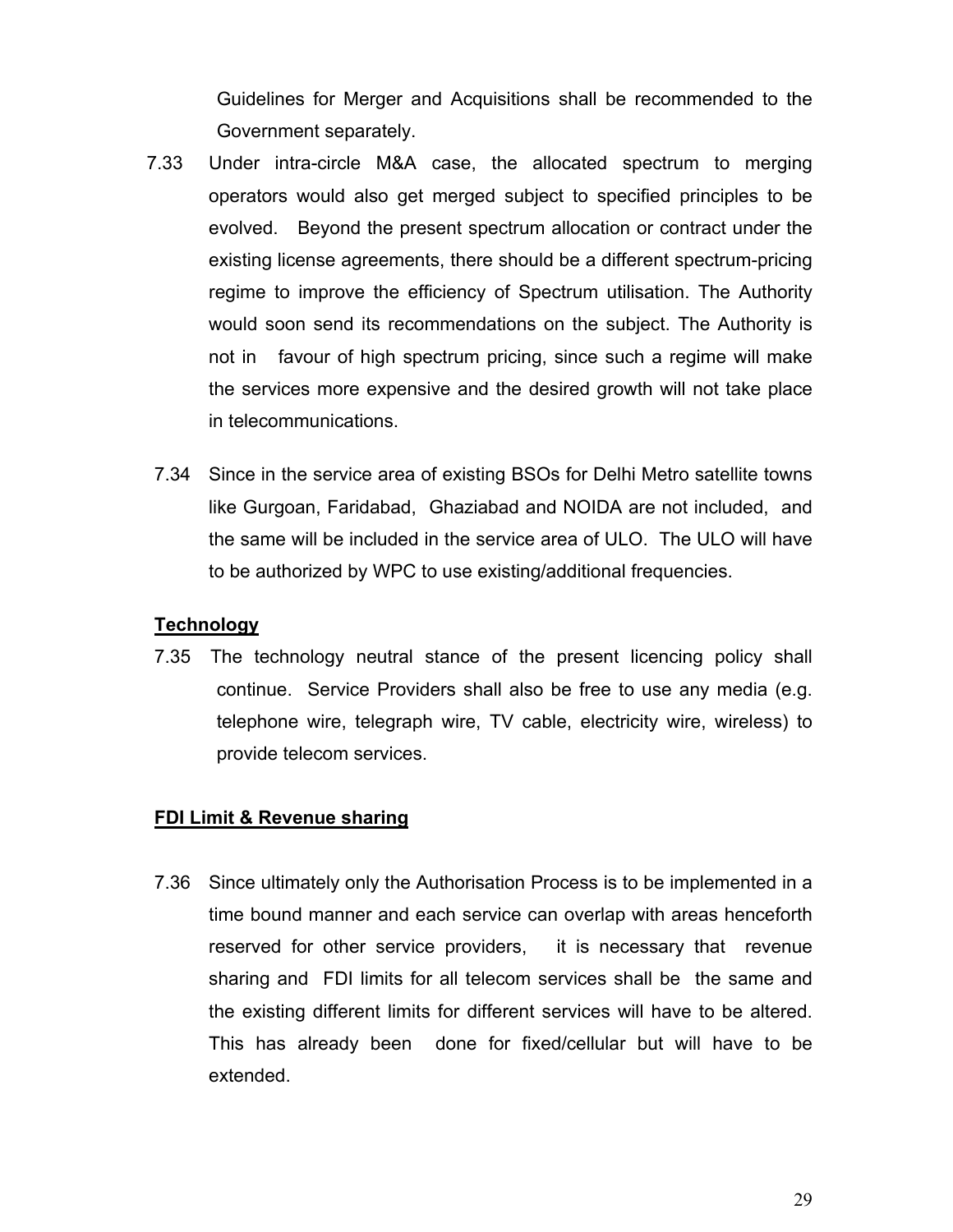## **Competition**

7.37 On the issue of introducing more competition, the TRAI has always been in favour of open and healthy competition. In its recommendations on the introduction of the  $5<sup>th</sup>$  and  $6<sup>th</sup>$  Cellular Mobile license, the TRAI opined that

> "Induction of additional mobile service providers in various service areas can be considered if there is adequate availability of spectrum for the existing service providers as well as for the new players, if permitted."

Taking cognisance of spectrum availability, the TRAI is in favour of introducing more competition. However, we feel that it in lieu of more cellular operators, it would be more appropriate to have competition in a Unified Licensing framework which will be initiated after six months.

## **Time and need of introduction of more service providers**

- 7.38 As already mentioned earlier, with the continuing growth trend, the expected wireless subscriber base by December, 2005 will be 100 million. To achieve 100 million wireless subscribers (cellular & WLL both) the required investment is of the order of Rs.50,000 crores. As brought out in para 6.5 this highlights a need at present itself for greater efforts by existing and new service providers to expand the investment and to meet the market demand for telecom services and help achieve the objectives of telecom growth and development in the country.
- 7.39 As brought out in Para-7.37 above, the induction of additional mobile service providers in various service areas can be considered if there is adequate availability of spectrum. As the existing players have to improve the efficiency of utilisation of spectrum and if Government ensures availability of additional spectrum then in the existing Licensing Regime, they may introduce additional players through a multi-stage bidding process as was followed for  $4<sup>th</sup>$  cellular operator.
- 7.40 Considering the above, the role of existing and new players in wireless services at the present juncture is well established.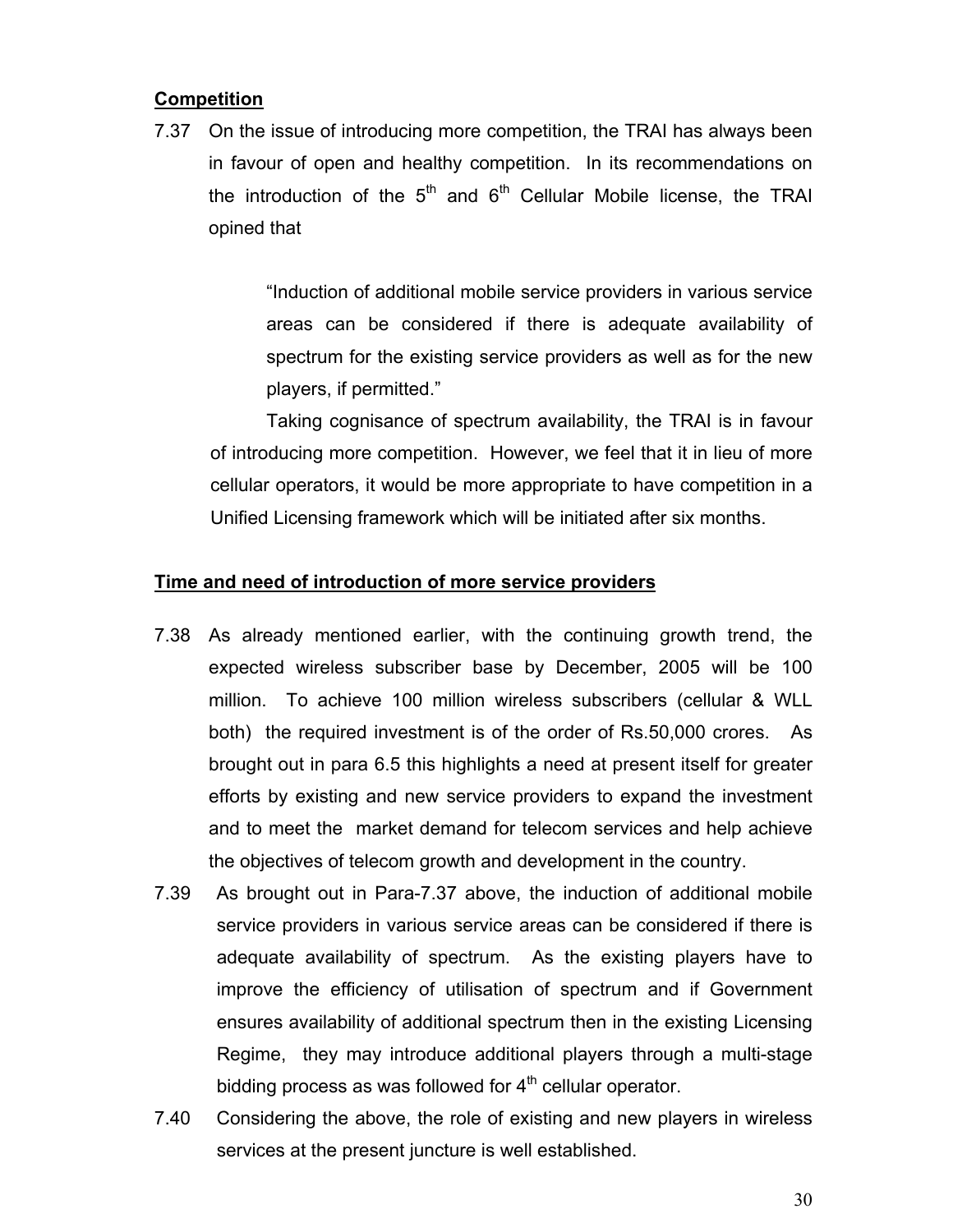#### **Summary of Recommendations**

In the interest of consumers of the telecom sector and to promote and ensure orderly growth of the telecom sector, the Authority recommends that the country should migrate to "Unified Licensing" Regime for all telecom services. As a preparatory step, Unified Access License will be implemented for access services in each circle. Finally, within six months Unified Access Licensing through an Authorisation process for all services and all geographical areas should be initiated. Service providers will be free to offer all services in all geographical areas through automatic licensing/authorisation subject to notifying the Regulatory Authority and compliance with published guidelines. The guidelines will be published by the Government/Regulator to include various terms & conditions of authorisation, e.g., nominal entry fee, Universal Service Obligation (USO), security conditions, etc. Service providers who need spectrum for their services will approach Government of India separately. The guidelines for spectrum allocation which would cover the methodology for spectrum pricing, will also be notified by the Government. Service providers would be given choice to migrate to the new regime or maintain the present position

The present licensing regime may not be flexible enough to accommodate changes. To achieve very high growth in the Telecom Sector in a competitive and fast technological development era, the new unified regime will create a litigation free environment because all service providers will be in a position to offer all types of services in all service areas depending upon service provider's choice. As a preparatory step, Unified Access License will be implemented for access services in each circle. Finally, within six months Unified Access Licensing through an Authorisation process for all services and all geographical areas should be initiated.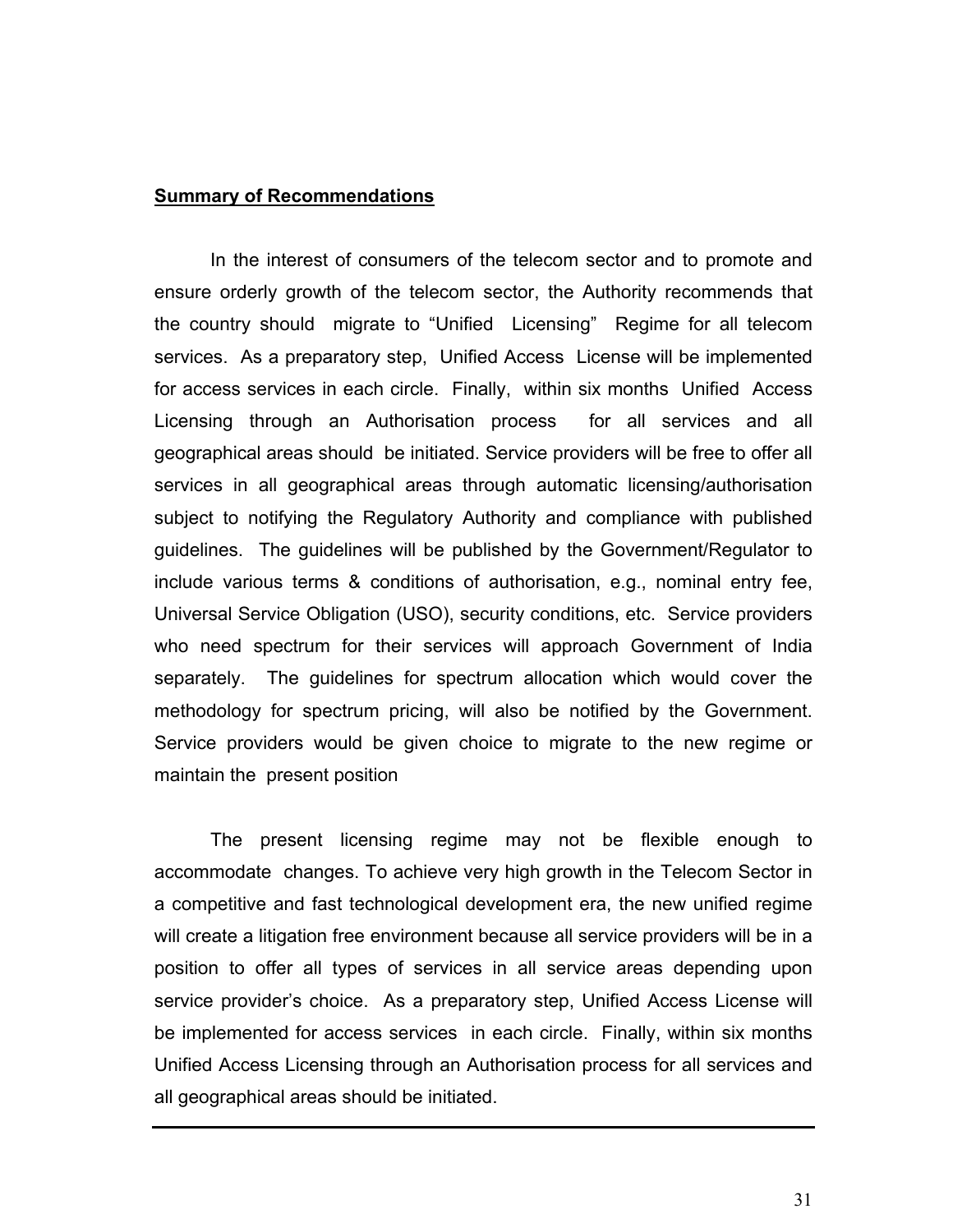### **Annexure I**

### **4. International Practices**

A number of countries are migrating towards the concept of authorisation or converged licensing for wireline and wireless services. This has been encouraged due to technological developments, consumer demand, long term sustainability of telecom service providers, and optimum utilisation of resources. The scenario of converged licenses in some countries from Asia-Pacific and Europe is discussed below. Many of these markets have high mobile and wireline penetration rates, and converged services are being driven by a very competitive marketplace.

## **4.1 Australia**

The Telecommunications Act 1997 opened the Australian market to further competition, placing no limits on the number of general carrier licences. In Australia, there is an open licensing regime for telecommunications with no distinction being drawn on the basis of the technology used. The Regulatory framework encourages Fixed-mobile convergence. Licenses are general telecoms licenses. The Australian Communications Authority (ACA) administers the regime that licenses telecommunications carriers. A carrier license allows the owner(s) of a network to supply carriage services to the public subject to obligations set out in its license, the Telecommunications Act 1997, and any additional conditions imposed by the Minister. Carriers are individually licensed and pay application and ongoing licence fees that recover the costs of regulating the industry. There is an application charge of a nominal amount of \$ 10,000 which is payable before the application can be processed. Carriers are required to pay an annual license charge. This comprises a \$ 10,000 fixed component and a variable component based on carrier's eligible revenue. Service providers are not subjected to any licensing requirements but are required to comply with a range of obligations including the standard service provider rules set out in Schedule 2 of the Telecommunications Act. One.Tel was the first Australian telephone company to offer users the opportunity to merge mobile, long-distance, fax and Internet services on one bill. Instead of having to make multiple payments every month or quarter, only one payment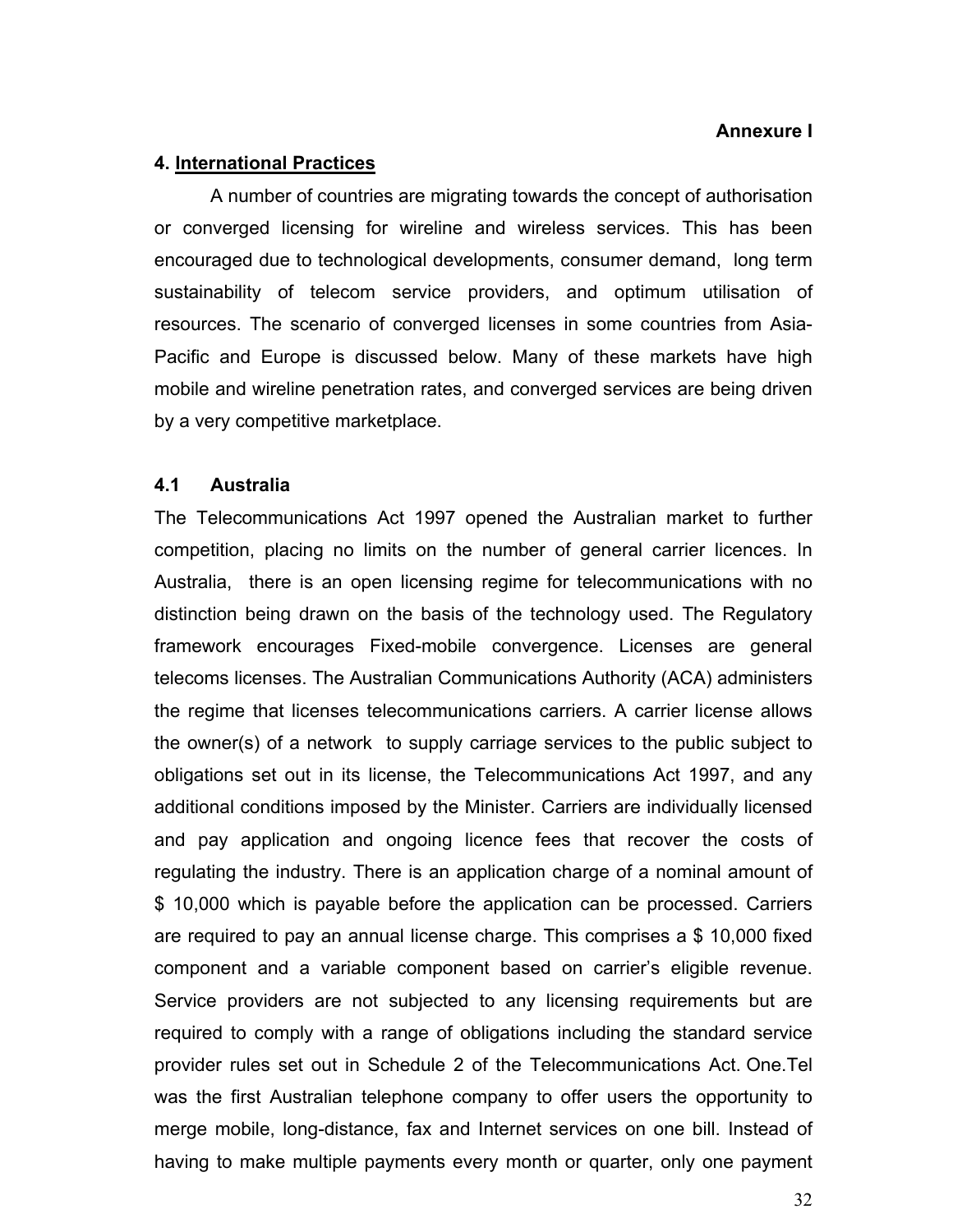per month is required. Most new entrants into the telecommunications market can now offer a full range of fixed and mobile services. Some of these companies act as resellers of mobile network capacity for one of the three mobile operators. Generally all mobile operators offer mobile VPN services.

## **4.2 Denmark**

In Denmark, Executive Order No. 786 of 19<sup>th</sup> September 2002 does not require a service provider to obtain a licence. He need not take any action or await a decision from the National IT- and Telecom Agency before launching the service, and no specific payment on the part of the service provider is required. Interconnection to other networks is subject to the telecommunications regulation on competition and interconnection. A separate authorisation for frequencies is, however, required.

## **4.3 European Union**

## **Single Regulatory framework as a result of EU Directive**

The European Parliament and the Council gave a set of five directives to its Member States so as to provide for a single Regulatory framework for all transmission network and services. These directives are

- a) Directive 2002 / 21 / EC which provides a common regulatory framework for electronic communications network and services;
- b) Directive 2002/20/EC on the authorization of electronic communications network and services
- c) Directive 2002/19/EC on access to, and interconnection of, electronic communications network and associated facilities;
- d) Directive 2002/22/EC on universal service and user's rights relating to electronic communications network and services
- e) Directive 97/66/EC on the processing of personal data and the protection of privacy in the telecommunications sector

4.3.1 The directive dated March 7, 2002 on the Authorisation of electronic communications networks and services recognizes that

" 2. Convergence between different electronic communications networks and services and their technologies requires the establishment of an authorization system covering all comparable services in a similar way regardless of the technologies used."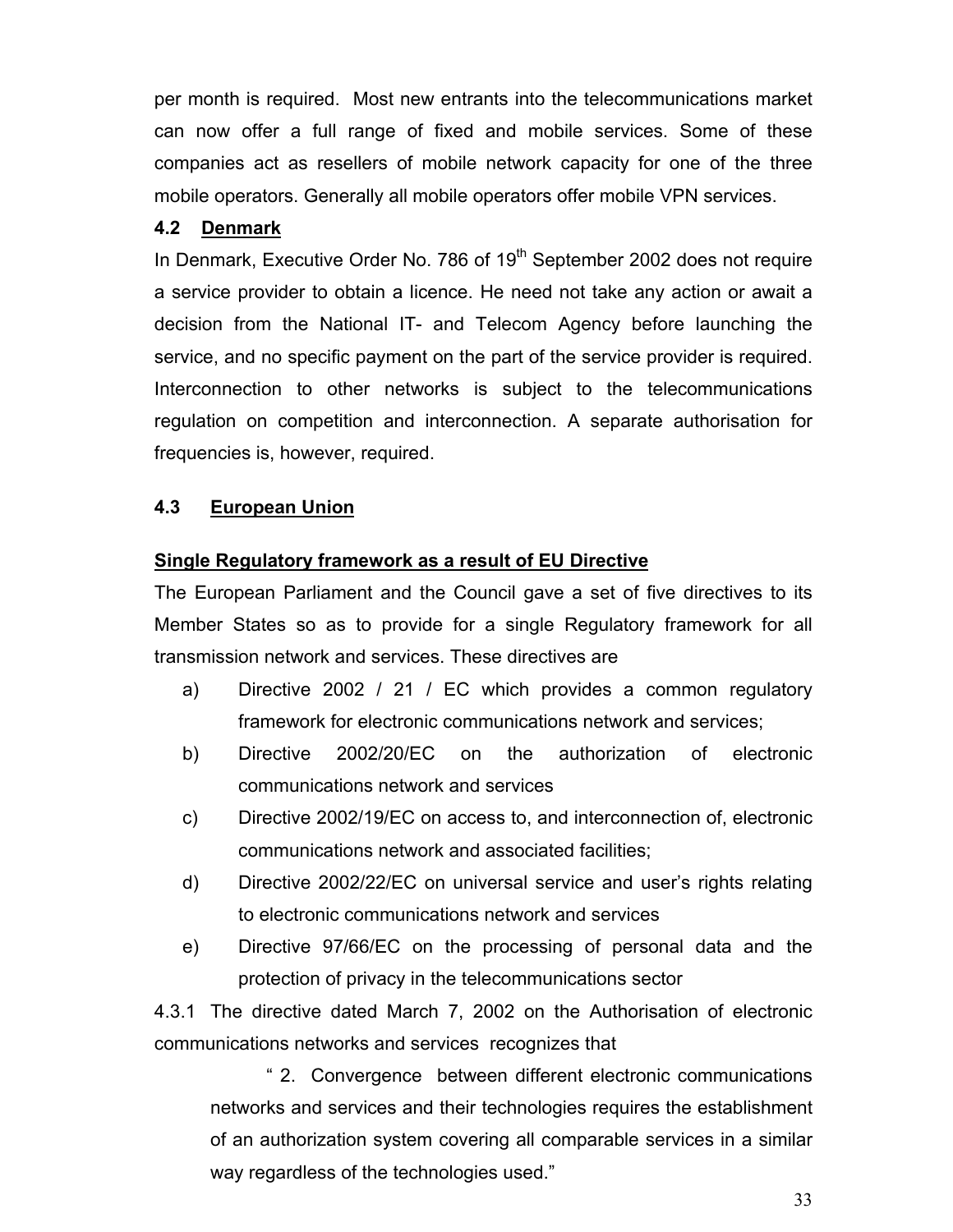Article 3 (General authorisation of electronic communications networks and services) of the Directive requires

"2. The provision of electronic communications networks or the provision of electronic communications services may, without prejudice to the specific obligations referred to in Article 6(2) or rights of use referred to in Article 5, only be subject to a general authorization. The undertaking concerned may be required to submit a notification but may not be required to obtain an explicit decision or any other administrative act by the national regulatory authority before exercising the rights stemming from the authorization. Upon notification, when required, an undertaking may begin activity, where necessary subject to the provisions on rights of use in Articles 5,6 and 7."

4.3.2 The Service specific licenses will be replaced by authorizations in the EU Countries. The Member States are however, permitted to impose a set of conditions to the general authorizations, for example financial contributions to funding Universal Service, Administrative charges to cover costs which will be incurred in the management, control and enforcement of the general authorisation scheme and of rights of use and of specific obligations as referred to in Article 6(2), (which may include costs for international cooperation, harmonisation and standardisation, market analysis, monitoring compliance and other market control, as well as regulatory work involving preparation and enforcement, of secondary legislation and administrative decisions, such as decisions on access and interconnection) accessibility of numbers, interoperability of services etc.

4.3.3 For the use of Radio Spectrum, grant of numbers and rights to install facilities the relevant authorities may impose separate fees. Specifically, in case of spectrum Member States can grant such rights on the basis of selection criteria, which must be objective, transparent, non – discriminatory and proportionate.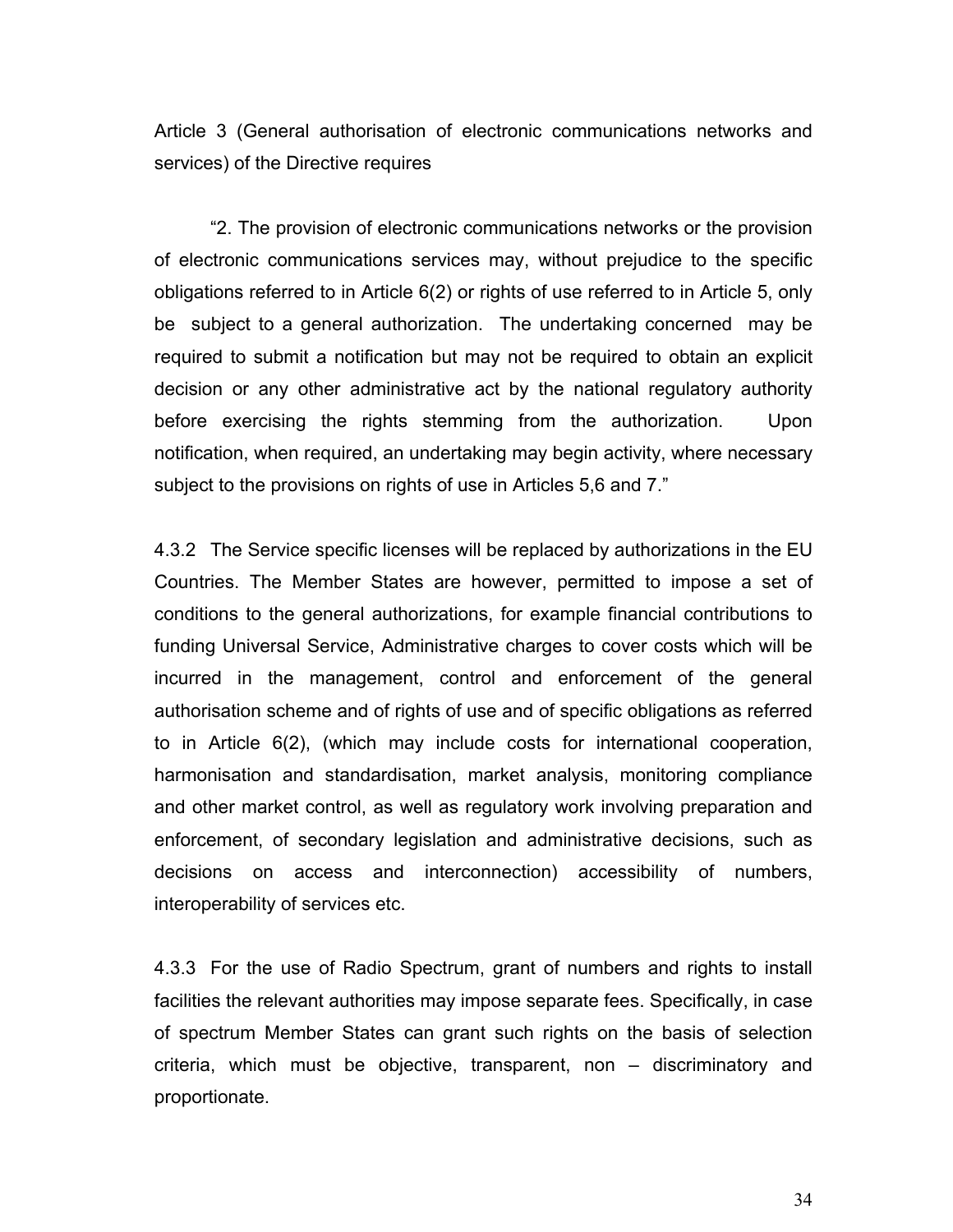## **4.4 Finland**

4.4.1 There are more than 90 telecommunications service providers in Finland including local, long distance, international and mobile operators. The annual telecommunications turnover is about FIM 16,000 million (about USD 2,800 million). As a result of continuous telecommunication liberalization new licensing procedure was adopted as of June 1 1997. A license is now mandatory only if an operator provides mobile telecommunications service, which requires frequencies, i.e. effectively a unified license is available if frequency spectrum is obtained.

4.4.2 Before 1994, local and long distance services in Finland were provided by different companies. Forty-five locally based operators (later known as Finnet Group) provided local services. Telecom Finland ( now called Sonera) was the traditional monopoly long-distance and international operator. It also provided local services in remote areas of the country. The Finnish market was fully liberalised at the end of 1994, enabling the Finnet Group and Sonera to compete in each other's markets. In the mobile market Sonera, Radiolinja, Finnet group and Telia Finland were the key players. Sonera and Radiolinja have GSM and DCS1800 licenses. Telia Finland and Finnet group have DCS1800 licenses. Sonera used its DCS capacity to enhance the GSM market and to offer homezone service. Telia also offered a homezone tariff on its GSM 1800 network at a level that put it into competition with fixed line services. In terms of convergent services, no other market in the world is as advanced. Finland was one of the first countries where convergent services became available. The first DECT-based public access service and the first mobile centrex solutions were introduced in Finland, and a mobile VPN service was launched in 1991. In the beginning of 1999, almost 60% of the population had a mobile phone. This rate was higher than the wireline penetration rate in Finland.

4.4.3 Helsinki Telephone Company, the largest local telephone company within Finnet group, had launched a unique flat-rate low mobility DCS1800 service, called Cityphone. This was integrated within the PSTN numbering plan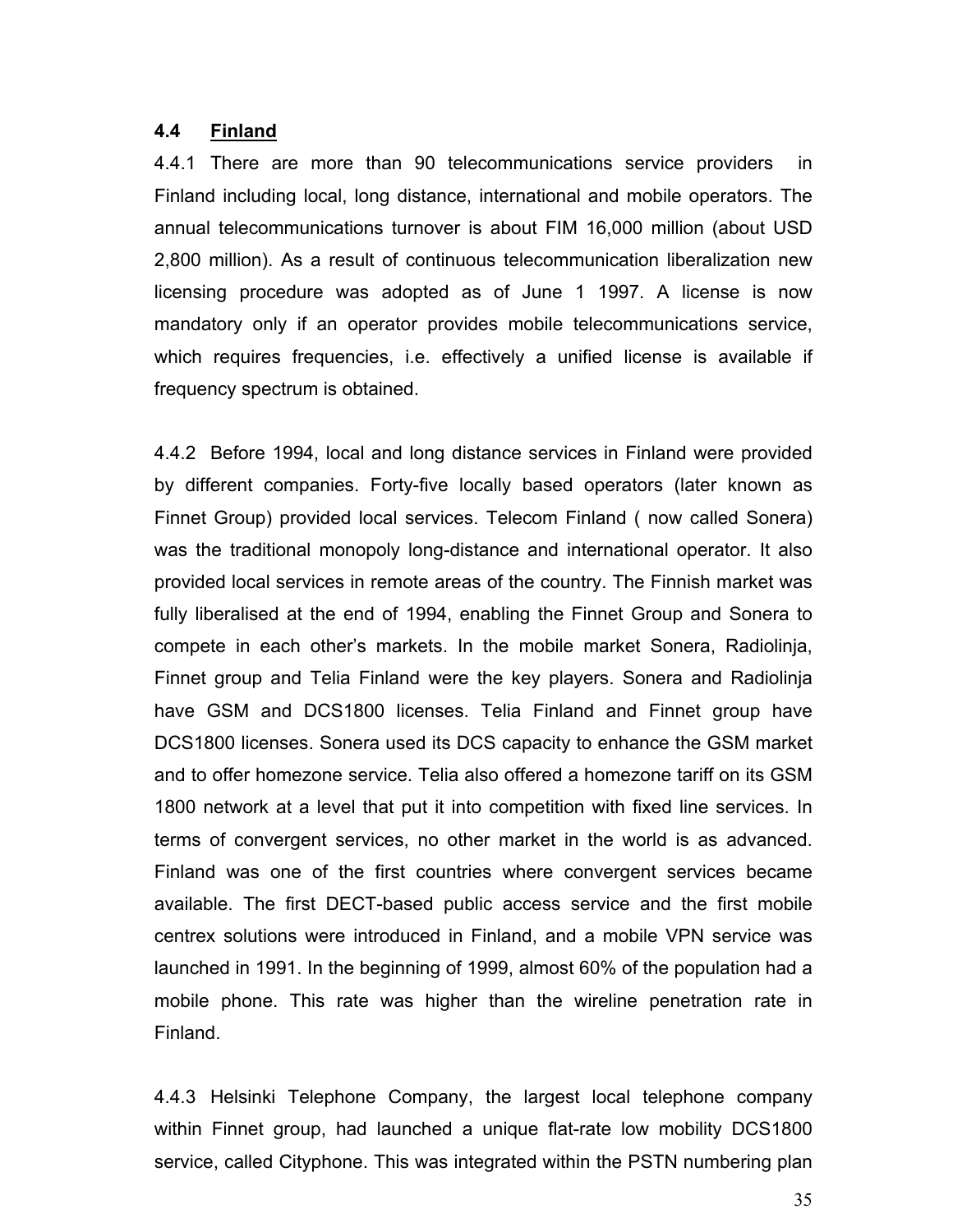and offers single billing and a single voicemail box. Calls to fixed line number are automatically diverted when the fixed phone is not answered. Calls between the fixed number and related mobile numbers are also cheaper than standard PSTN rates.

### **4.5 Germany**

Germany has been slow to liberalise its telecoms markets. Mobile competition was first introduced in 1992 and fixed markets were fully deregulated in 1998. The Regulatory Authority for Telecommunications and Posts (RegTP), was established in January 1998. It has been a strong and effective body in maintaining fair competition. RegTP encourages convergent services, and most of the German mobile operators have fixed licensee as a shareholder and they can provide integrated fixed and mobile services.Unfied licensing has been actively promoted in Germany by the service providers. Viag Interkom, one of the key players in Germany, is using an integrated network to offer fixed and mobile services. Most converged services in Germany are based on mobile VPN services and on personal numbering. Mobile tariffs have tended to be high in Germany, but competition has led to tariff reductions and several initiatives in new pricing structures, including homezone tariffing. German operators are already on course to offer a wide range of fixed and mobile convergent services viz. personal numbering and homezone services.

#### **4.6 Malaysia**

In Malaysia, the licensing framework is formulated to be both technology and service neutral. The framework permits that communications infrastructure can be used to provide any type of communications service that it is technically capable of providing. Recognizing the fact that the legislation governing the communications industry was outdated and no longer representative of the merging market realities, the Government of Malaysia enacted a new convergence legislation, which comprises the Communications and Multimedia Act, 1998 **(CMA) and the** Malaysian Communications and Multimedia Commission Act 1998 **(MCMCA).** The introduction of CMA and MCMCA goes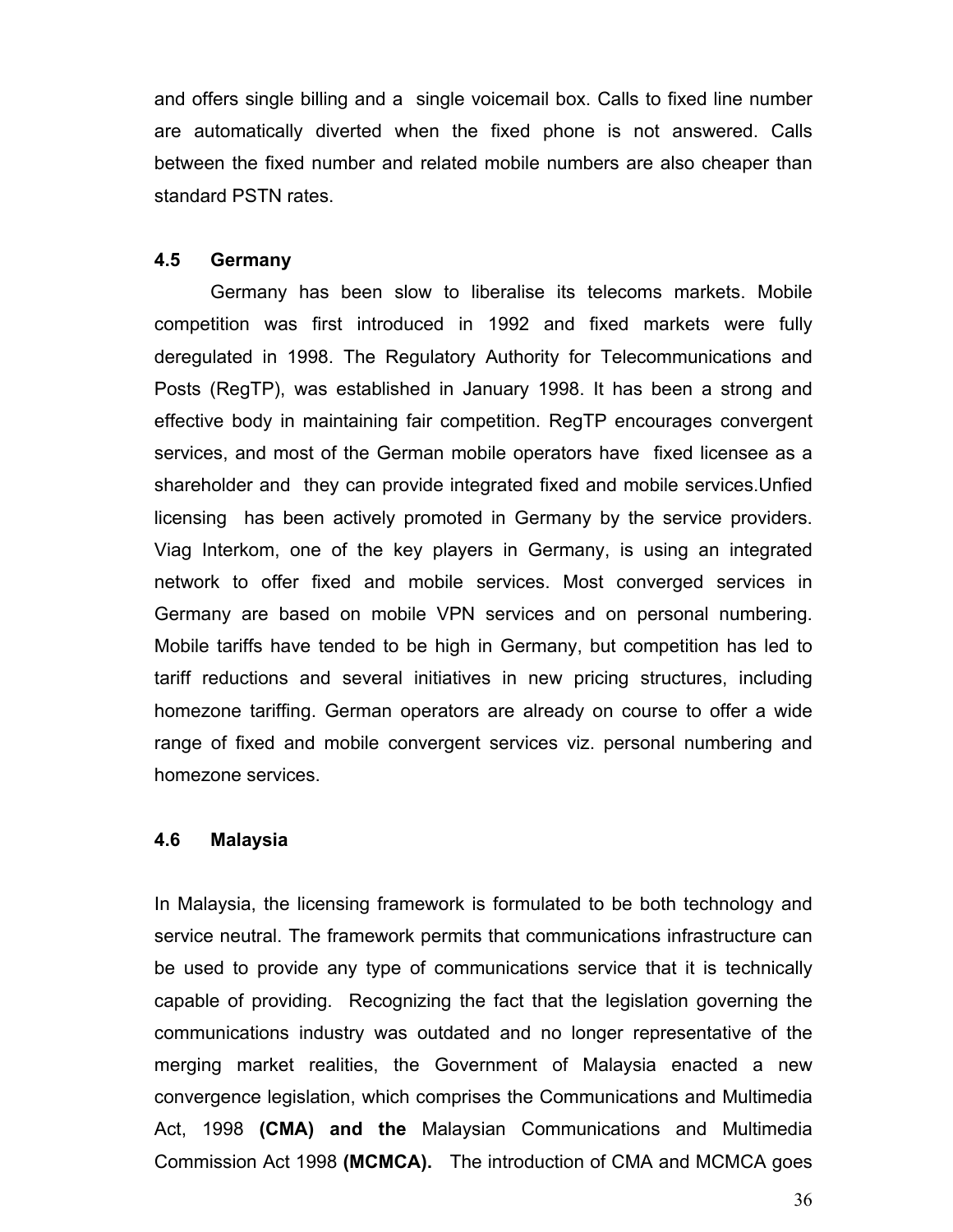beyond the issue of unified licensing but in this paper this issue has been considered only to the extent of addressing unified licensing of fixed and mobile services.So far as unified licensing for wireline and wireless services in Malaysia is concerned, there are four categories of licenses viz. Network Facilities Providers, Network Service Providers, Application Service Providers and Content Application Service Providers.

The applicable license fees for each type of licence are as follows:

- a) Application Fee RM10,000.00 (non refundable)
- b) Approval Fee RM50,000.00
- c) Annual Fee 0.5% of Gross Annual Turnover or RM50,000 whichever is higher

There are rebate clauses in License Fee for R&D and other activities.

## **4.7 Singapore**

In Singapore, a Unified-licensing framework has already been implemented. The basic intention of the framework is to have a single license for all networks / services the operator intends to operate / offer. The licensees have been categorised into Facilities based Operators (FBOs) and Service Based Operators (SBOs).

The Facility based operators (FBOs) can build telecommunications network for the carriage of telecommunications and broadcast traffic. The guidelines<sup>[1](#page-36-0)</sup> state

*"The range of telecommunication services to be provided over the licensees' facilities can include backbone/wholesale bandwidth capacity and interconnection/access services to other licensed telecommunication operators, or other domestic and international services such as the following:* 

- *· Public Switched Telephone Services*
- *· Public Switched Message Services*
- *· Public Switched Integrated Services Digital Network (ISDN) Services*
- *· Leased Circuit Services*
- *· Public Switched Data Services*

<span id="page-36-0"></span><sup>&</sup>lt;sup>1</sup> Available at http:// www.ida.gov.sg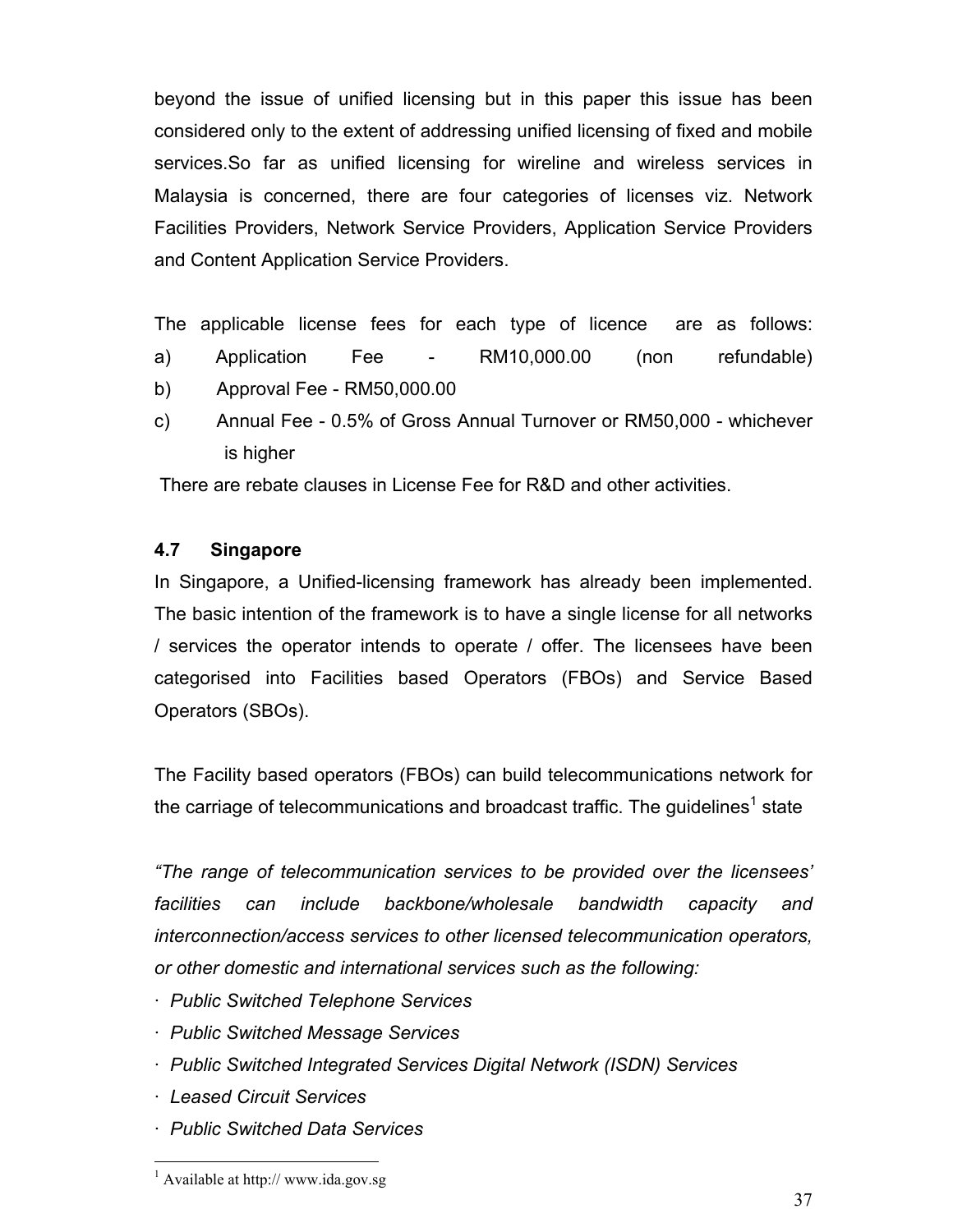- *· Public Radio-communication Services*
- *· Public Cellular Mobile Telephone Service (PCMTS)*
- *· Public Radio Paging Services (PRPS)*
- *· Public Trunked Radio Services (PTRS)*
- *· Public Mobile Data Services (PMDS)*
- *· Public Mobile Broadband Multimedia Services*
- *· Public Fixed-Wireless Broadband Multimedia Services*
- *· Terrestrial Telecommunication Network for Broadcasting Purposes*
- *· Satellite Uplink/Downlink for Broadcasting Purposes"*

The entry fees and the license fees depend upon the service to be provided and is generally expressed as a percentage of Annual Gross Turnover (AGTO) subject to a minimum in some cases. Table below provides the details of entry fees, license fees and duration of license for each service.

|  |  | Table: Entry fees, Annual fees and license duration in Singapore |  |  |  |
|--|--|------------------------------------------------------------------|--|--|--|
|--|--|------------------------------------------------------------------|--|--|--|

| Licence                                                                                                                                                     | <b>Licence Fee</b>                                                                                                                                                                                                                                       |
|-------------------------------------------------------------------------------------------------------------------------------------------------------------|----------------------------------------------------------------------------------------------------------------------------------------------------------------------------------------------------------------------------------------------------------|
| FBO designated as PTL                                                                                                                                       | Initial Fee:<br>None<br>Annual Fee:<br>1% AGTO, subject to a minimum of<br>S\$250,000 per year<br>Licence Duration: 20 years, renewable for a further period<br>as IDA thinks fit.                                                                       |
| Terrestrial<br>telecommunication<br>networks for<br>telecommunication<br>purposes                                                                           | Initial Fee:<br>None<br>Annual Fee:<br>1% AGTO, subject to minimum of<br>S\$100,000 per year<br>Licence Duration: 15 years, renewable for a further period<br>as IDA thinks fit.                                                                         |
| Public cellular mobile<br>telephone services<br>Public mobile broadband<br>multimedia services<br>Public fixed-wireless<br>broadband multimedia<br>services | Due to limited frequency spectrum, the licence fees and<br>licence duration will be specified together with the<br>approach to award the respective spectrum rights and<br>licences, via a comparative selection exercise and/or an<br>auction exercise. |
| Public radio paging<br>٠<br>services<br>Public mobile data services<br>Public trunked radio<br>services                                                     | Initial Fee:<br>None<br>Annual Fee:<br>1% AGTO, subject to minimum of<br>S\$1,200 per year<br>Licence Duration: 10 years, renewable for a further period<br>as IDA thinks fit                                                                            |
| Terrestrial<br>telecommunication<br>network for broadcasting<br>purposes only<br>Satellite Uplink/Downlink<br>for broadcasting purposes                     | Initial Fee:<br>None<br>Annual Fee:<br>S\$5,000<br>Licence Duration: 10 years, renewable on a 5-yearly basis                                                                                                                                             |

Source: [http://www.ida.gov.sg](http://www.ida.gov.sg/), FBO guidelines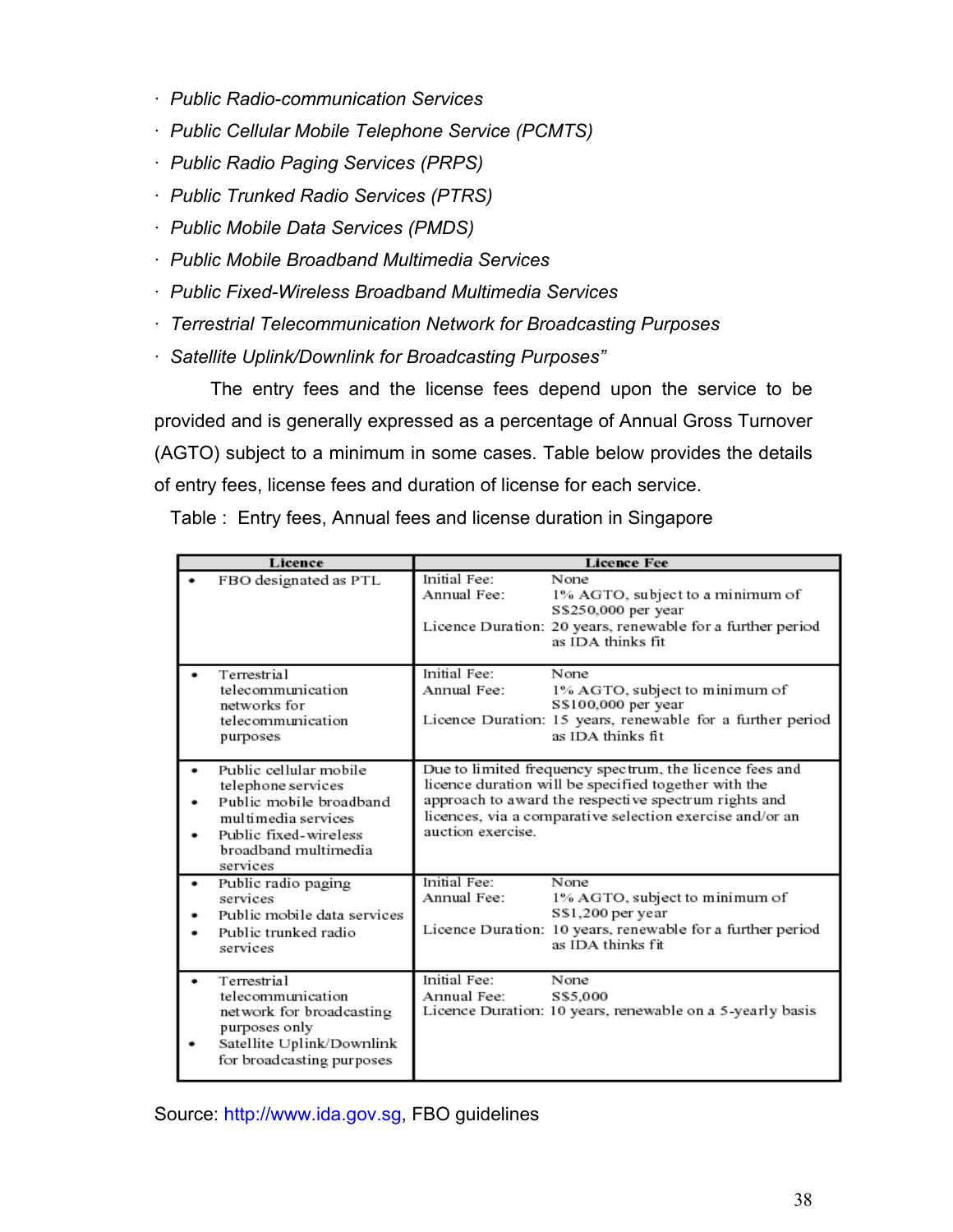However, in addition to these there are other charges such as spectrum, Number Allocation Charges, etc.

## **4.8 U.K.**

In U.K, OFCOM the new telecom and broadcasting regulator has been set up and a new Communication Act is in place. The new regime abolishes the requirement for licensing. It is consistent with the EU directive concept, which states that persons wishing to provide electronic networks and services should be free to do so without having to obtain prior permission, subject only to giving notification to the regulatory Authority and subject to compliance with applicable obligations.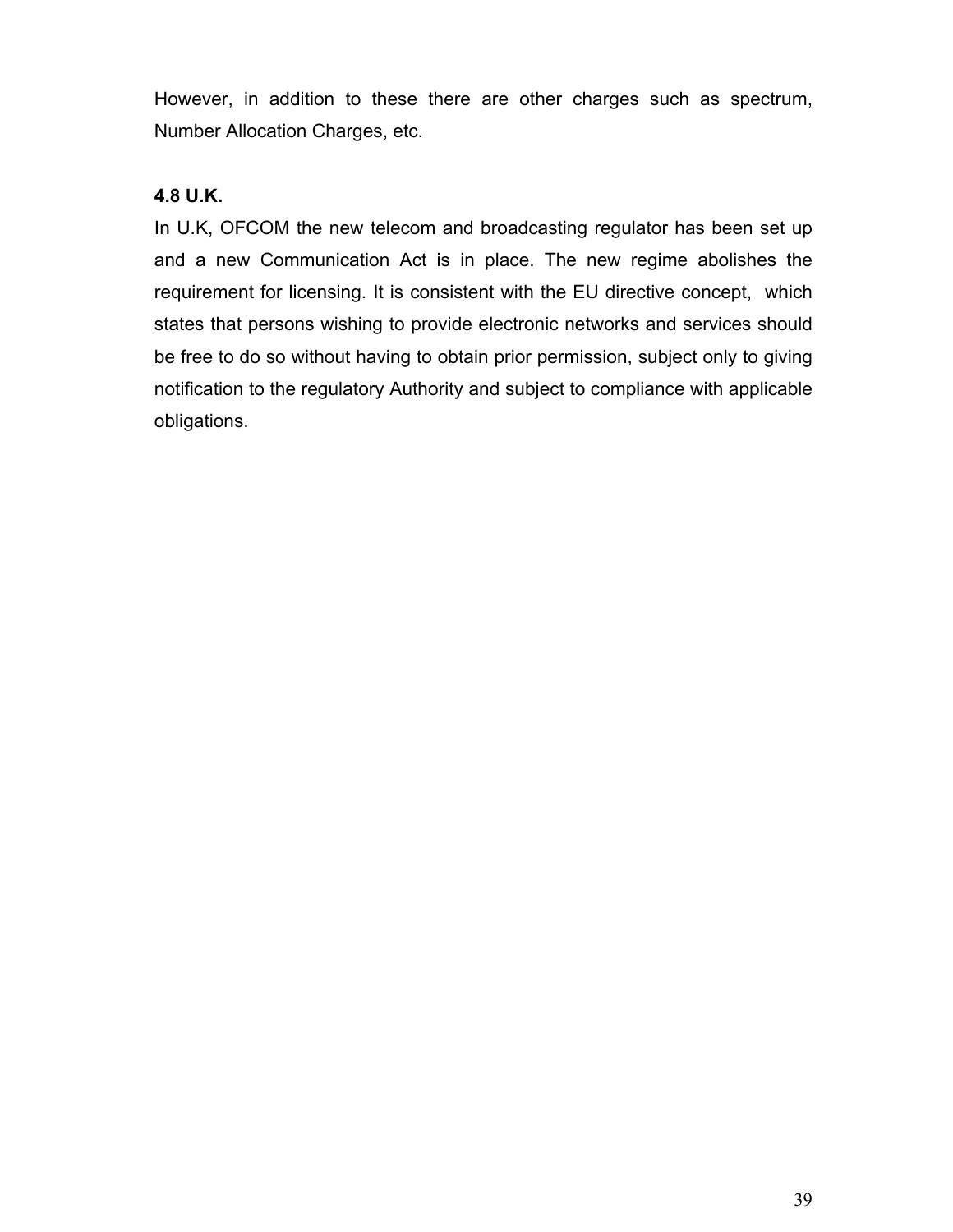# **Annex-II**

|     | <b>Entry fees for Cellular Mobile Service Providers and Basic Service Operators</b> |                       |                 |                  |             |                         |             |                                     |                 |  |  |  |  |  |
|-----|-------------------------------------------------------------------------------------|-----------------------|-----------------|------------------|-------------|-------------------------|-------------|-------------------------------------|-----------------|--|--|--|--|--|
|     |                                                                                     |                       | <b>Cellular</b> |                  |             |                         |             | <b>BSOs</b>                         |                 |  |  |  |  |  |
| S.  | Circle                                                                              | Licensee (Old)        | From            | <b>New</b>       | From 4th    | Name of the             | Entry fee   | Name of new operator (H)            | Entry fee       |  |  |  |  |  |
| No. | (A)                                                                                 | (B)                   | Licensees       | Licensee         | Cellular    | operator (F)            | from        |                                     | from new        |  |  |  |  |  |
|     |                                                                                     |                       | of Pre-         | (D)              | Operators   |                         | Licensees   |                                     | operators(      |  |  |  |  |  |
|     |                                                                                     |                       | Migration(      |                  | (Amt. in    |                         | migrated    |                                     | Amt. in         |  |  |  |  |  |
|     |                                                                                     |                       | Amt. in         |                  | Crores)     |                         | (Amt. in    |                                     | Crores) (I)     |  |  |  |  |  |
|     |                                                                                     |                       | Crores)         |                  | (E)         |                         | Crores)     |                                     |                 |  |  |  |  |  |
|     |                                                                                     |                       | (C)             |                  |             |                         | (G)         |                                     |                 |  |  |  |  |  |
|     | 1 Rajasthan                                                                         | <b>ADIL</b>           |                 | 108.99 Escorts   |             | 32.25 Shyam Telelink    | 29.29       |                                     |                 |  |  |  |  |  |
|     | Rajasthan                                                                           | Hexacom               | 108.34          |                  |             |                         |             |                                     |                 |  |  |  |  |  |
|     | Rajasthan                                                                           |                       |                 |                  |             |                         |             | Reliance Telecom                    | 20              |  |  |  |  |  |
|     | 2 UP(East)                                                                          | <b>ADIL</b>           |                 | 138.25 Escorts   | 45.25       |                         |             | Reliance Telecom                    | $\overline{15}$ |  |  |  |  |  |
|     | 3 Gujarat                                                                           | Birla AT&T            | 511.95 Bharti   |                  |             | 109.01 Reliance Telecom | 179.09 TTSL |                                     | 40              |  |  |  |  |  |
|     |                                                                                     | Fascel                | 508.78          |                  |             |                         |             |                                     |                 |  |  |  |  |  |
|     | 4 Maharashtra Birla AT & T                                                          |                       | 473.03 Bharti   |                  |             | 189 Hughes              |             | 532.55 Reliance Telecom(Inc. Mumbai | 115             |  |  |  |  |  |
|     |                                                                                     | <b>BPL</b>            | 470.1           |                  |             |                         |             |                                     |                 |  |  |  |  |  |
|     | 5 North East                                                                        | Reliance              | 1.21            |                  |             |                         |             |                                     |                 |  |  |  |  |  |
|     |                                                                                     | Hexacom               | 1.21            |                  |             |                         |             |                                     |                 |  |  |  |  |  |
|     | 6 Kamataka                                                                          | Spice                 |                 | 395.04 Barakamba | 206.83      |                         |             | <b>TTSL</b>                         | 35              |  |  |  |  |  |
|     |                                                                                     | <b>Bharti Mobile</b>  | 375.7           |                  |             |                         |             | Reliance Telecom                    | $\overline{35}$ |  |  |  |  |  |
|     |                                                                                     |                       |                 |                  |             |                         |             | <b>Bharti Telenet</b>               | $\overline{35}$ |  |  |  |  |  |
|     | 7 Punjab                                                                            | Spice                 |                 | 359.02 Escorts   | 151.75 HFCL |                         |             | 177.59 Reliance Telecom             | $\overline{20}$ |  |  |  |  |  |
|     |                                                                                     | <b>Bharati Mobile</b> | 488.49          |                  |             |                         |             |                                     |                 |  |  |  |  |  |
|     | 8AP                                                                                 | <b>Bharti Mobile</b>  |                 | 285.64 Barakamba | 103.01 TTSL |                         |             | 161.47 Reliance Telecom             | 35              |  |  |  |  |  |
|     |                                                                                     | Tata                  | 283.87          |                  |             |                         |             |                                     |                 |  |  |  |  |  |
|     | 9 Haryana                                                                           | <b>ADIL</b>           |                 | 68.49 Bharti     | 21.46       |                         |             | Reliance Telecom                    | $\overline{10}$ |  |  |  |  |  |
|     |                                                                                     | Escotel               | 68.49           |                  |             |                         |             | <b>Bharti Telenet</b>               | 10              |  |  |  |  |  |
|     | 10 Kerala                                                                           | Escotel               | 147.53 Bharti   |                  | 40.54       |                         |             | Reliance Telecom                    | $\overline{20}$ |  |  |  |  |  |
|     |                                                                                     | <b>BPL</b>            | 147.53          |                  |             |                         |             |                                     |                 |  |  |  |  |  |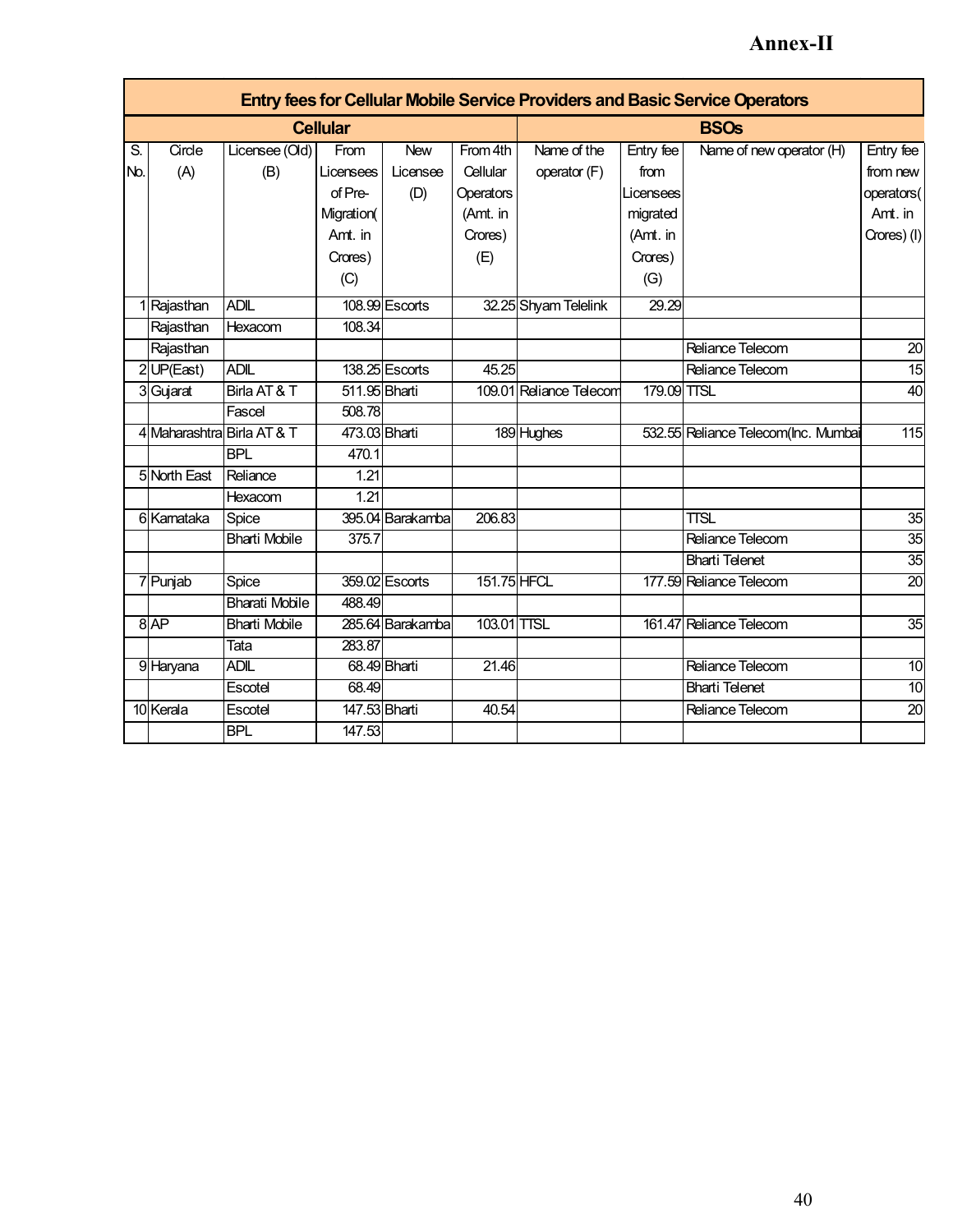## **Annex-II** *Contd*

|     |                         |                       |                 |                    |           |                      |           | Entry fees for Cellular Mobile Service Providers and Basic Service Operators |                 |  |  |  |
|-----|-------------------------|-----------------------|-----------------|--------------------|-----------|----------------------|-----------|------------------------------------------------------------------------------|-----------------|--|--|--|
|     |                         |                       | <b>Cellular</b> |                    |           | <b>BSOs</b>          |           |                                                                              |                 |  |  |  |
| S.N | Circle                  | Licensee (Old)        | From            | <b>New</b>         | From 4th  | Name of the          | Entry fee | Name of new operator (H)                                                     | Entry fee       |  |  |  |
| О.  | (A)                     | (B)                   | Liœnsees        | Licensee           | Cellular  | operator (F)         | from      |                                                                              | from new        |  |  |  |
|     |                         |                       | of Pre-         | (D)                | Operators |                      | Licensees |                                                                              | operators(      |  |  |  |
|     |                         |                       | Migration(      |                    | (Amt. in  |                      | migrated  |                                                                              | Amt. in         |  |  |  |
|     |                         |                       | Amt. in         |                    | Crores)   |                      | (Amt. in  |                                                                              | Crores) (I)     |  |  |  |
|     |                         |                       | Crores)         |                    | (E)       |                      | Crores)   |                                                                              |                 |  |  |  |
|     |                         |                       | (C)             |                    |           |                      | (G)       |                                                                              |                 |  |  |  |
|     | 11 UP(West)             | Escotel               | 115.92 Bharti   |                    | 30.55     |                      |           | <b>Reliance Telecom</b>                                                      | 15              |  |  |  |
|     | 12 West Bengal Reliance |                       | 12.24           |                    |           |                      |           | Reliance Telecom(Inc. Kolkata)                                               | 25              |  |  |  |
|     | 13 MP                   | Reliance              |                 | 14.56 Bharti       |           | 17.45 Bharti Telenet |           | 35.33 Reliance Telecom                                                       | $\overline{20}$ |  |  |  |
|     |                         | <b>RPG</b>            | 14.56           |                    |           |                      |           |                                                                              |                 |  |  |  |
|     | 14 Assam                | Reliance              | 0.38            |                    |           |                      |           |                                                                              |                 |  |  |  |
|     | 15 Bihar                | Reliance              | 89.5            |                    |           |                      |           | Reliance Telecom                                                             | $\overline{10}$ |  |  |  |
|     | 16 Himachal             | Reliance              |                 | 4.27 Escorts       | 1.1       |                      |           | Reliance Telecom                                                             | $\overline{c}$  |  |  |  |
|     |                         | <b>Bharti Telenet</b> | 4.27            |                    |           |                      |           |                                                                              |                 |  |  |  |
|     | 17 Orissa               | Reliance              | 58.49           |                    |           |                      |           | Reliance Telecom                                                             | $\overline{5}$  |  |  |  |
|     | 18 Tamil Nadu           | <b>BPL</b>            | 238.56 Bharti   |                    | 79        |                      |           | TTSL(Inc. Chennai)                                                           | 50              |  |  |  |
|     |                         | Srinivas              | 44.35           |                    |           |                      |           | Reliance Telecom(Inc. Chennai                                                | 50              |  |  |  |
|     |                         |                       |                 |                    |           |                      |           | Bharti Telenet(Inc. Chennai)                                                 | 50              |  |  |  |
|     | 19 Delhi                | Bharti                |                 | 98.15 Birla At & T | 170.7     |                      |           | <b>TTSL</b>                                                                  | 50              |  |  |  |
|     |                         | Sterling              | 70.94           |                    |           |                      |           | Reliance Telecom                                                             | $\overline{50}$ |  |  |  |
|     |                         |                       |                 |                    |           |                      |           | <b>Bharti Telenet</b>                                                        | 50              |  |  |  |
|     | 20 Mumbai               | <b>BPL</b>            |                 | 88.86 Bharti       | 203.66    |                      |           |                                                                              |                 |  |  |  |
|     |                         | <b>Hutchison Max</b>  | 83.33           |                    |           |                      |           |                                                                              |                 |  |  |  |
|     | 21 Chennai              | <b>RPG</b>            |                 | 21.59 Barakamba    | 154       |                      |           |                                                                              |                 |  |  |  |
|     |                         | Skycell               | 20.95           |                    |           |                      |           |                                                                              |                 |  |  |  |
| 22  | Kolkata                 | <b>Modi Tels</b>      |                 | 31.5 Reliance      | 78.01     |                      |           |                                                                              |                 |  |  |  |
|     |                         | Usha                  | 25.8            |                    |           |                      |           |                                                                              |                 |  |  |  |
| 23  | A&N                     |                       |                 |                    |           |                      |           | Reliance Telecom                                                             |                 |  |  |  |
|     | <b>Total</b>            |                       | 5979.88         |                    | 1633.57   |                      | 1115.32   |                                                                              | 768             |  |  |  |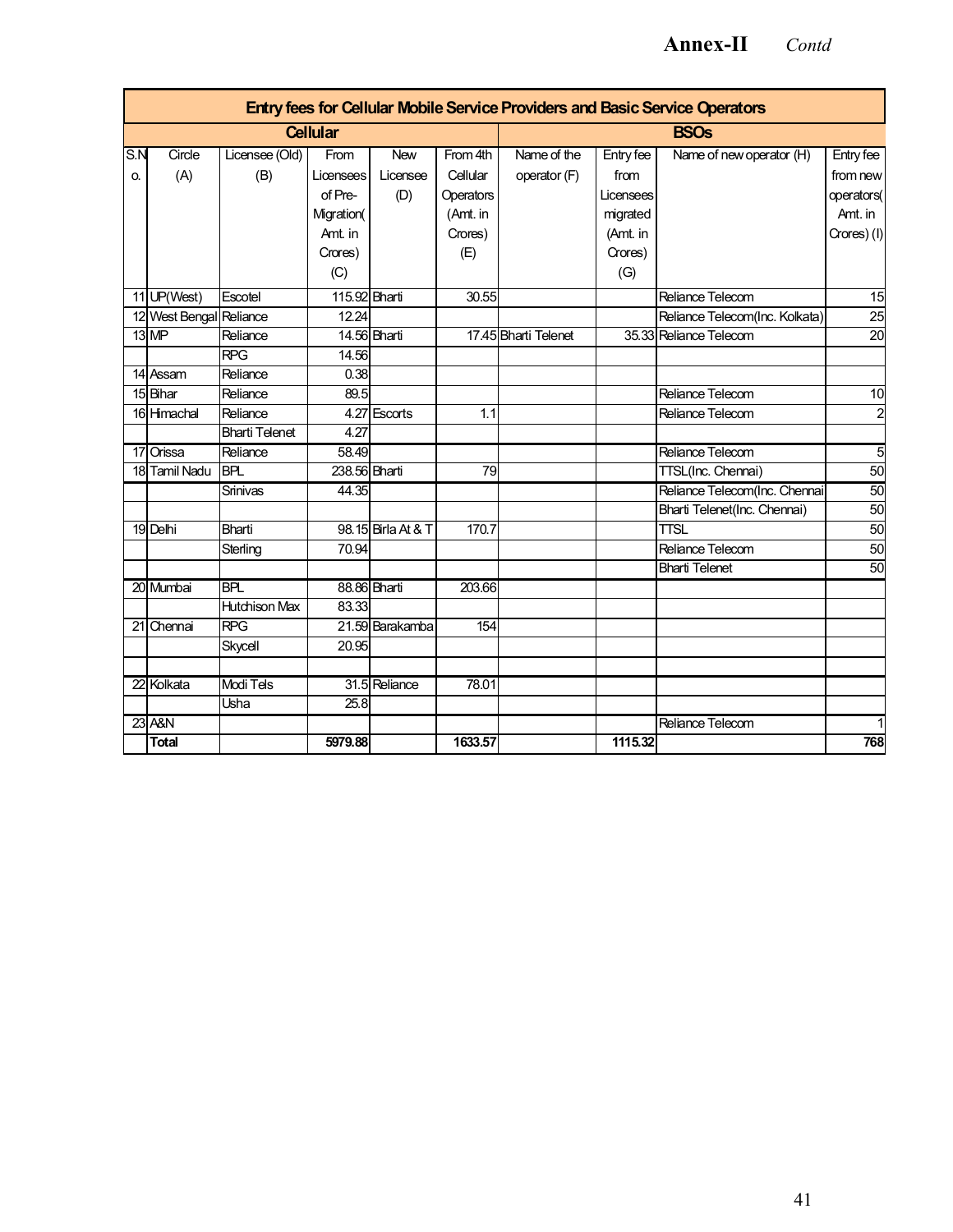## **Annex-III**

|       | <b>BSOs migration to Unified Licensing</b> |                               |                                                |                                 |                                                      |                                                                                    |                                                        |                                          |
|-------|--------------------------------------------|-------------------------------|------------------------------------------------|---------------------------------|------------------------------------------------------|------------------------------------------------------------------------------------|--------------------------------------------------------|------------------------------------------|
| S.No. | Name of<br><b>Operator</b>                 | <b>Circle</b>                 | Date of<br>signing of<br>license<br>agreements | <b>Entry Fee</b><br>Paid by BSO | <b>Entry Fee paid</b><br>by 4th Cellular<br>Operator | <b>Difference</b><br>between<br>entry fees of<br><b>BSOs &amp;</b><br><b>CMSOs</b> | <b>Interest on</b><br>delayed<br>entry fees<br>payment | <b>Total entry</b><br>fees to be<br>paid |
|       |                                            |                               |                                                | in Rs Crores                    | in Rs Crores                                         | in Rs Crores                                                                       | in Rs Crores                                           | in Rs. Crores                            |
|       |                                            |                               |                                                |                                 |                                                      |                                                                                    |                                                        |                                          |
|       | 1 Reliance                                 | Rajasthan                     | 20.7.2001                                      | 20                              | 32.25                                                | 12.25                                                                              |                                                        |                                          |
|       |                                            | UP(East)                      | 20.7.2001                                      | 15                              | 45.25                                                | 30.25                                                                              |                                                        |                                          |
|       |                                            | Gujarat                       | 18.3.1997                                      | 179.09(old)                     | 109.01                                               | $\overline{0}$                                                                     |                                                        |                                          |
|       |                                            | <b>Maharashtra</b>            |                                                |                                 | 189+203.66*                                          |                                                                                    |                                                        |                                          |
|       |                                            |                               |                                                | 115                             | 392.66                                               | 277.66                                                                             |                                                        |                                          |
|       |                                            | Karnataka                     | 20.7.2001                                      | 35                              | 206.83                                               | 171.83                                                                             |                                                        |                                          |
|       |                                            | Punjab                        | 20.7.2001                                      | $\overline{20}$                 | 151.75                                               | 131.75                                                                             |                                                        |                                          |
|       |                                            | <b>AP</b>                     | 20.7.2001                                      | 35<br>10                        | 103.01<br>21.46                                      | 68.01                                                                              |                                                        |                                          |
|       |                                            | <b>Haryana</b><br>Kerala      | 20.7.2001<br>20.7.2001                         | $\overline{20}$                 | 40.54                                                | 11.46<br>20.54                                                                     |                                                        |                                          |
|       |                                            | <b>UP(West)</b>               | 20.7.2001                                      | 15                              | 30.55                                                | 15.55                                                                              |                                                        |                                          |
|       |                                            | <b>West Bengal</b>            | 20.7.2001                                      |                                 | $0+78.01*$                                           |                                                                                    |                                                        |                                          |
|       |                                            |                               |                                                | 25                              | 78.01                                                | 53.01                                                                              |                                                        |                                          |
|       |                                            | <b>MP</b>                     | 20.7.2001                                      | $\overline{20}$                 | 17.45                                                | $\overline{0}$                                                                     |                                                        |                                          |
|       |                                            | <b>Bihar</b>                  | 20.7.2001                                      | 10                              |                                                      |                                                                                    |                                                        |                                          |
|       |                                            | <b>Himachal</b>               | 20.7.2001                                      | $\overline{2}$                  | 1.1                                                  | $\overline{0}$                                                                     |                                                        |                                          |
|       |                                            | <b>Orissa</b>                 | 20.7.2001                                      | $\sqrt{5}$                      |                                                      |                                                                                    |                                                        |                                          |
|       |                                            | <b>Tamil Nadu</b>             | 26.9.2001                                      |                                 | 79+154*                                              |                                                                                    |                                                        |                                          |
|       |                                            |                               |                                                | 50                              | 233                                                  | 183                                                                                |                                                        |                                          |
|       |                                            |                               |                                                |                                 |                                                      |                                                                                    |                                                        |                                          |
|       |                                            | <b>Delhi</b>                  | 20.7.2001                                      | 50                              | 170.7                                                | 120.7                                                                              |                                                        |                                          |
|       |                                            | <b>A&amp;N</b>                | 20.7.2001                                      | $\mathbf{1}$                    |                                                      |                                                                                    |                                                        |                                          |
|       | <b>Total</b>                               |                               |                                                | 410                             | 1506                                                 | 1096                                                                               | 485                                                    | 1581                                     |
|       | $2$ Tata                                   |                               | 31.8.2001                                      | 40                              | 109.01                                               | 69.01                                                                              |                                                        |                                          |
|       |                                            | Gujarat<br><b>Maharashtra</b> | 31.8.2001                                      |                                 | 189+203.66*                                          | $\Box$                                                                             |                                                        |                                          |
|       |                                            |                               |                                                |                                 |                                                      |                                                                                    |                                                        |                                          |
|       |                                            |                               |                                                | 532.55(old)                     | 392.66                                               | $\mathbf{0}$                                                                       |                                                        |                                          |
|       |                                            | Karnataka                     | 31.8.2001                                      | 35                              | 206.83                                               | 171.83                                                                             |                                                        |                                          |
|       |                                            | <b>AP</b>                     | 4.11.1997                                      | 161.47(old)                     | 103.01                                               | $\mathbf{0}$                                                                       |                                                        |                                          |
|       |                                            | <b>Tamil Nadu</b>             | 31.8.2001                                      |                                 | 79+154*                                              | ÷,                                                                                 |                                                        |                                          |
|       |                                            |                               |                                                | 50                              | 233                                                  | 183                                                                                |                                                        |                                          |
|       |                                            | <b>Delhi</b>                  | 31.8.2001                                      | 50                              | 170.7                                                | 120.7                                                                              |                                                        |                                          |
|       | <b>Total</b>                               |                               |                                                | 175                             | 720                                                  | 545                                                                                | $\bf{0}$                                               | 545                                      |
|       | 3Bharti                                    | Karnataka                     | 29.10.2001                                     | 35                              | 206.83                                               | 171.83                                                                             |                                                        |                                          |
|       |                                            | Haryana                       | 8.10.2001                                      | 10                              | 21.46                                                | 11.46                                                                              |                                                        |                                          |
|       |                                            | <b>MP</b>                     | 28.2.1997                                      | 35.33(old)                      | 17.45                                                | $\mathbf 0$                                                                        |                                                        |                                          |
|       |                                            | <b>Tamil Nadu</b>             | 29.10.2001                                     | 50                              | 79+154*                                              |                                                                                    |                                                        |                                          |
|       |                                            | <b>Tamil Nadu</b>             |                                                |                                 | 233                                                  | 183                                                                                |                                                        |                                          |
|       |                                            | <b>Delhi</b>                  | 29.10.2001                                     | 50                              | 170.7                                                | 120.7                                                                              |                                                        |                                          |
|       | <b>Total</b>                               |                               |                                                | 145                             | 649                                                  | 487                                                                                | 0                                                      | 487.0                                    |
|       | 4 Shyam                                    | Rajasthan                     | 4.3.1998                                       | 29.29(old)                      | 32.25                                                | 2.96                                                                               |                                                        |                                          |
|       | Total                                      |                               |                                                |                                 |                                                      | 2.96                                                                               | 0                                                      | 3.0                                      |
|       | 5 HFCL                                     | Punjab                        | 7.11.1997                                      | 177.59(old)                     | 151.75                                               | $\mathbf 0$                                                                        |                                                        |                                          |
|       |                                            |                               | Total                                          |                                 |                                                      | 0                                                                                  | 0                                                      | 0.0                                      |

\*For BSOs in MH, WB and TN the entry fee of fourth cellular MH+Mumbai, WB+Kolkata and TN+Chennai has been taken.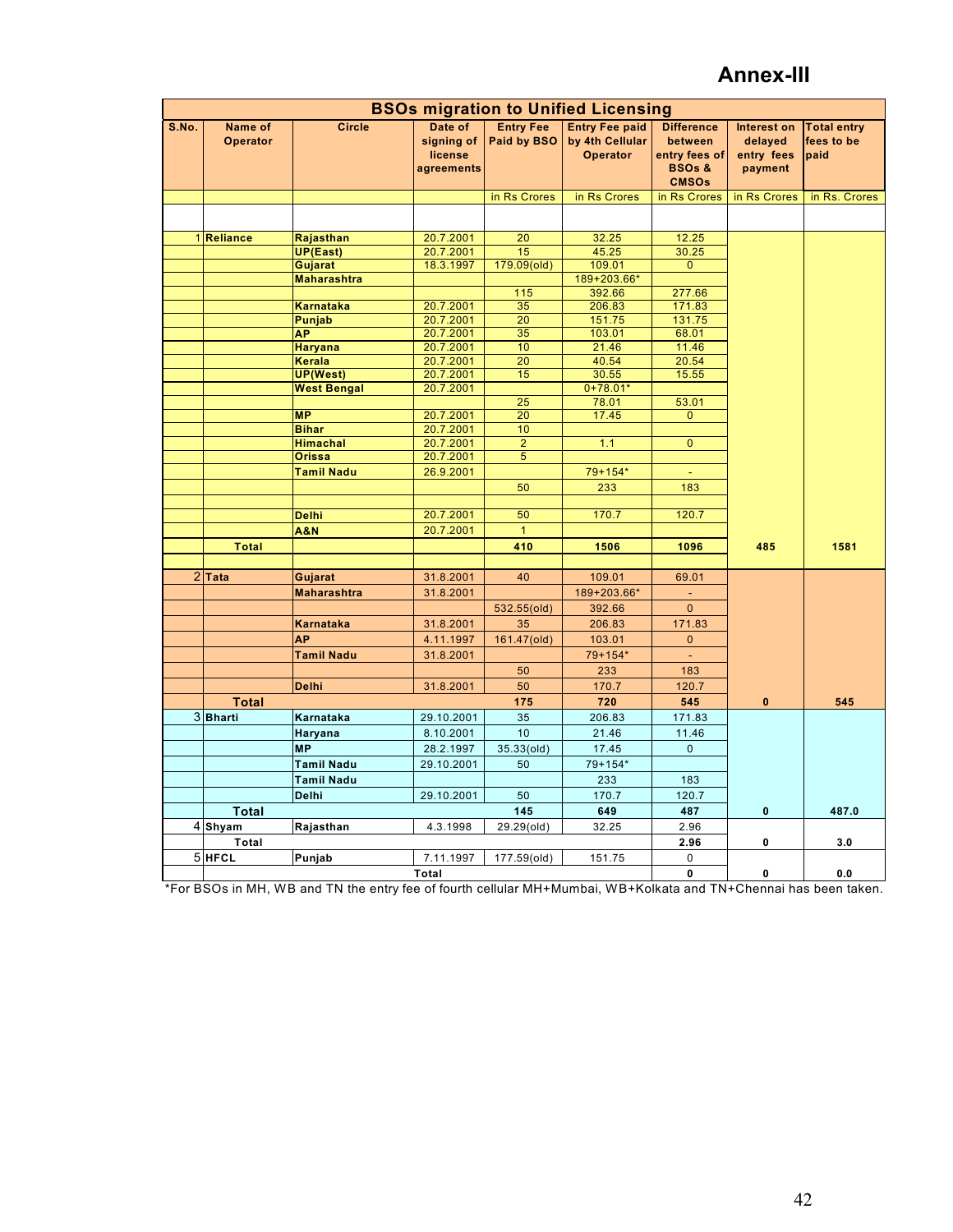|                       | allocated                          | base *                              | <b>Subscribers</b><br>('000s) per<br><b>Mhz</b>                            |
|-----------------------|------------------------------------|-------------------------------------|----------------------------------------------------------------------------|
|                       | in Mhz                             | in Million                          |                                                                            |
| Mobilkom              | 11.8                               | 2.6                                 | 219                                                                        |
| Proximus              | 27.0                               | 3.2                                 | 119                                                                        |
| TDM                   | 35.0                               | 1.7                                 | 48                                                                         |
| Sonera                | 36.2                               | 2.2                                 | 61                                                                         |
| <b>France Telecom</b> | 24.0                               | 13.9                                | 581                                                                        |
| Vodafone              | 17.8                               | 19.2                                | 1081                                                                       |
| TIM                   | 20.8                               | 17.0                                | 817                                                                        |
| <b>KPN Telecom</b>    | 30.0                               | 4.8                                 | 160                                                                        |
| <b>Telenor Mobil</b>  | 19.6                               | 2.1                                 | 106                                                                        |
| <b>Mobil Rom</b>      | 12.4                               | 1.2                                 | 99                                                                         |
|                       | 25.4                               | 13.6                                | 535                                                                        |
| <b>Telia Mobitel</b>  | 22.2                               | 3.1                                 | 140                                                                        |
| <b>Turkcell</b>       | 10.0                               | 9.2                                 | 920                                                                        |
| Vodafone              | 22.4                               | 10.6                                | 473                                                                        |
|                       | Europa aukaarihar<br>- - -<br>مممط | <b>Telefonica Moviles</b><br>عتممنا | Largest operator Spectrum Subscriber<br><b>nnna</b><br>talzan<br>$f_{max}$ |

## **International Statistics for Spectrum utilisation**

**\* Europe subscriber base has been taken from 2001 study of European Radiocommunications Office.** 

## **Indian Scenario**

| <b>Service Area</b>                                  | Largest<br>operator          | <b>Spectrum</b><br>allocated | <b>Subscriber</b><br>base<br>(in Million)* | <b>Subscribers</b><br>('000s) per Mhz |
|------------------------------------------------------|------------------------------|------------------------------|--------------------------------------------|---------------------------------------|
| Haryana                                              | <b>BSNL</b>                  | 6.2                          | 0.1                                        | 22                                    |
| Maharashtra                                          | <b>Idea Cellular</b>         | 8.0                          | 0.7                                        | 88                                    |
| Gujarat                                              | Fascel                       | 8.0                          | 0.7                                        | 91                                    |
| Punjab<br>$\mathbf{r}$ , and the set of $\mathbf{r}$ | <b>Bharti Mobile</b><br>---- | 6.2                          | 0.6                                        | 95                                    |

**\* As on September, 2003** 

If we compare the spectrum usage of our service areas with some of the European countries of comparable size, it can be inferred that much higher subscriber density is possible.